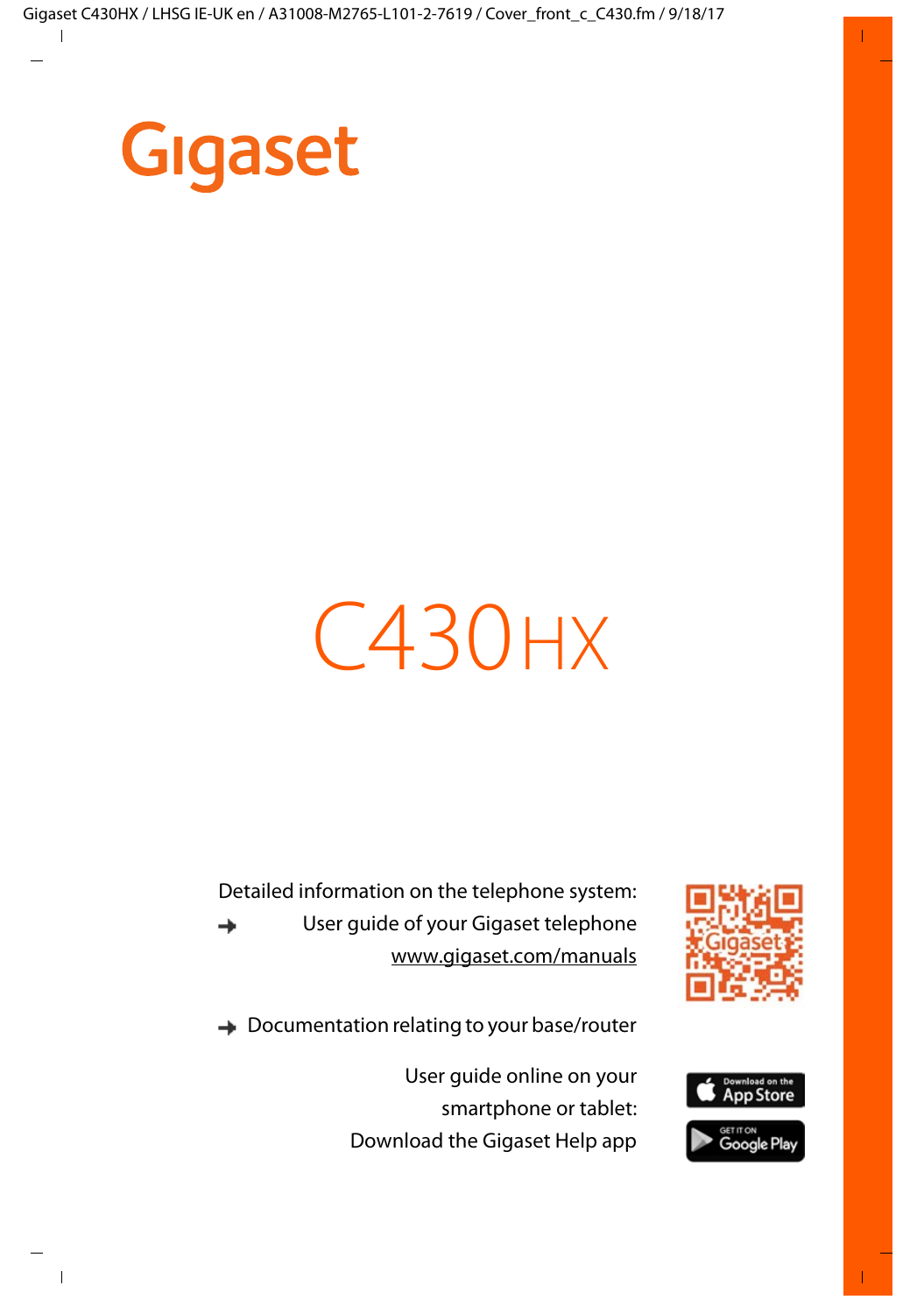

### **Gigaset HX – the universal handset**

With your Gigaset HX handset, you have purchased a high-quality, multifunctional and future-proof device.

You can use your handset with several different DECT bases.

### **On a Gigaset base**

Connect your HX handset to a Gigaset base and use the many features with the quality you would expect from Gigaset.

If your Gigaset base is IP-compatible, you can also make broadband calls using your HX handset with the highest voice quality (HDSP).

In this guide, all functions that are available for your HX handset are detailed/described. The complete functionality with Gigaset bases is described in the guide relevant to your Gigaset system.

All Gigaset user guides can be found at [www.gigaset.com/manuals](http://www.gigaset.com/manuals)

or online on your smartphone or tablet:

download the Gigaset Help app from **the App Store or Decogle Play** 

### **On a DECT/GAP telephone or router from another manufacturer**

The handset also functions with DECT/GAP telephones from other manufacturers, of course, as well as DECT routers. Additional information can be found at

[www.gigaset.com/compatibility.](http://www.gigaset.com/compatibility)

### **On DECT routers with CAT-iq 2.0**

Your Gigaset HX handset is certified in accordance with the DECT/CAT-iq 2.0 standard. As a result, operation with a DECT router with CAT-iq functionality is possible.

Handset functions on a CAT-iq router (amongst others):

- full access to the central directory on the router as well as the local directory integrated in the handset,
- convenient calling and using of call lists,
- using several lines and call numbers  $\alpha$ ,
- enjoy broadband calls in guaranteed/certified HD-Voice™ quality.
- $\rightarrow$  Details can be found in the relevant user quide for your router.

Additional information regarding your HX handset can be found at [www.gigaset.com/hx](http://www.gigaset.com/hx) Details regarding the functionality of the handset on various bases and routers can be found at [www.gigaset.com/compatibility](http://www.gigaset.com/compatibility)

<sup>\*)</sup> The relevant scope of the function is dependent on the country, network and router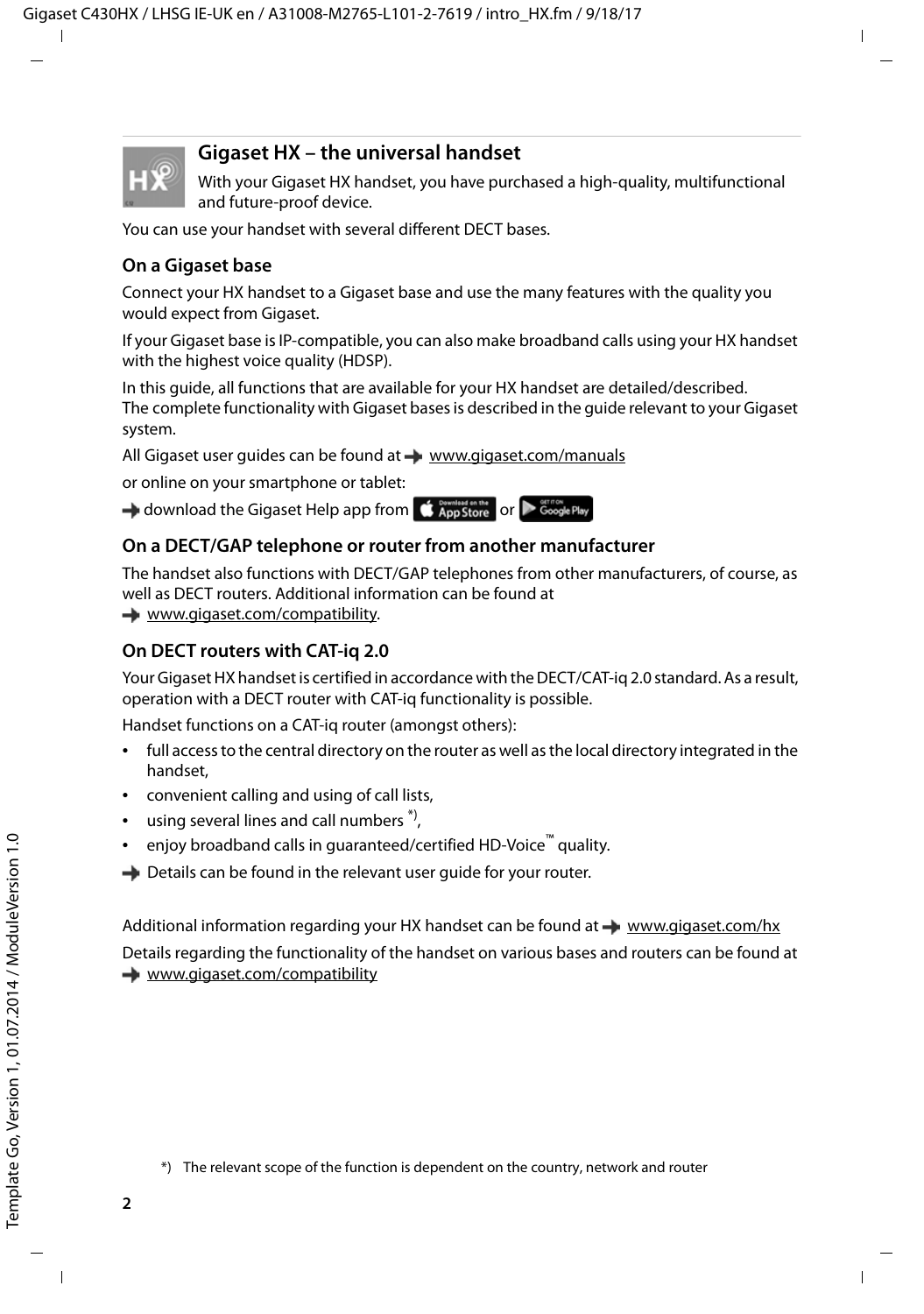# **Overview**

<span id="page-2-0"></span>

#### <span id="page-2-7"></span>**1 Display**

#### **2 Status bar**

<span id="page-2-11"></span><span id="page-2-5"></span><span id="page-2-1"></span>Icons display current settings and operating status of the telephone

<span id="page-2-12"></span><span id="page-2-10"></span><span id="page-2-9"></span><span id="page-2-8"></span><span id="page-2-6"></span><span id="page-2-4"></span><span id="page-2-3"></span><span id="page-2-2"></span>

| 3 | Display keys                                                                                         |                          |  |  |  |
|---|------------------------------------------------------------------------------------------------------|--------------------------|--|--|--|
|   | Various functions, depending on the operating<br>situation                                           |                          |  |  |  |
| 4 | Message key                                                                                          |                          |  |  |  |
|   | Access to the call and message lists;                                                                |                          |  |  |  |
|   | Flashes: new message or new call                                                                     |                          |  |  |  |
| 5 | End call key, On/off key                                                                             |                          |  |  |  |
|   | End call; cancel function;                                                                           |                          |  |  |  |
|   | Go back one menu level                                                                               | Press briefly            |  |  |  |
|   | Return to idle status                                                                                | <b>Press</b><br>and hold |  |  |  |
|   | Switch the handset on/off<br>(in idle status)                                                        | <b>Press</b><br>and hold |  |  |  |
| 6 | Hash key                                                                                             |                          |  |  |  |
|   | Lock/unlock the keypad<br>(in idle status)                                                           | Press<br>and hold        |  |  |  |
|   | Toggle between upper/lower<br>case and digits<br>(when inputting text)                               | Press briefly            |  |  |  |
|   | Insert a dialling pause                                                                              | <b>Press</b><br>and hold |  |  |  |
| 7 | Microphone                                                                                           |                          |  |  |  |
| 8 | <b>Recall key</b>                                                                                    |                          |  |  |  |
|   | Consultation call (flash)                                                                            | <b>Press</b><br>and hold |  |  |  |
| 9 | Star key                                                                                             |                          |  |  |  |
|   | Switch the ringtone on/off<br>(in idle status)                                                       | <b>Press</b><br>and hold |  |  |  |
|   | Open special characters table<br>(when inputting text)                                               | Press briefly            |  |  |  |
|   | 10 Headset connection<br>$(2.5$ mm jack)                                                             |                          |  |  |  |
|   | 11 Key 1                                                                                             |                          |  |  |  |
|   | Select answer machine/<br>network mailbox                                                            | <b>Press</b><br>and hold |  |  |  |
|   | 12 Talk key / Handsfree key                                                                          |                          |  |  |  |
|   | Accept call; select displayed number                                                                 |                          |  |  |  |
|   | Switch between earpiece and speaker mode                                                             |                          |  |  |  |
|   | Open the redial list                                                                                 | Press briefly            |  |  |  |
|   | Start dialling                                                                                       | <b>Press</b><br>and hold |  |  |  |
|   | 13 Control key / Menu key                                                                            |                          |  |  |  |
|   | Open a menu; navigate in menus and entry<br>fields; access functions (depending on the<br>situation) |                          |  |  |  |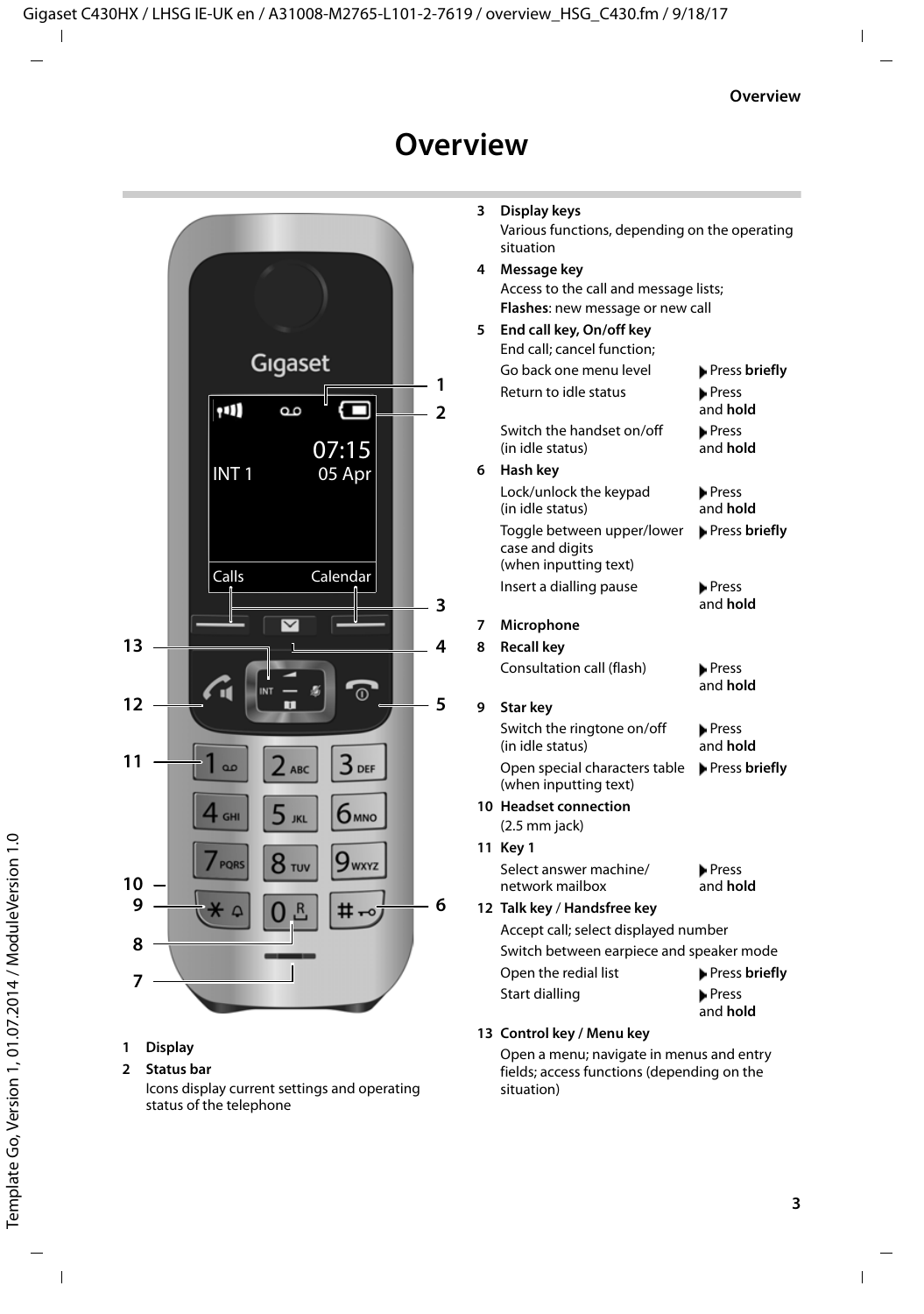# **Contents**



Not all functions described in the user guide are available in all countries or from all network providers.

### **Additional information**

Regarding the telephone system, if the handset is connected to a Gigaset base:

User guide for your Gigaset telephone

Regarding the telephone system, if the handset is connected to another base/router:

**→** Documentation regarding your base/your router



You can obtain all Gigaset user guides

in PDF format:

[www.gigaset.com/manuals](http://www.gigaset.com/manuals)

online:

**Gigaset Help** app for your

smartphone or tablet

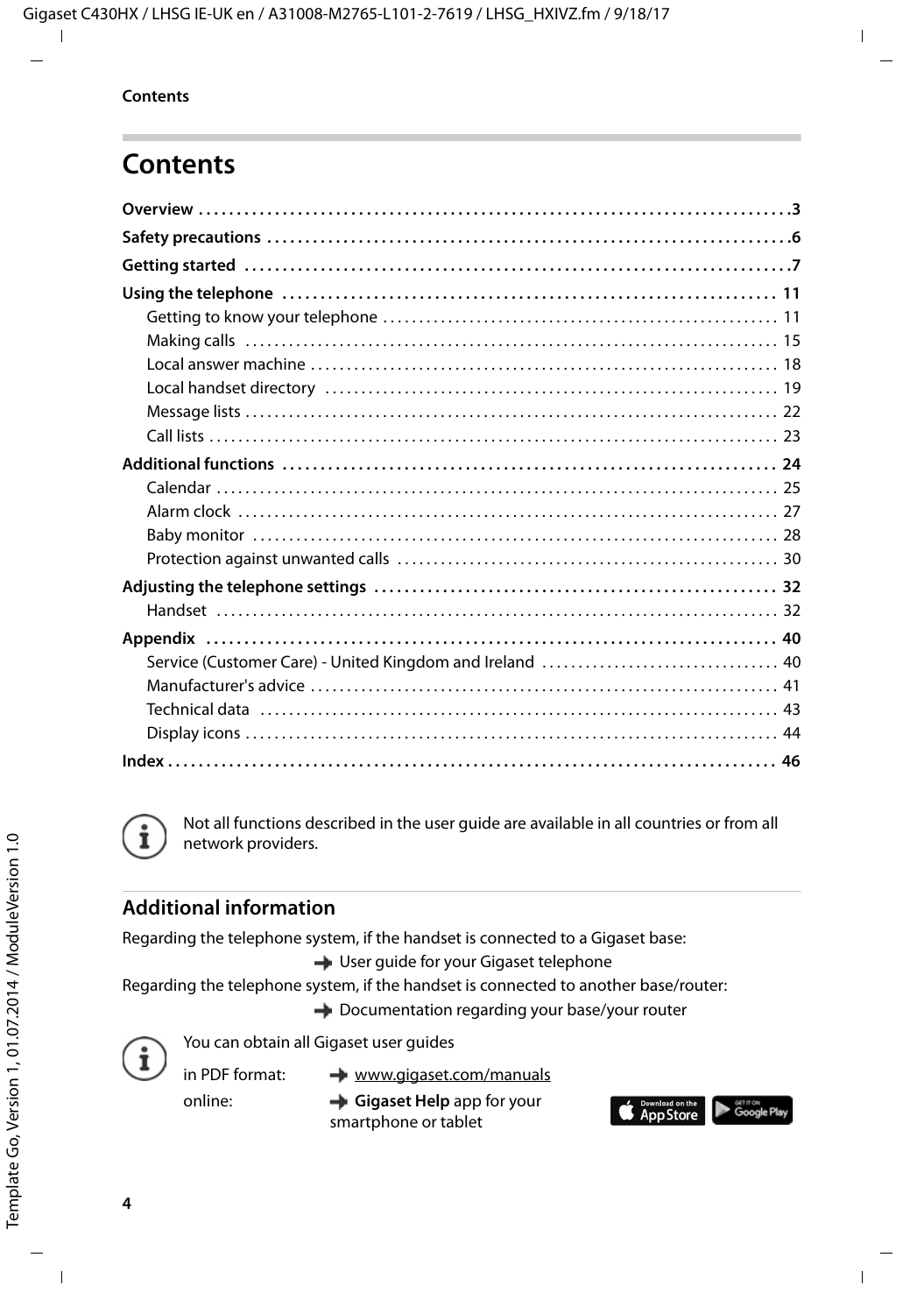# **Illustration in the user guide**



# **Keys**

| $G$ or $C$                      | Talk key                 | $G$ or $\mathbf{I}$    | Handsfree key        |
|---------------------------------|--------------------------|------------------------|----------------------|
| ా                               | End call key             | $ 0 $ – to $\boxed{9}$ | Number / letter keys |
| HI HI                           | Control key rim / centre |                        | Message key          |
|                                 | Recall key               |                        | Star key             |
| $#$ $*$ <sup>o</sup>            | Hash key                 |                        |                      |
| OK, Back, Select, Change, Save, |                          | Display keys           |                      |

# **Procedures**

**Example:** Switching Auto answer on/off

**▶ ■ ▶ ... use to select to select OF** Settings ▶ OK ▶ Telephony ▶ OK ▶ Auto Answer ▶ **Change**  $(\blacksquare = \mathsf{on})$ 

| <b>Step</b>        | Follow this procedure                                                                                          |
|--------------------|----------------------------------------------------------------------------------------------------------------|
|                    | When in idle status press the <b>centre</b> of the control key.<br>The main menu opens.                        |
| <b>THE OF</b>      | Navigate to the $\bullet$ : icon using the control key $\bullet$ .                                             |
| OК                 | Select OK to confirm. The submenu Settings opens.                                                              |
| <b>Telephony</b>   | Select the <b>Telephony</b> entry using the control key $\begin{bmatrix} 1 \\ -1 \end{bmatrix}$ .              |
| ΩK                 | Select OK to confirm. The submenu Telephony opens.                                                             |
| <b>Auto Answer</b> | The function to switch Auto answer on/off appears as the first menu<br>item.                                   |
| Change             | Select Change to activate or deactivate.<br>Function is activated $\blacksquare$ /deactivated $\blacksquare$ . |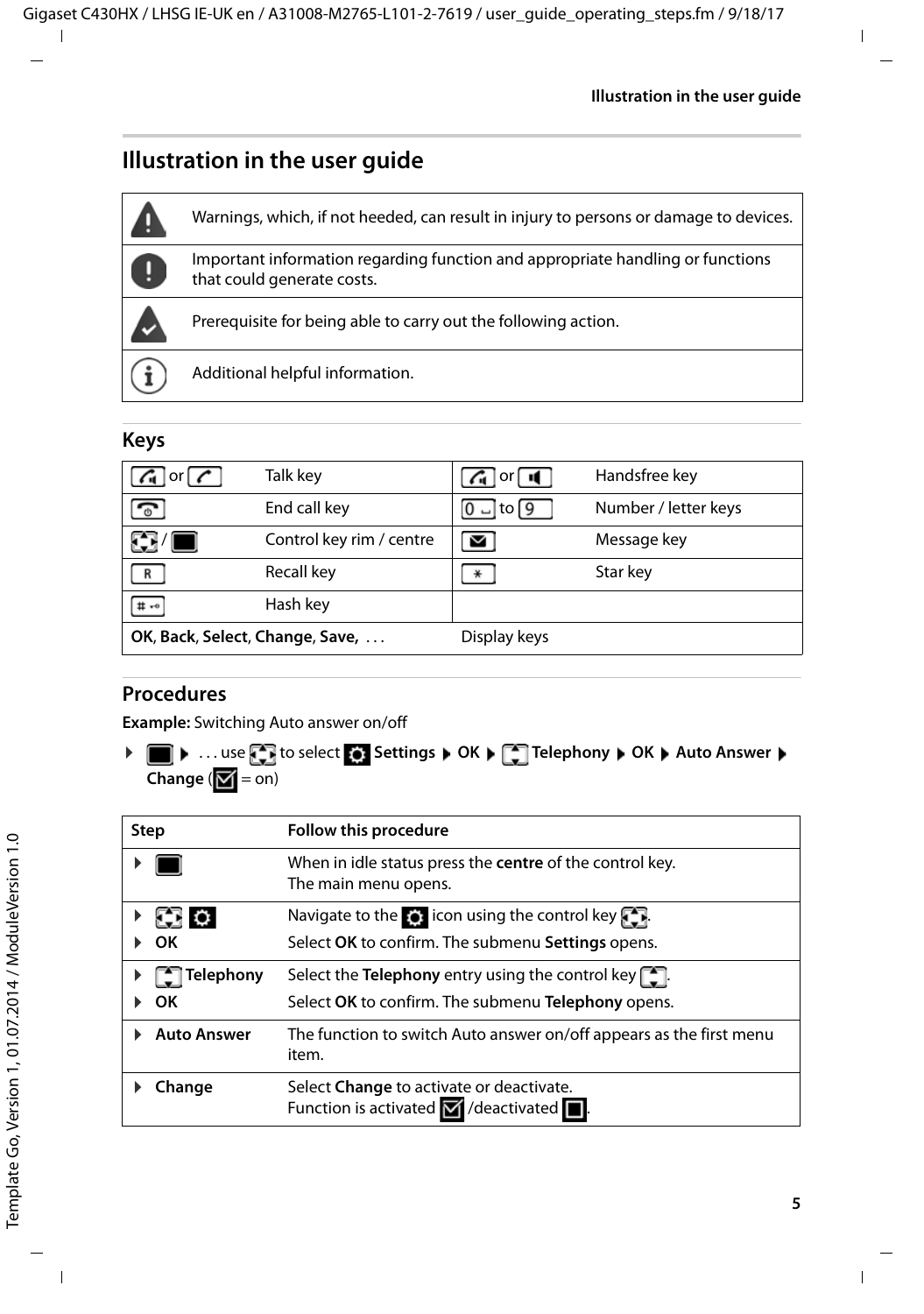|                         | Read the safety precautions and the user quide before use.                                                                                                                                                                                                                                                                                                                                                                                                 |
|-------------------------|------------------------------------------------------------------------------------------------------------------------------------------------------------------------------------------------------------------------------------------------------------------------------------------------------------------------------------------------------------------------------------------------------------------------------------------------------------|
|                         | The device cannot be used in the event of a power failure. In case of a power failure it<br>is also not possible to make emergency calls.                                                                                                                                                                                                                                                                                                                  |
|                         | Emergency numbers cannot be dialled if the keypad/display lock is activated!                                                                                                                                                                                                                                                                                                                                                                               |
|                         | Use only rechargeable batteries that correspond to the specification (see list of per-<br>mitted batteries $\rightarrow$ www.gigaset.com/service). Never use a conventional (non-<br>rechargeable) battery or other battery types as this could result in significant health<br>risks and personal injury. Rechargeable batteries, which are noticeably damaged, must<br>be replaced.                                                                      |
|                         | The handset must not be operated if the battery cover is open.                                                                                                                                                                                                                                                                                                                                                                                             |
| ۳                       | Do not use the devices in environments with a potential explosion hazard<br>(e.g. paint shops).                                                                                                                                                                                                                                                                                                                                                            |
| $\overline{\mathbb{8}}$ | The devices are not splashproof. For this reason do not install them in a damp environ-<br>ment such as bathrooms or shower rooms.                                                                                                                                                                                                                                                                                                                         |
|                         | Use only the power adapter indicated on the device.                                                                                                                                                                                                                                                                                                                                                                                                        |
| $\mathbb{D}^*$          | Whilst charging, the power socket must be easily accessible.                                                                                                                                                                                                                                                                                                                                                                                               |
|                         | Remove faulty devices from use or have them repaired by our Service team, as these<br>could interfere with other wireless services.                                                                                                                                                                                                                                                                                                                        |
|                         | Do not use the device if the display is cracked or broken. Broken glass or plastic can<br>cause injury to hands and face. Send the device to our Service department to be<br>repaired.                                                                                                                                                                                                                                                                     |
|                         | Do not hold the rear of the handset to your ear when it is ringing or when speaker<br>mode is activated. Otherwise you risk serious and permanent damage to your hearing.                                                                                                                                                                                                                                                                                  |
|                         | The phone may cause interference in analogue hearing aids (humming or whistling) or<br>cause them to overload. If you require assistance, please contact the hearing aid sup-<br>plier.                                                                                                                                                                                                                                                                    |
|                         | Using your telephone may affect nearby medical equipment. Be aware of the technical<br>conditions in your particular environment, e.g. doctor's surgery. If you use a medical<br>device (e.g. a pacemaker), please contact the device manufacturer. They will be able to<br>advise you regarding the susceptibility of the device to external sources of high fre-<br>quency energy (for the specifications of your Gigaset product see "Technical data"). |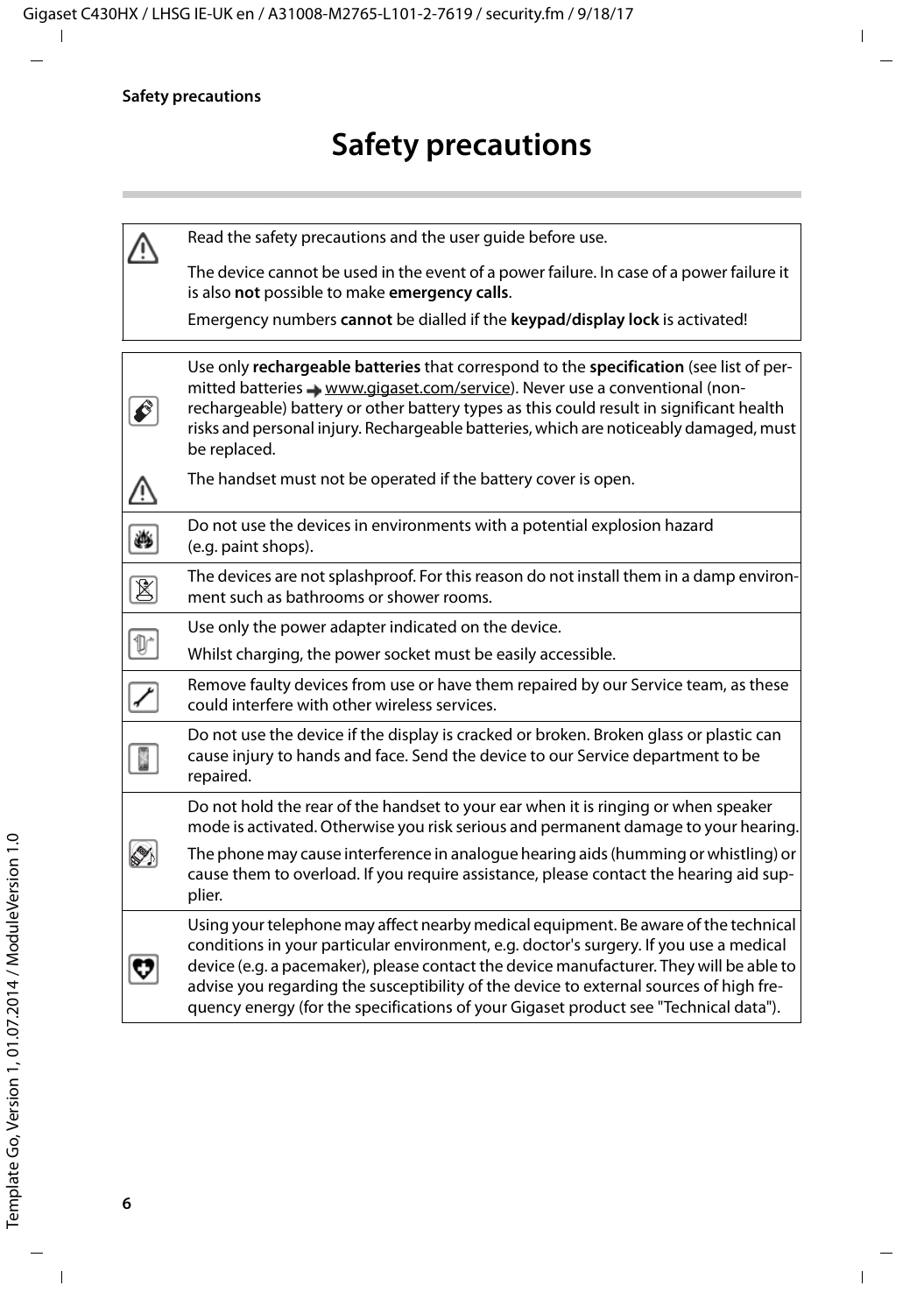# <span id="page-6-3"></span><span id="page-6-2"></span><span id="page-6-0"></span>**Contents of the package**

- One **handset**
- One charging cradle including power adapter
- One battery cover
- Two batteries
- One belt clip
- One user quide

The charging cradle is designed for use in enclosed, dry rooms within a temperature range of  $+5$  °C to  $+45$  °C.

The device's feet do not usually leave any marks on surfaces. However, due to the multitude of different varnishes and polishes used on furniture, contact marks on the surfaces cannot be completely ruled out.

Never expose the telephone to heat sources, direct sunlight or other electrical devices.

Protect your telephone from moisture, dust, corrosive liquids and vapours.

# <span id="page-6-1"></span>**Connecting the charging cradle**

- $\triangleright$  Connect the flat plug of the power adapter **1**.
- $\blacktriangleright$  Plug the mains unit into your power socket 2.

To remove the plug from the charging cradle again:

- $\triangleright$  Disconnect the power adapter from the mains power supply.
- $\triangleright$  Press the release button  $\overline{3}$ .
- $\blacktriangleright$  Pull out the plug  $\boxed{4}$ .

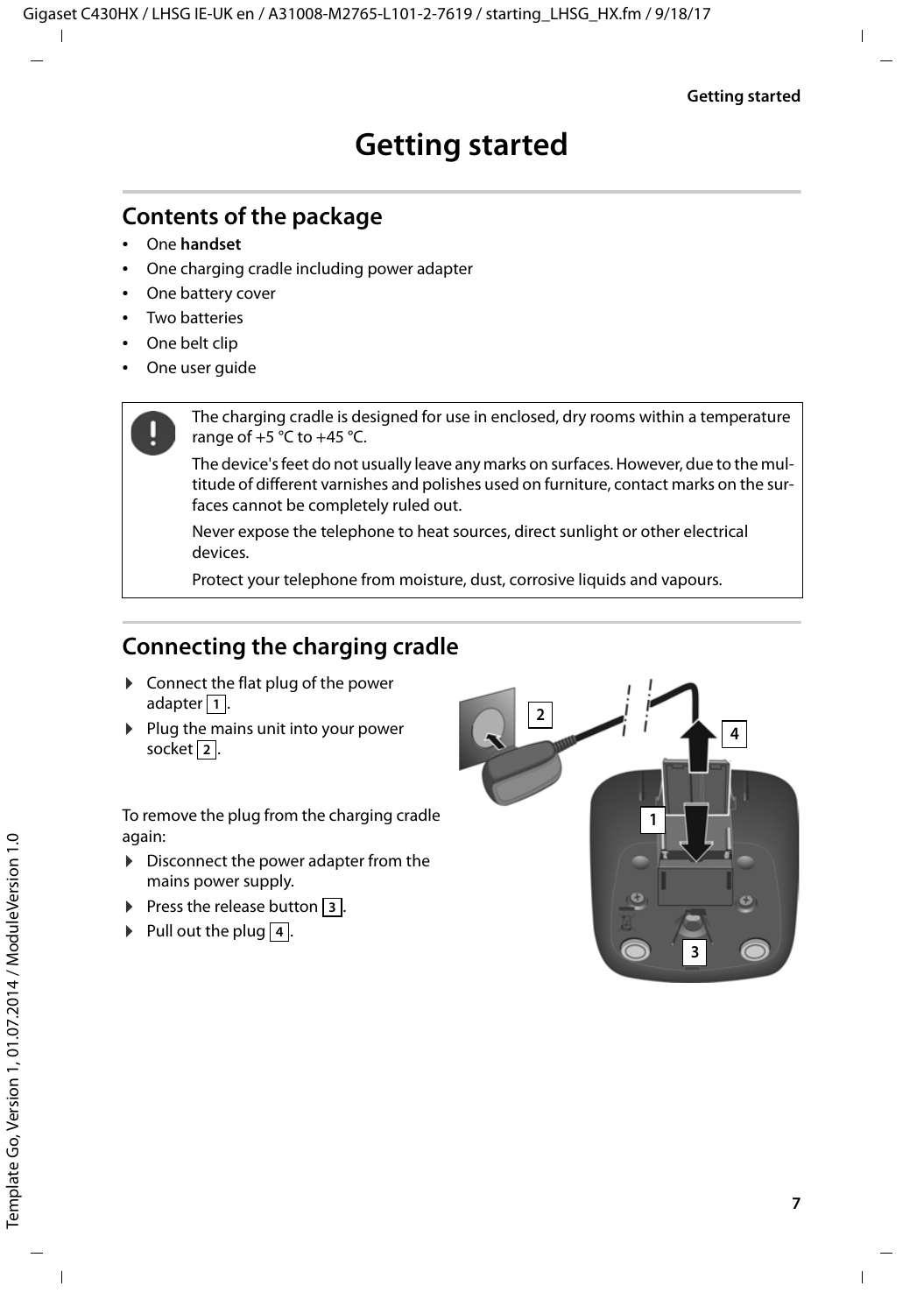# <span id="page-7-2"></span>**Setting up the handset for use**

The display is protected by a plastic film. **Please remove the protective film!** 

### <span id="page-7-1"></span>**Inserting the batteries**

Only use rechargeable batteries, as this could otherwise result in significant health risks and personal injury. For example, the outer casing of the batteries could be destroyed or the batteries could explode. The device could also malfunction or be damaged as a result of using batteries that are not of the recommended type.



 $\blacktriangleright$  Insert the batteries (for correct +/- direction, see diagram).



- $\blacktriangleright$  Fit the battery cover from the top.
- <span id="page-7-0"></span> $\blacktriangleright$  Press the cover until it clicks into place.



To re-open the battery cover:

 $\blacktriangleright$  Insert a fingernail behind the notch at the top of the cover and slide it downwards.

### **Charging the batteries**

 $\triangleright$  Charge the batteries fully prior to first use in the charging cradle.

The batteries are fully charged when the power icon disappears from the display.





Batteries may heat up during charging. This is not dangerous.

After a time, the charge capacity of the battery will decrease for technical reasons.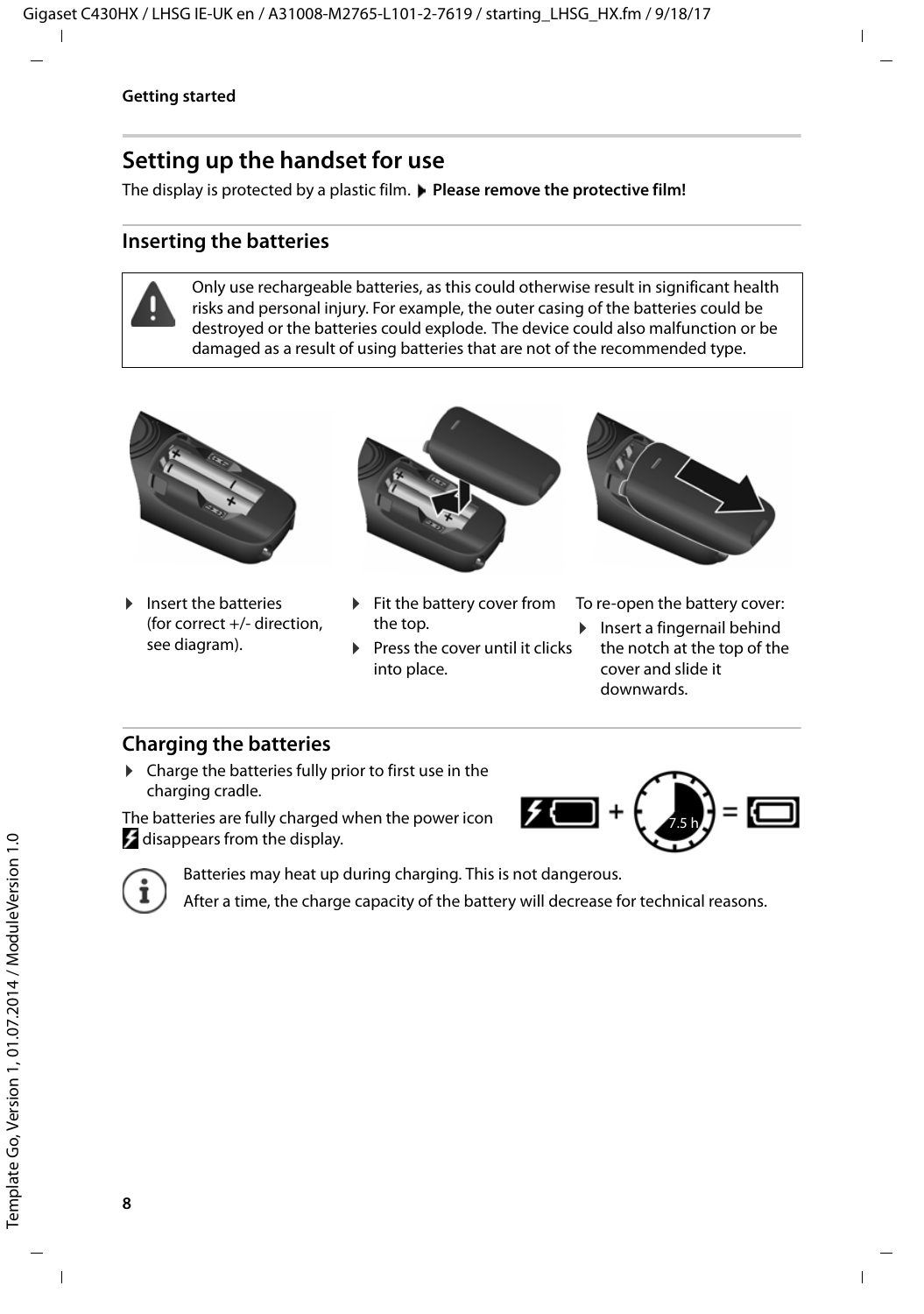### **Changing the display language**

<span id="page-8-2"></span>You can change the display language, if the telephone has been set to an incomprehensible language.

- $\triangleright$  Press the centre of the control key
- **Press the keys**  $\boxed{6}$  **and**  $\boxed{5}$  **slowly and successively ... the** language settings display appears, the set language (e. g. **English**) is highlighted  $\overline{O}$  = selected).
- $\triangleright$  To select a different language:  $\triangleright$  Press the control key  $\lceil \cdot \rceil$  until the desired language is highlighted on the display,

e. g. **Francais** press the key on the right directly underneath the display to activate the language.

 $\triangleright$  To revert to idle status:  $\triangleright$  Press and **hold** the End call key  $\boxed{\odot}$ 

### <span id="page-8-1"></span>**Registering the handset (depending on the base)**

Registration must be initiated on the base station **and** on the handset. Both must be carried out **within 60 secs**.

### **On the base / router**

| Gigaset base:                  | $\triangleright$ Press and <b>hold</b> the Registration/Paging key on the base station<br>(approx. 3 sec.).                      |
|--------------------------------|----------------------------------------------------------------------------------------------------------------------------------|
| Other base station/<br>router: | $\triangleright$ Information regarding the registration procedure $\rightarrow$ Documentation<br>regarding your base/your router |

### **On the handset**

**▶ ■ ▶ ...use to select to Settings ▶ OK ▶ Exploseration ▶ OK ▶ Register** Handset **Mandset 3 OK** ... an available base is sought  $\mathbf{M}$  ... if required: enter system PIN (default setting on Gigaset bases: **0000**) **OK**

Once registration is complete, the handset returns to idle status. The internal number of the handset appears in the display, e.g. **INT 1**. If not, repeat the procedure.

A handset can be registered to up to four base stations.

|  |  |  | $\blacksquare$ $\blacktriangleright$ $\ldots$ use $\blacksquare$ to select $\lozenge$ Settings $\blacktriangleright$ OK $\blacktriangleright$ $\blacksquare$ Registration $\blacktriangleright$ OK $\blacktriangleright$ |  |  |
|--|--|--|--------------------------------------------------------------------------------------------------------------------------------------------------------------------------------------------------------------------------|--|--|
|--|--|--|--------------------------------------------------------------------------------------------------------------------------------------------------------------------------------------------------------------------------|--|--|

Change of base: **▶ Select Base ▶ OK ▶ ... use** to select base or Best Base ▶ Select  $\overline{O}$  = selected)

> <span id="page-8-0"></span>**Best Base:** The handset chooses the base station with the best reception as soon as it loses connection to the current base station.

De-registering the handset (depending on the base):

**▶** De-register Handset ▶ OK ... the handset being used is selected ▶ ... use **the select another handset if required**  $\triangleright$  **OK** ... enter system PIN if required **OK** . . . Confirm de-registration with **Yes** If the handset is still registered to other bases, it switches to the base with the best reception (**Best Base**).

| Deutsch  |  |
|----------|--|
| English  |  |
| Francais |  |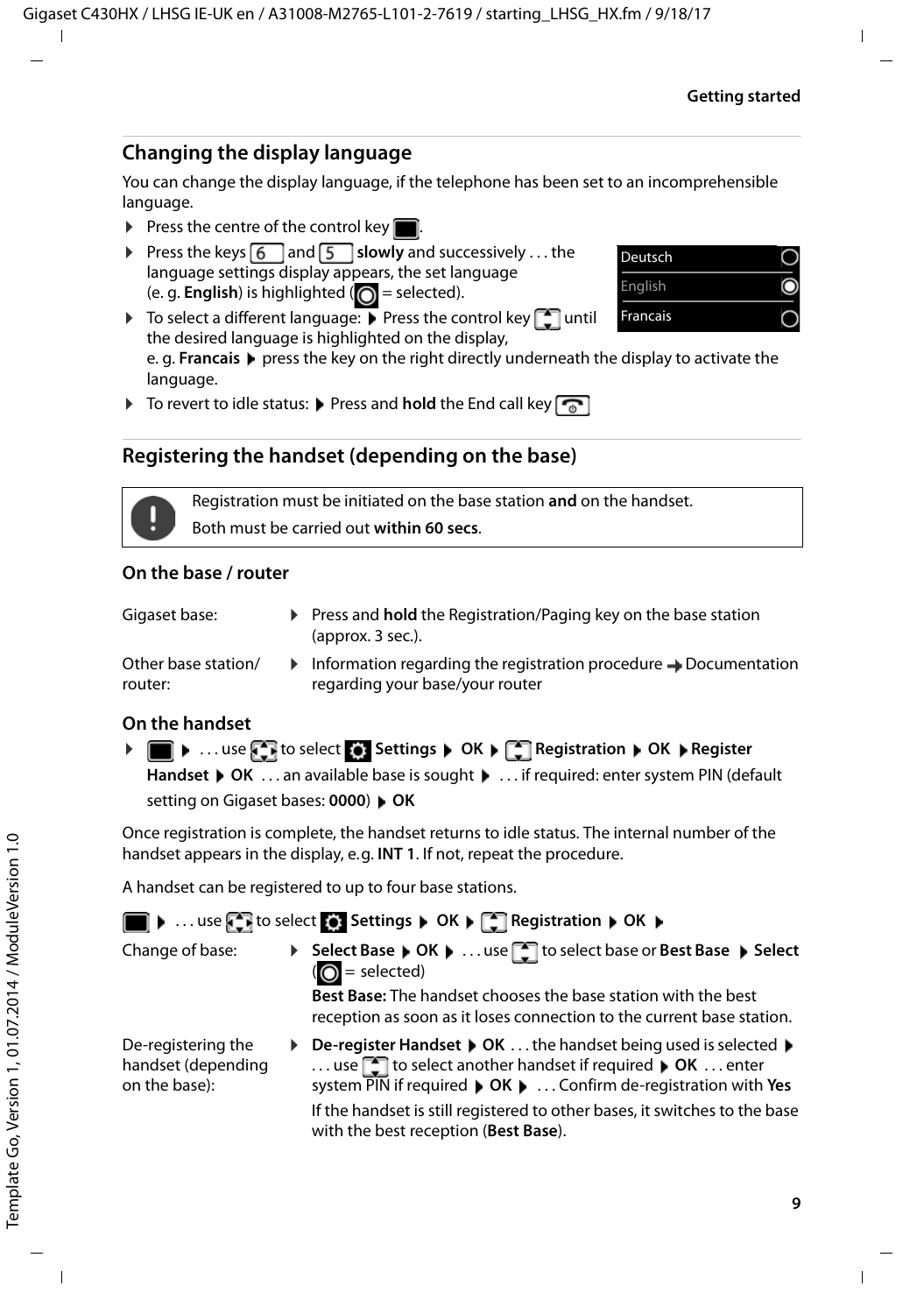# <span id="page-9-2"></span>**Setting the date and time**

Set the date/time so that the correct date and time can be assigned to incoming calls, and to enable the alarm to be used.



Date and time are set using the base. The date and time can also be set on an IP-compatible base via a time server on the network.

If the base permits it, you can set the date and time manually using the handset.

▶ Press the display key **Time** 

or, if the date and time have already been set:

**▶ ■ ▶ ... use T** to select **S** Settings ▶ OK ▶ Date/Time ▶ **OK**



Enter date:

 $\triangleright$  ... using  $\blacksquare$  enter the day, month and year in 8-digit format.

Enter time:

▶ ... using **!!!** enter hours and minutes in 4-digit format.

Save settings:

▶ Press the display key **Save.** . . . **Saved** is shown in the display and a confirmation tone sounds.

Return to idle status:

▶ Press and **hold** the End call key

**The telephone is now ready for use.** 

# <span id="page-9-0"></span>**Connecting the headset**

<span id="page-9-1"></span>▶ Connect the headset with 2.5 mm jack to the left side of the handset 1.

For information on recommended headsets, refer to the relevant product page on  $\rightarrow$  [www.gigaset.com](http://www.gigaset.com/).

The headset volume corresponds with the setting for the receiver volume.



| Calls | Time |  |
|-------|------|--|
|       |      |  |
|       |      |  |

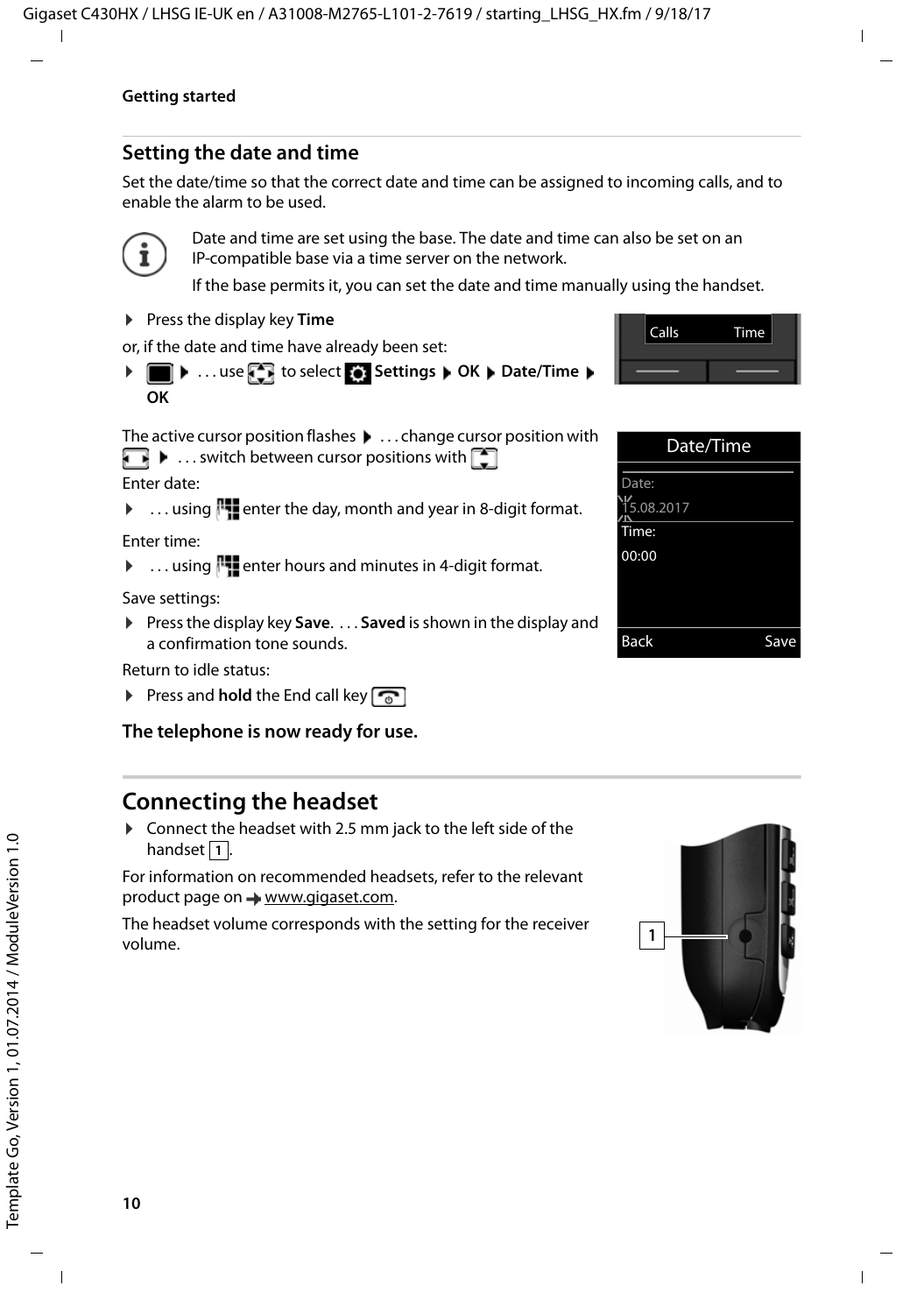# <span id="page-10-6"></span>**Using the telephone**

# <span id="page-10-1"></span><span id="page-10-0"></span>**Getting to know your telephone**

# <span id="page-10-3"></span>**Switching the handset on and off**

- Switch on: **•** When the handset is switched off, press and **hold** the End call key
- Switch off:  $\rightarrow$  When the handset is in idle status, press and **hold** the End call key  $\boxed{\odot}$

# <span id="page-10-5"></span>**Locking/unlocking the keypad**

The keypad lock prevents any accidental use of the telephone.

Lock/unlock the keypad: **Press and hold**  $\overline{a} \rightarrow$ 

Keypad lock activated: The following icon appears in the display  $\bullet$ .



# <span id="page-10-2"></span>**Control key**



The control key enables you to navigate the menus and input fields, and also to call up certain functions depending on the situation.

In the description below, the side of the control key (up, down, right, left) that you have to press in the different operating situations is marked in black, e. g.  $\Box$  for "press right on the control  $key"$  or  $f$  for "press the centre of the control key".

### **In idle status**

Open the directory **Press briefly Press briefly Press briefly Press briefly** 

Open the list of available online directories (Gigaset GO-Box 100) or Press and **hold**  central directory of the base (e.g. CAT-iq base)

<span id="page-10-4"></span>Open the main menu  $\Box$  or  $\Box$  or  $\Box$ 

Open the list of handsets

Adjust the loudspeaker volume for receiver and handsfree mode



Confirm a function





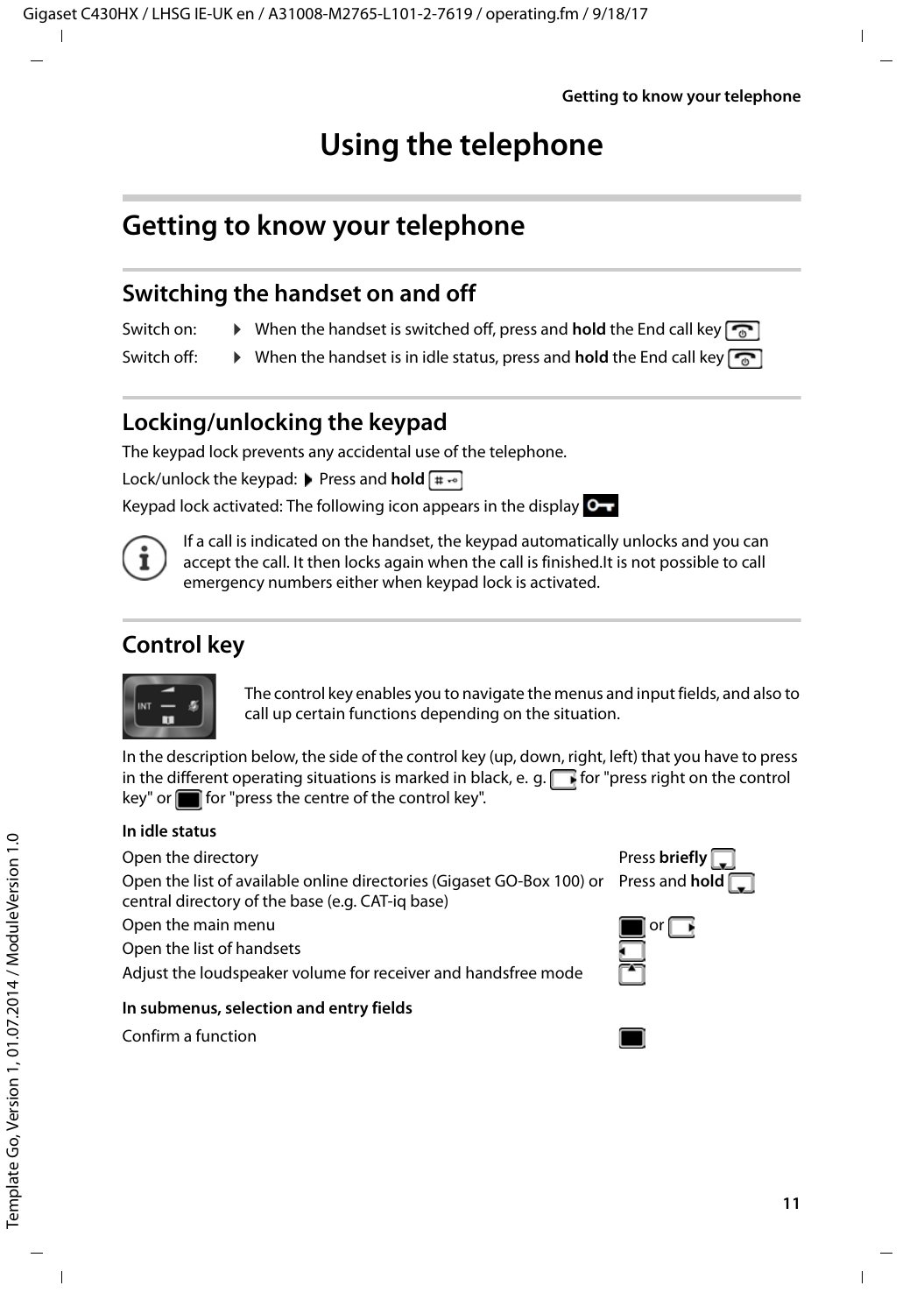#### **Getting to know your telephone**

#### **During a conversation**

Open the directory Open the list of available online directories (Gigaset GO-Box 100) or Press and **hold**  central directory of the base (e.g. CAT-iq base) Mute the microphone Initiate an internal consultation call Adjust the loudspeaker volume for receiver and handsfree mode

# <span id="page-11-0"></span>**Display keys**

The display keys perform a range of functions depending on the operating situation.



# **Menu guidance**

The functions of your telephone are displayed in a menu that consists of several levels.



The menu guidance depends on the base. Depending on the number and type of available functions, these may be provided in different menus, e.g. at top level or in a submenu.

Examples: **Audio Settings** may be in the top-level menu or in the **Settings** submenu, while **Calendar** may be in the **Organizer** menu or the **Additional Features** menu.

### **Selecting/confirming functions**

One menu level back using **Back** Change to idle status **Press** and **hold** Switch function on/off using **Change** on **Y** / off

Confirm selection using **OK** or press the centre of the control key Activate/deactivate option using **Select** activated **O** / not activated **O** 

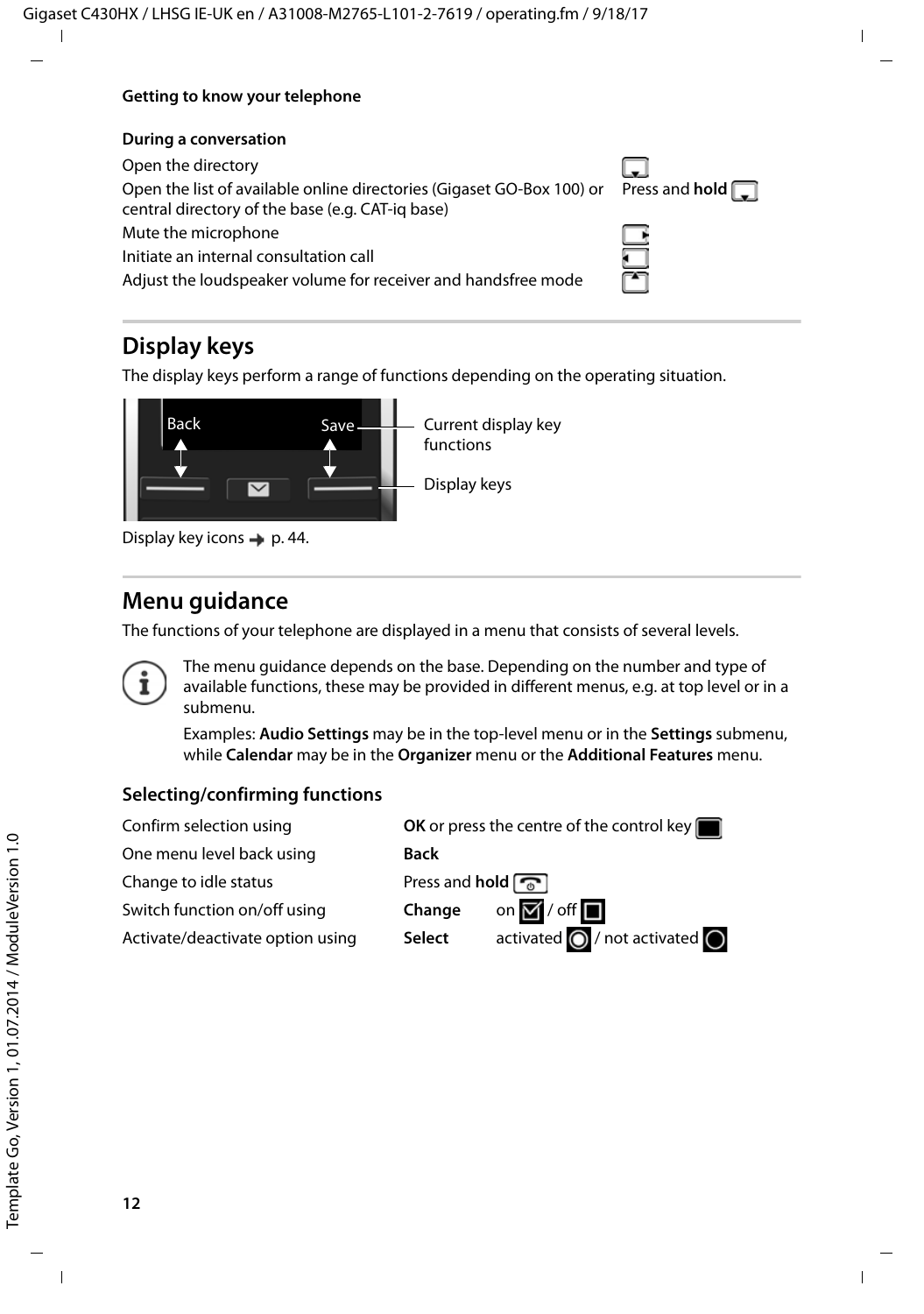#### **Getting to know your telephone**

Back OK



### <span id="page-12-0"></span>**Returning to idle status**

▶ Press and **hold** the End call key



If a key is not pressed, after 2 minutes the display will **automatically** change to idle status.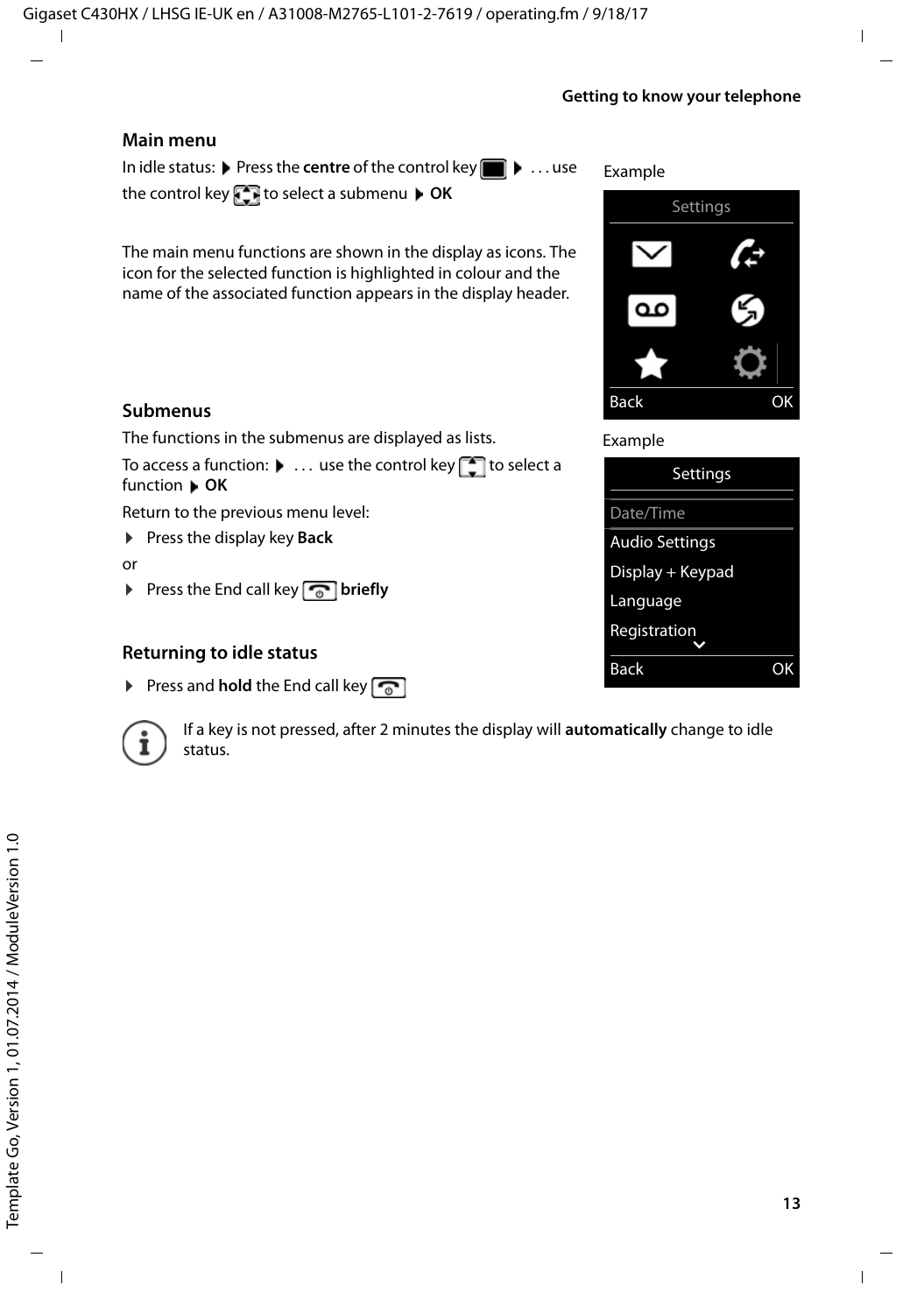# **Entering text**

### **Input position**

- $\blacktriangleright$  Use  $\Box$  to select an entry field. A field is activated when the cursor is blinking inside it.
- $\triangleright$  Use  $\blacksquare$  to move the position of the cursor.

### <span id="page-13-0"></span>**Correcting incorrect entries**

- Delete **characters** to the left of the cursor: Press **briefly < C**
- **Delete words to the left of the cursor:** Press and **hold**  $\leq$

### **Entering letters/characters**

<span id="page-13-1"></span>Multiple letters and digits are assigned to each key between  $\sqrt{2}$ and  $\boxed{9}$  and the  $\boxed{0}$  and key. As soon as a key is pressed, the



possible characters are displayed at the bottom of the display. The selected character is highlighted.

- Select letters/numbers: Press the key **briefly** several times in succession
- <span id="page-13-5"></span><span id="page-13-4"></span>• Switch between lower case, upper case and number entry mode: **P** Press the hash key  $\sharp \cdot \circ$ When editing a directory entry, the first letter and each letter following a space is automatically in upper case.
- <span id="page-13-2"></span>• Enter special characters:  $\blacktriangleright$  Press the star key  $\blacktriangleright$   $\ldots$  use  $\blacktriangleright$  to navigate to the desired character **Insert**

<span id="page-13-3"></span>The availability of special characters depends on the character set of the handset.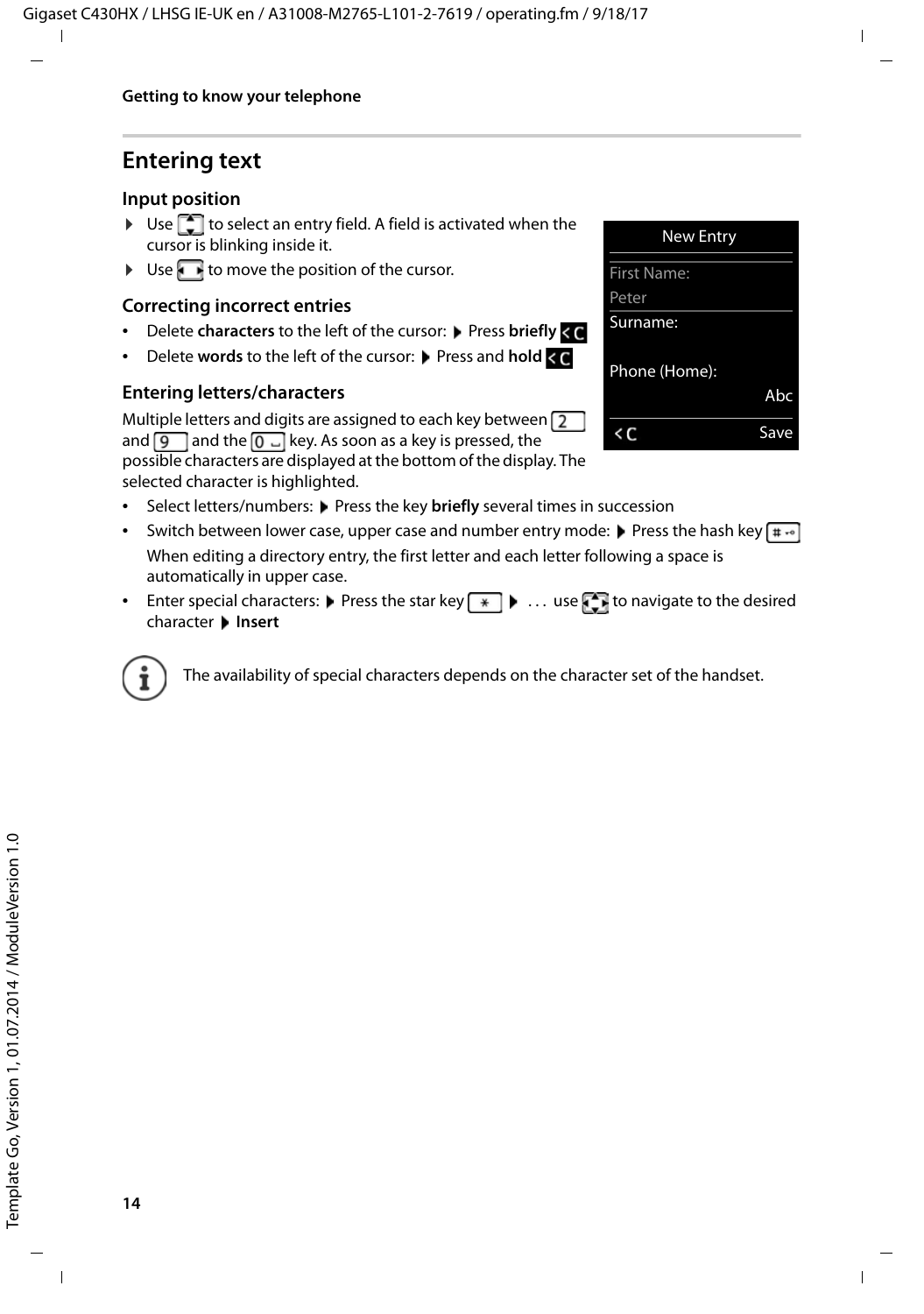# <span id="page-14-0"></span>**Making calls**

# <span id="page-14-1"></span>**Making a call**

- $\triangleright$  ... use  $\mathbb{F}_1$  to enter the number  $\triangleright$  briefly press the Talk key  $\lceil \cdot \rceil$
- or
- $\triangleright$  press and **hold** the Talk key  $\boxed{\curvearrowleft}$   $\triangleright$  ... use  $\mathbb{F}$  to enter the number
- <span id="page-14-4"></span>Cancel dialling:  $\triangleright$  Press the End call key  $\lceil \cdot \cdot \rceil$

### **On a Gigaset GO-Box 100 or another IP-compatible Gigaset base**

The connection is selected via the send connection (line) set for the handset. To use another line:

 $\triangleright$  press and **hold** the Talk key  $\boxed{\cdot}$   $\triangleright$  ... use  $\boxed{\cdot}$  to select the line  $\triangleright$  Dial  $\triangleright$ ... use  $\Gamma$  to enter the number ... the number is dialled approximately 3 seconds after the last digit is entered

# <span id="page-14-2"></span>**Dialling a number from the local directory**

 $\triangleright$  ... use  $\Box$  to open the directory  $\blacktriangleright$  ... use  $\Box$  to select an entry  $\blacktriangleright$  press the Talk key  $\Box$ 

If multiple numbers are entered:

 $\blacktriangleright$  ... use **th** to select the number  $\blacktriangleright$  press the Talk key  $\boxed{\curvearrowleft}$  ... the number is dialled



<span id="page-14-5"></span>For fast access (quick dial): Assign numbers from the directory to the digit or display keys.

# **Dialling from a public/central directory**

Depending on the base to which the handset is connected to, you can dial from a public directory, the Gigaset.net directory (e.g. Gigaset GO-Box 100) or a central directory on a CAT-iq base.

 $\triangleright$  press and **hold**  $\Box$ 

Further information  $\rightarrow$  in the detailed user guide for your telephone

# <span id="page-14-3"></span>**Dialling from the redial list**

The redial list contains the 20 numbers last dialled with the handset.

▶ **Briefly** press the Talk key  $\boxed{\frown}$  ... the redial list opens ▶ ... use  $\boxed{\frown}$  to select an entry ▶ press the Talk key  $\sqrt{\phantom{a}}$ 

If a name is displayed:

 $\triangleright$  View . . . the number is displayed  $\triangleright$  . . . use to browse numbers if necessary  $\triangleright$  . . . when the required number is reached press the Talk key  $\sim$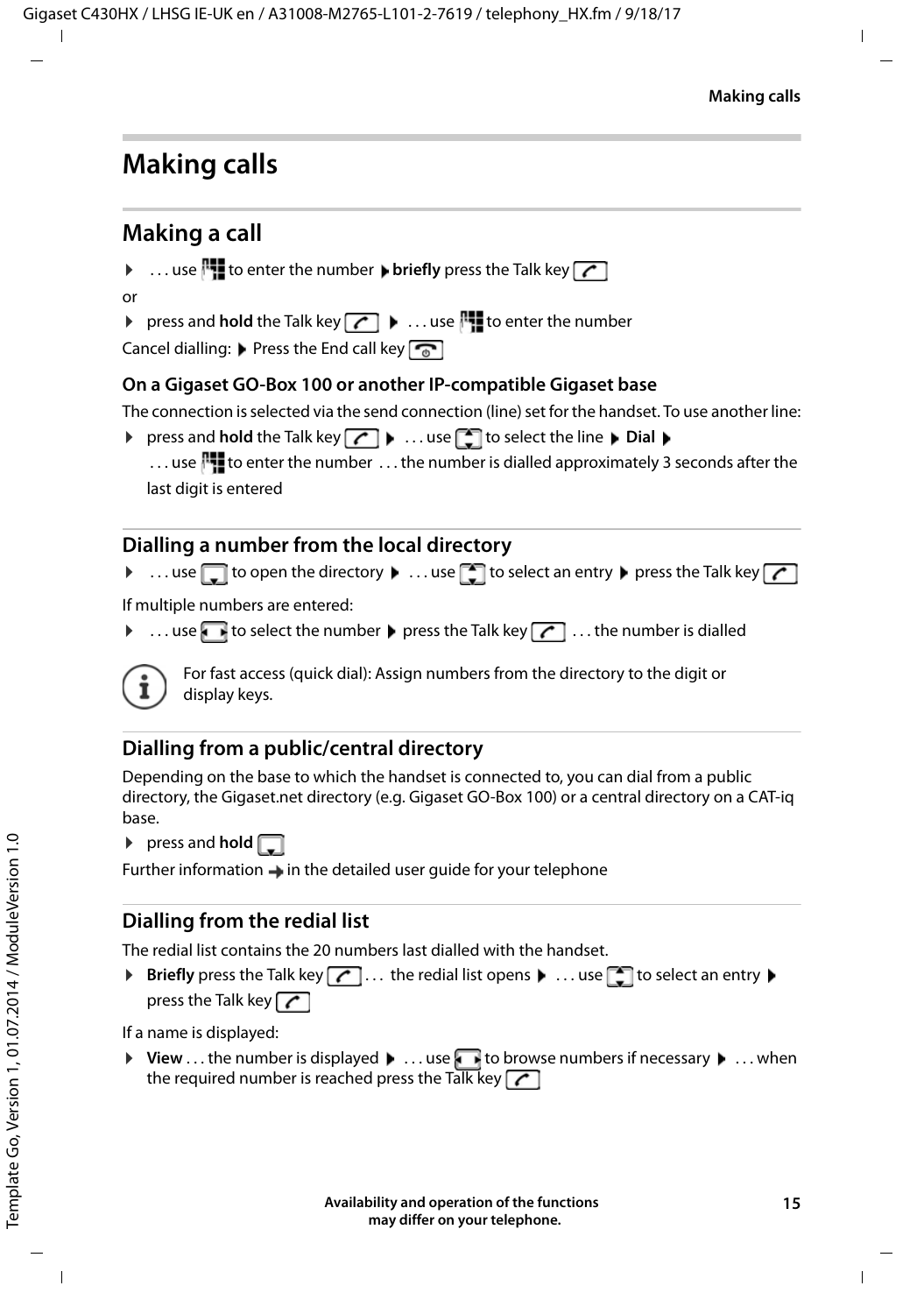### **Making calls**

### **Managing entries in the redial list**

**Briefly** press the Talk key  $\boxed{C}$  ... the redial list opens  $\blacktriangleright$  ... use  $\boxed{C}$  to select an entry  $\blacktriangleright$ **Options** . . . possible options: Copy an entry to the directory: **Copy to Directory OK** Copy the number to the display: **▶ △ Display number ▶ OK ▶ ... use < ● to edit or add numbers if necessary ...** use  $\bullet$  11 to save as a new entry in the directory Delete the selected entry: **Delete entry OK** Delete all entries: **Delete List OK**

### <span id="page-15-1"></span>**Dialling from the call list**

<span id="page-15-0"></span>The call lists  $($   $\rightarrow$  S. [23](#page-22-1)) contain the most recent accepted, outgoing and missed calls.



# **Incoming calls**

An incoming call is indicated by ringing, by a display on the screen and by the flashing Talk key  $\sqrt{\phantom{a}}$ . Accepting a call:

- Press the Talk key
- If **Auto Answer** is activated: **P** Remove the handset from the charging cradle
- Forward to the answer machine:  $\blacktriangleright \rightarrow \infty$
- Accept a call on the headset

Switch off ringtone: **Silence** ... the call can be accepted for as long as it is shown on the display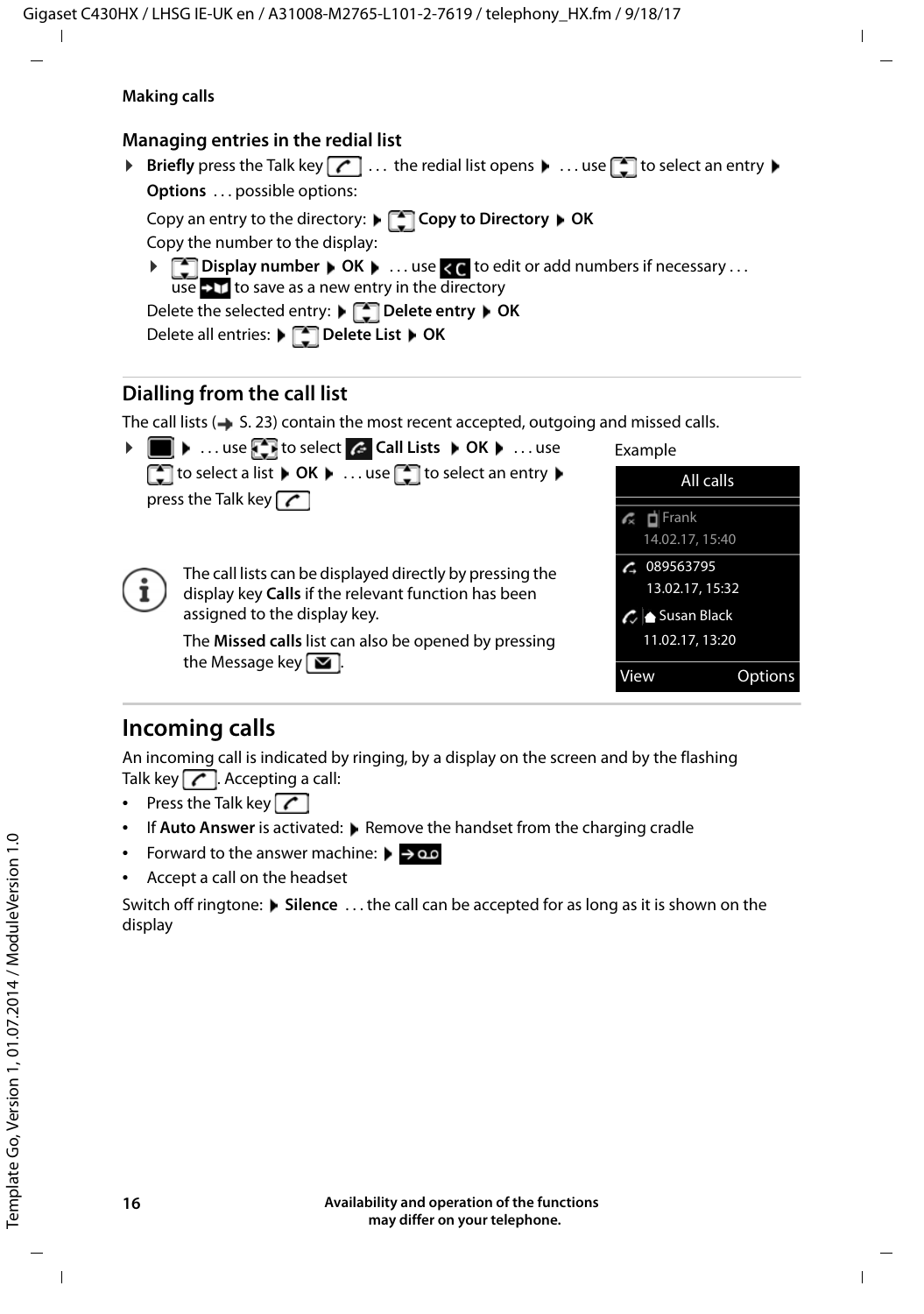# **During a conversation**

### <span id="page-16-3"></span>**Handsfree mode**

Activating/deactivating handsfree mode during a call, when establishing a connection and when listening to the answer machine :

<span id="page-16-2"></span>**•** Press the handsfree key  $\blacksquare$ 

### <span id="page-16-0"></span>**Call volume**

Applies to the current mode, handsfree mode or handset (or headset when the handset has a headset connection):



**E** ... Use **T** to set the volume **Save** 



The setting is automatically saved after around 3 seconds, even if **Save** is not pressed.

### <span id="page-16-1"></span>**Muting the microphone**

When the microphone is switched off, callers will no longer hear you.

Switch the microphone on/off during a call:  $\blacktriangleright$  Press  $\lceil$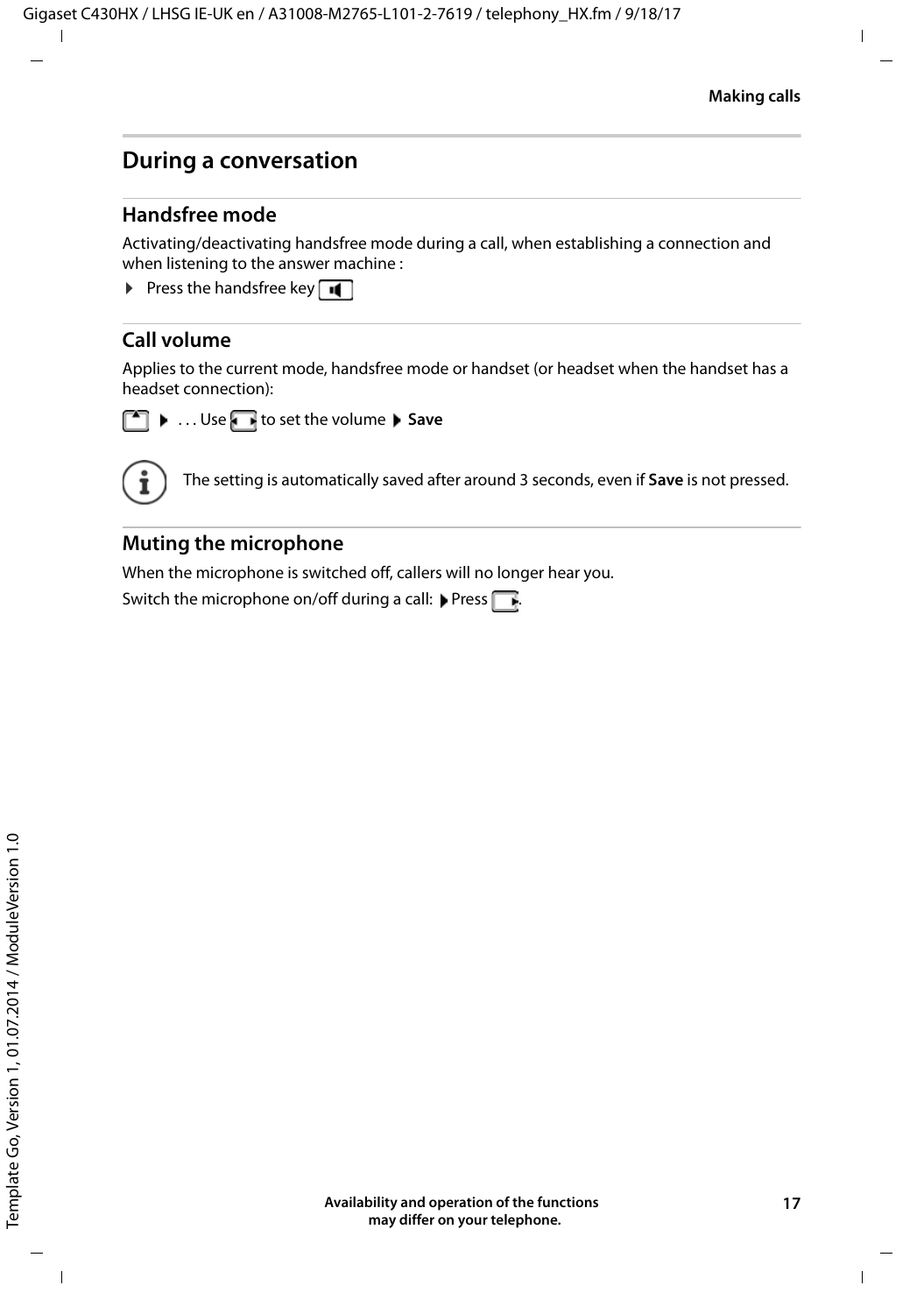# <span id="page-17-1"></span><span id="page-17-0"></span>**Local answer machine**

(only on Gigaset bases with local answer machine)

**Switching the answer machine on/off:**

**▶ ■ ▶ ... use to select on Answer Machine ▶ OK ▶ ■ Activation ▶ OK ▶ ... use** to select an answer machine (if there are several) **Change b** ... use **the select On or Off ▶ Save** 

#### **Playing back messages:**

Press the Message key  $\Box$   $\Box$  ... use  $\Box$  to select an answer machine (if there are messages for several answer machines) **OK**

**Recording a personal announcement/advisory message:**

**▶ ●** ... use **{ }** to select **Answer Machine** ▶ OK ▶ [ **]** Announcements ▶ OK ▶ ... use **the select Record Announcem.** or **Rec. Advisory Msg.**  $\triangleright$  **OK**  $\triangleright$  ... use **the select** an answer machine (if there are several)  $\triangleright$  OK  $\triangleright$  OK  $\triangleright$  ... record an announcement (at least 3 seconds) . . . possible options

Complete the recording and save: **►** End . . . the announcement is played back for you to check Cancel the recording: **•** Press the End call key **c** or **Back** 

- Resume the recording: ¤ **OK**
- Repeat the recording: **Example 1** New
-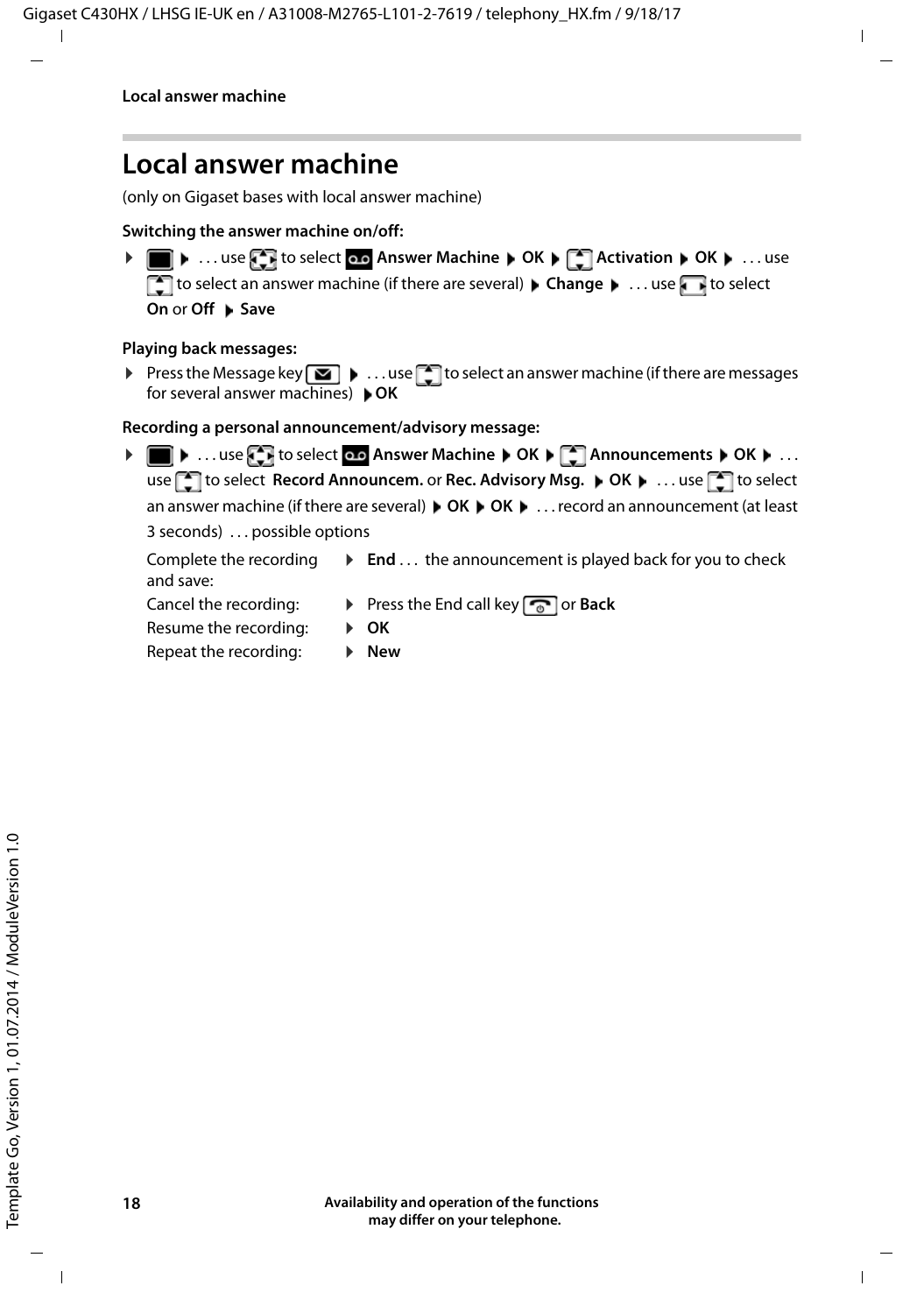# <span id="page-18-0"></span>**Local handset directory**

<span id="page-18-1"></span>The local directory is unique to the handset. However, it is possible to send entries to other handsets  $(4p 0.21)$  $(4p 0.21)$  $(4p 0.21)$ .



Information about online directories (e.g. on a Gigaset GO-Box 100) or central directories on CAT-iq bases  $\rightarrow$  user quide of the base.

### **Opening the directory**

<span id="page-18-3"></span>**Briefly** press **in idle status** 

# <span id="page-18-2"></span>**Directory entries**

| Number of entries:     | up to $200$                                                                                                  |
|------------------------|--------------------------------------------------------------------------------------------------------------|
| Information:           | First name and surname, up to three telephone numbers, anniversary<br>with alert, VIP ringtone with VIP icon |
| Length of the entries: | Numbers: max. 32 digits<br>First name, surname: max. 16 characters                                           |

### <span id="page-18-4"></span>**Creating an entry**

| ▶ $\Box$ ▶ $\Box$ < New Entry> ▶ OK ▶  use $\Box$ to switch |
|-------------------------------------------------------------|
| between the entry fields and enter data for an entry:.      |
| Names/numbers:                                              |

 $\blacktriangleright$  ... use  $\mathbb{F}_2$  to enter first names and/or surnames, at least one number (personal, office, or mobile) and an e-mail address, if applicable

### **Anniversary**:

**▶ ... use to activate/deactivate Anniversary ▶ ... use**  $\overline{\mathbb{F}}$  to enter date and time  $\blacktriangleright$  ... use  $\overline{\blacktriangleright}$  to select type of alert (**Visual only** or a ringtone**)**

### Example



#### <span id="page-18-5"></span>**Caller Melody (VIP)** :

 $\triangleright$  ... use  $\blacksquare$  to select the ringtone that will indicate a call from the participant . . . if a **Caller Melody (VIP)** has been assigned, the entry will appear in the directory with the  $\bf{v}$   $\bf{r}$  icon.

### Save entry: Save



The entry is only valid if it contains at least one number.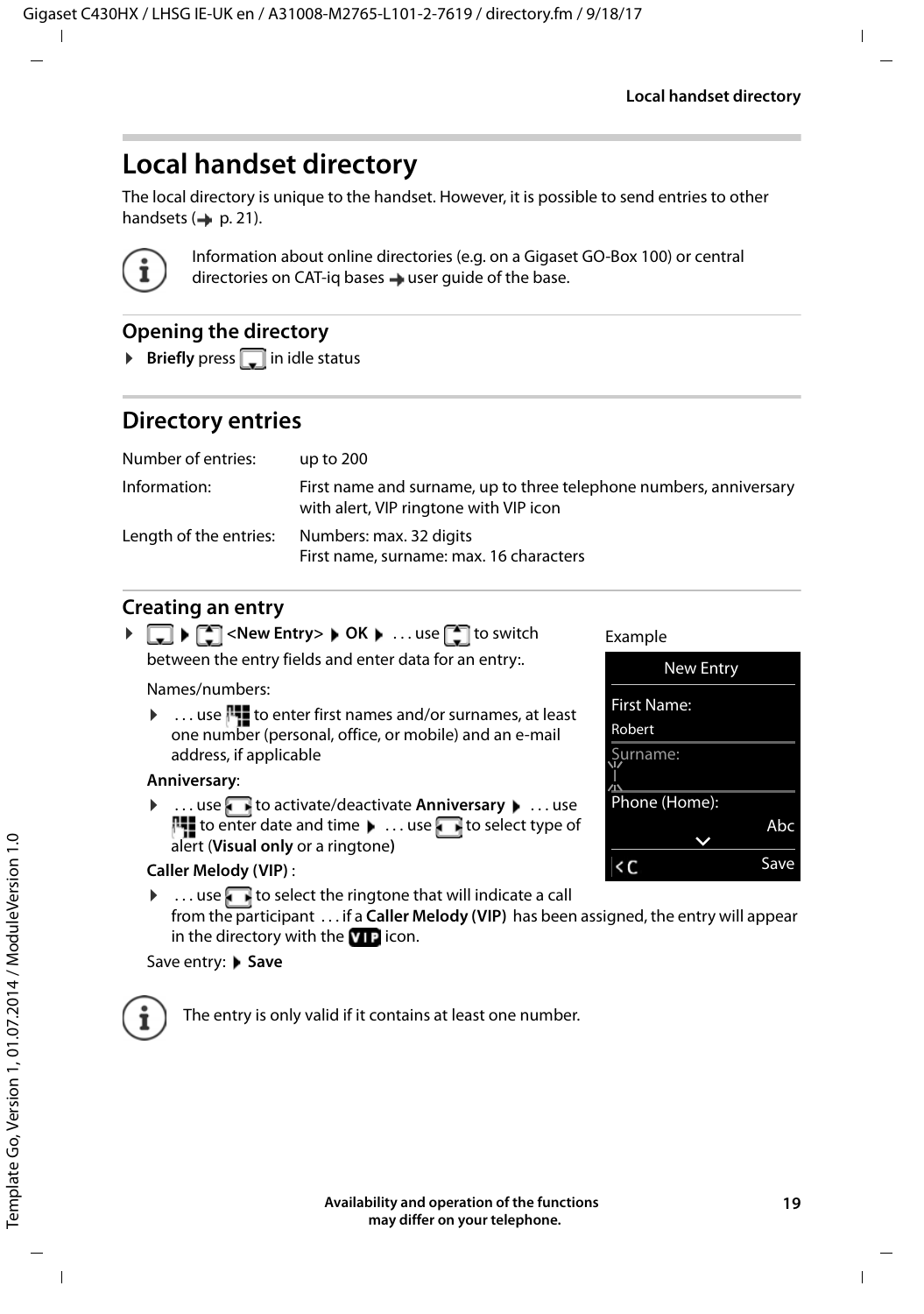### <span id="page-19-3"></span>**Searching for/selecting a directory entry**

- $\blacktriangleright \Box$   $\blacktriangleright$  ... use  $\Box$  to browse searched names
- $\blacktriangleright \Box$   $\blacktriangleright$  ... use  $\blacksquare$  to enter initial letters (max. 8 letters) ... the display jumps to the first name starting with these initial letters  $\blacktriangleright$  ... use  $\lceil \cdot \rceil$  to continue browsing to the desired entry, if needed

Scroll through directory:  $\blacktriangleright$  **Press and hold**  $\blacktriangleright$ 

### **Displaying/changing an entry**

▶ **T** ▶ ... use to select entry ▶ View ▶ ... use to select the field to be changed **Edit**

```
or
```
or

**▶**  $\Box$  **▶** ... use  $\Box$  to select an entry ▶ Options ▶ Edit entry ▶ OK

### **Deleting entries**

| Delete the selected entry: $\blacktriangleright \Box$ $\blacktriangleright$ use $\Box$ to select an entry $\blacktriangleright$ Options $\blacktriangleright \Box$ Delete<br>entry $\triangleright$ OK |
|--------------------------------------------------------------------------------------------------------------------------------------------------------------------------------------------------------|
| Delete all entries: $\bullet$ $\bullet$ $\bullet$ Options $\bullet$ $\bullet$ Delete all $\bullet$ OK $\bullet$ Yes                                                                                    |

### <span id="page-19-2"></span>**Setting the order of the directory entries**

Directory entries can be sorted by first name or surname.

### **▶ □ ▶ Options ▶ ■ Sort by Surname / Sort by First Name**

If no name was entered, the default telephone number is shown in the surname field. These entries appear at the beginning of the list, regardless of how the entries are sorted.

The sort order is as follows:

Space **|** Digits (0-9) **|** Letters (alphabetically) **|** Other characters.

### <span id="page-19-1"></span>**Displaying the number of entries available in the directory**

**▶**  $\Box$  ▶ Options ▶  $\Box$  Available Memory ▶ OK

### <span id="page-19-0"></span>**Copying number to the directory**

Copy numbers to the directory:

- From a list e.g. the call list or the redial list
- When dialling a number

The number is displayed or highlighted.

▶ Press the display key ▶ T or Options ▶ Copy to Directory ▶ OK . . . possible options: Create a new entry:

▶ <New Entry> ▶ OK ▶ ... use to select number type ▶ OK ▶ complete entry ▶ Save Add number to an existing entry:

**▶** ... use **the select an entry ▶** OK ▶ ... use to select number type ▶ OK ... the number is entered or a prompt to overwrite an existing number is displayed  $\blacktriangleright$  ... if required, answer the prompt with **Yes**/**No Save**

> **Availability and operation of the functions may differ on your telephone.**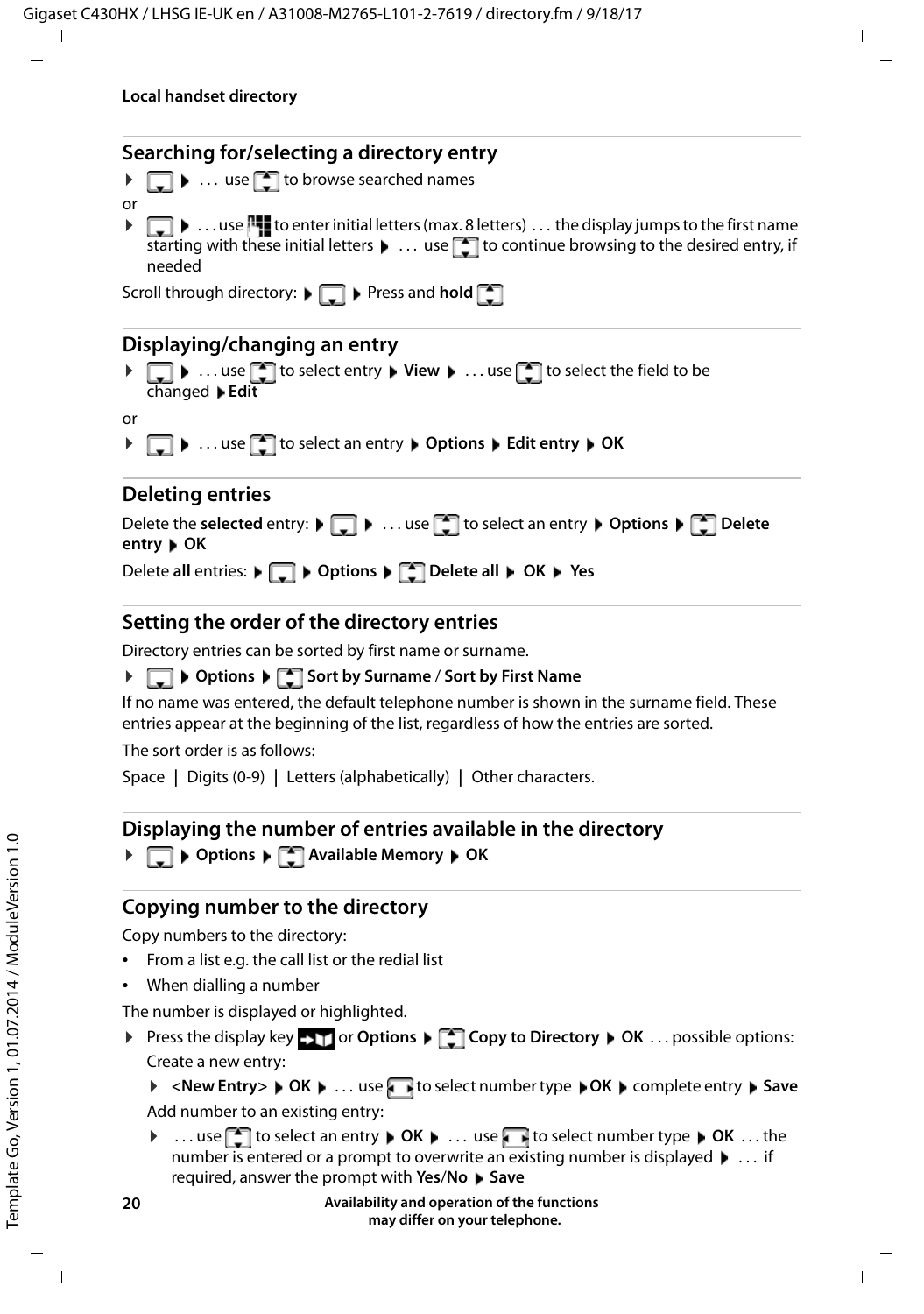# <span id="page-20-1"></span><span id="page-20-0"></span>**Copying an entry/directory**



<span id="page-20-2"></span>The sending and receiving handset must both be registered to the same base station. The other handset and the base station are able to send and receive directory entries.



An external call interrupts the transfer.

Caller pictures and sounds are not transferred. Only the date is transferred for an anniversary.

#### **Both handsets support vCards:**

- No entry with the name is available: a new entry is created.
- An entry with the name is already available: The entry is expanded to include the new numbers. If the entry contains more numbers than allowed by the recipient handset, a second entry is created with the same name.

#### **The recipient handset does not support vCards:**

A separate entry is created and sent for each number.

#### **The sending handset does not support vCards:**

A new entry is created on the receiving handset and the transferred number is added to the **Phone (Home)** field. If an entry with this number already exists, the copied number is discarded.

### **Copying individual entries**

**▶**  $\Box$  **▶** ... use  $\Box$  to select the desired entry ▶ Options ▶  $\Box$  Copy Entry ▶ OK ▶  $\Box$  to **Internal**  $\triangleright$  **OK**  $\triangleright$  ... use  $\lceil \frac{1}{n} \rceil$  to select the receiving handset  $\triangleright$  OK ... the entry is copied

Copy the next entry after successful transfer: Press **Yes** or **No**

### **Copying the entire directory**

**▶ □ ▶ Options ▶ ■ Copy All ▶ OK ▶ ■ to Internal ▶ OK ▶ ... use ■ to select the** receiving handset **OK** . . . the entries are copied one after the other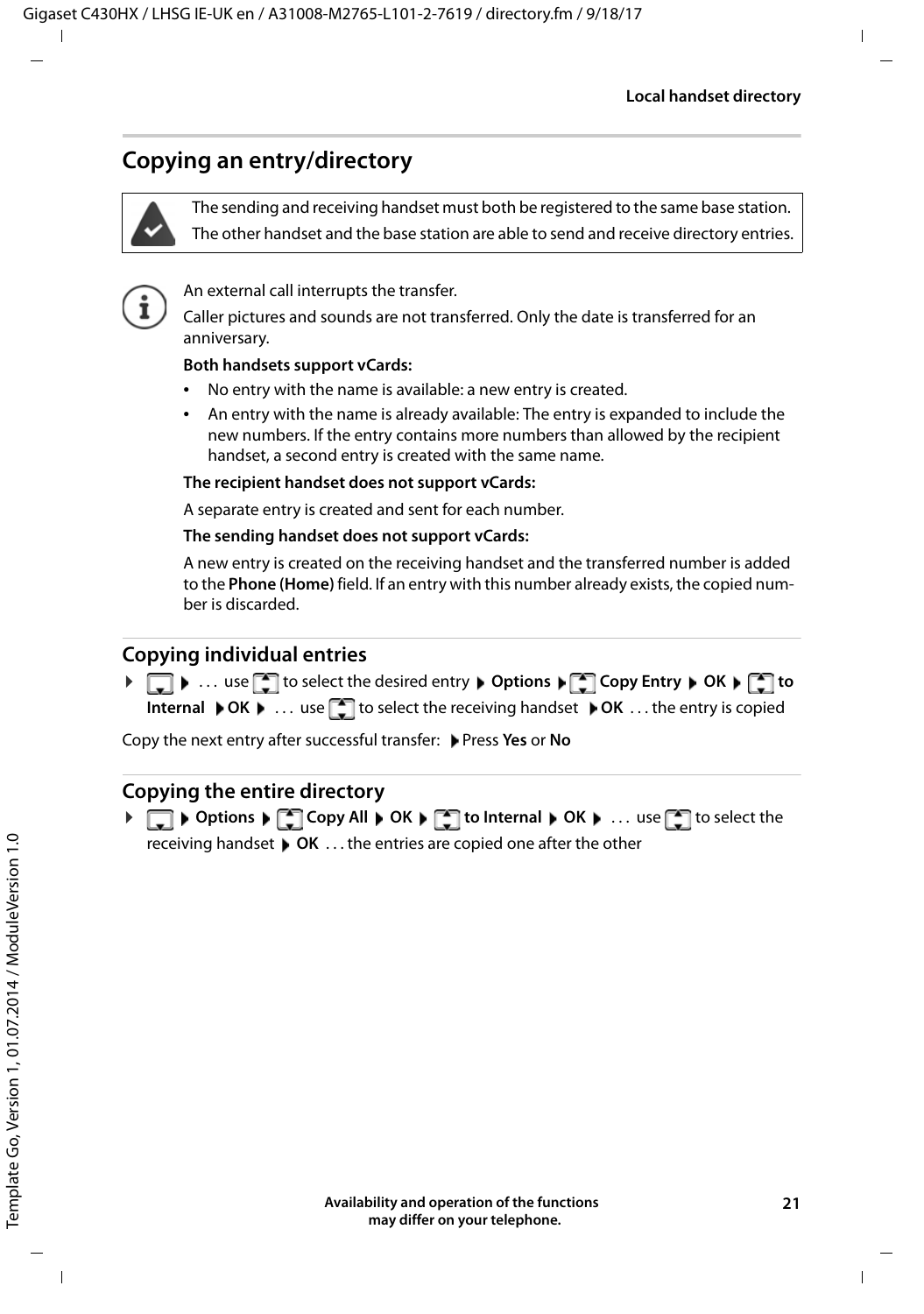# <span id="page-21-3"></span><span id="page-21-0"></span>**Message lists**

Notifications about missed calls, messages on the answer machine/network mailbox and missed alarms are saved in the messages list.

As soon as a **new message** arrives, an advisory tone will sound. The Message key  $\Box$  also flashes (if activated). Activation from the handset is only possible on Gigaset bases. Use the web interface as required for CAT-iq routers. Information  $\rightarrow$  user quide of the base/ router.

Icons for message types and the number of new messages are shown on the idle display.

Notification for the following message types is available:

- on the answer machine/network mailbox
	- in the missed calls list
	- in the missed alarms list

<span id="page-21-2"></span>

<span id="page-21-1"></span>The icon for the network mailbox is always displayed, provided the number is stored in the telephone. The other lists are only displayed if they contain messages.

Display messages:

**Press the Message key**  $\boxed{\bullet}$  ... Messages lists that contain messages are displayed, **Mailbox:** is always displayed

An entry is marked in **bold**: new messages are available. The number of new messages is shown in brackets.

An entry is **not** marked in bold: no new messages. The number of old messages is shown in brackets.

 $\blacktriangleright$  ... use  $\lceil \frac{1}{2} \rceil$  to select a list  $\blacktriangleright$  **OK** ... the calls or messages are listed

Network mailbox: The network mailbox number is dialled.

#### Example





The message list contains an entry for every answer machine assigned to the handset, e.g. for the local answer machine on a Gigaset base / CAT-iq router or for a network mailbox .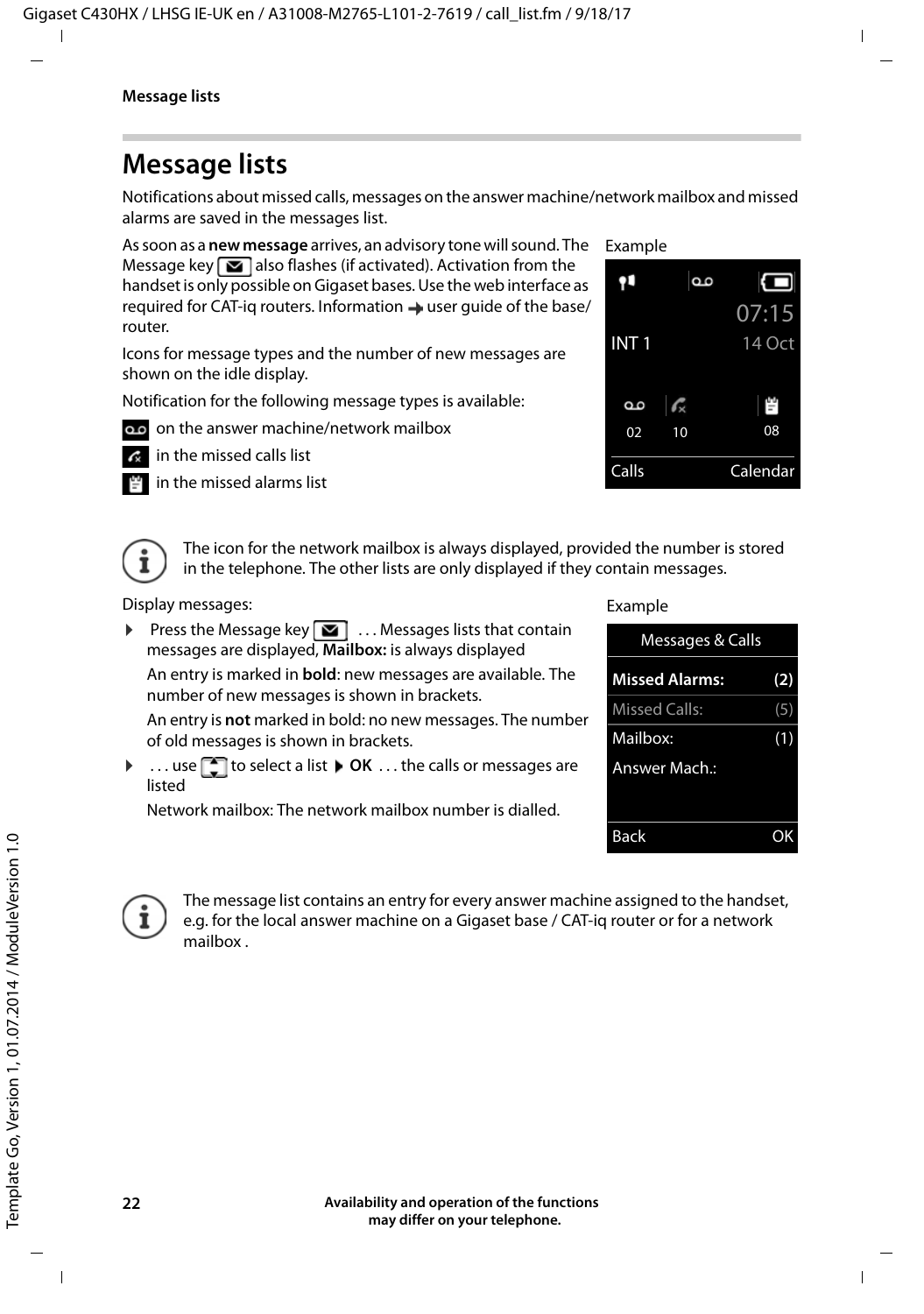# <span id="page-22-1"></span><span id="page-22-0"></span>**Call lists**

The telephone saves different types of calls (missed, accepted and outgoing calls) in lists.



The base/router to which the handset is registered provides information on call numbers.

Detailed information can be found at [www.gigaset.com/compatibility.](http://www.gigaset.com/compatibility)

### <span id="page-22-6"></span>**List entry**

The following information is displayed in the list entries::

- The list type (in the header)
- Icon for the type of entry:

**Missed calls**,



**Outgoing calls**,

Call on the answer machine

• Caller's number. If the number is stored in the directory, the name and number type ( **Phone (Home)**, **Phone (Office)**, **Phone (Mobile)**) are shown instead. In the event of missed calls, the number of missed calls from this number is also shown in square brackets.

Example



- Connection by which the call was received/made
- Date and time of call (if set)

# <span id="page-22-7"></span>**Opening the call list**

Via the display key: ▶ Calls ▶ ...use to select the list ▶ OK

Via the menu: ▶ ■ ▶ ... use to select c Call Lists ▶ OK ▶ ... use to select the list **OK**

Via the Message key (missed calls):

**▶** Press the Message key **MI** ▶  $\begin{bmatrix} \bullet \\ \bullet \end{bmatrix}$  Missed Calls: ▶ OK

### <span id="page-22-2"></span>**Calling back a caller from the call list**

**▶ ■ ▶** ... use to select a call Lists ▶ OK ▶ ... use to select list ▶ OK ▶ ... use  $\Box$  to select entry  $\Box$  Press the Talk key  $\Box$ 

# **Additional options**

<span id="page-22-3"></span>**▶ ■ ▶** ... use to select A Call Lists ▶ OK ▶ ... use to select list ▶ OK ... possible options:

View an entry: **▶ ... use** to select entry ▶ View

Copy the number to the directory:

<span id="page-22-5"></span><span id="page-22-4"></span>

|                  | ▶  use to select entry ▶ Options ▶ [●] Copy to Directory   |
|------------------|------------------------------------------------------------|
| Delete an entry: | ▶  use state to select entry ▶ Options ▶ Solete entry ▶ OK |
| Delete list:     | ▶ Options ▶ ॑ Delete List ▶ OK ▶ Yes                       |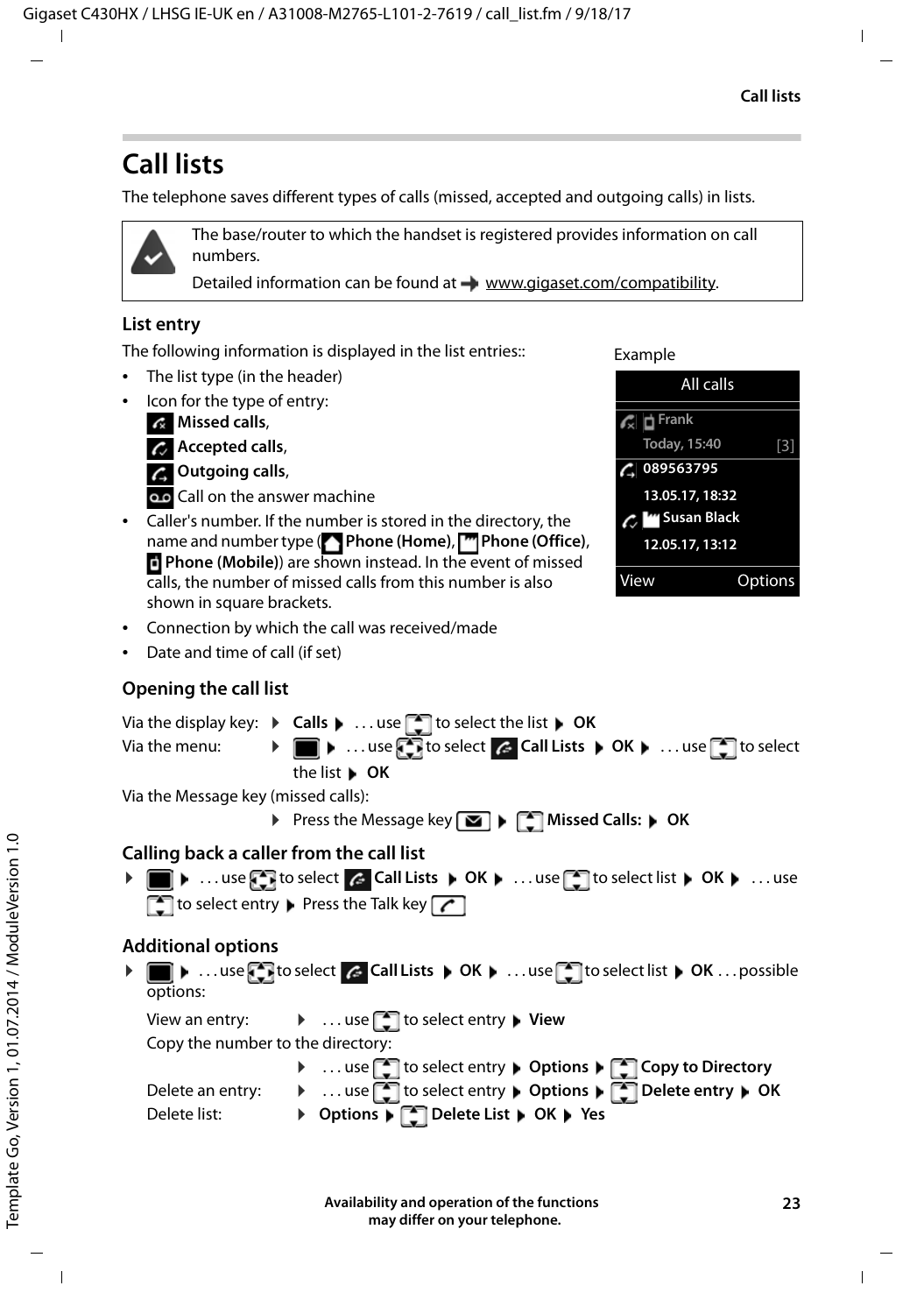# **Additional functions**

<span id="page-23-0"></span>

The functions actually available on your telephone and how they are operated depends on the base/router to which the handset is registered.

The following description applies to a Gigaset GO-Box 100. The procedure required for your telephone may differ from the procedures described here.



# **Additional information**

Regarding the telephone system, if the handset is connected to a Gigaset base:

- **→ User quide for your Gigaset telephone**
- Regarding the telephone system, if the handset is connected to another base/router:
	- **→** Documentation regarding your base/your router
- You can obtain all Gigaset user guides

in PDF format: [www.gigaset.com/manuals](http://www.gigaset.com/manuals)

online: **Gigaset Help** app for your smartphone or tablet

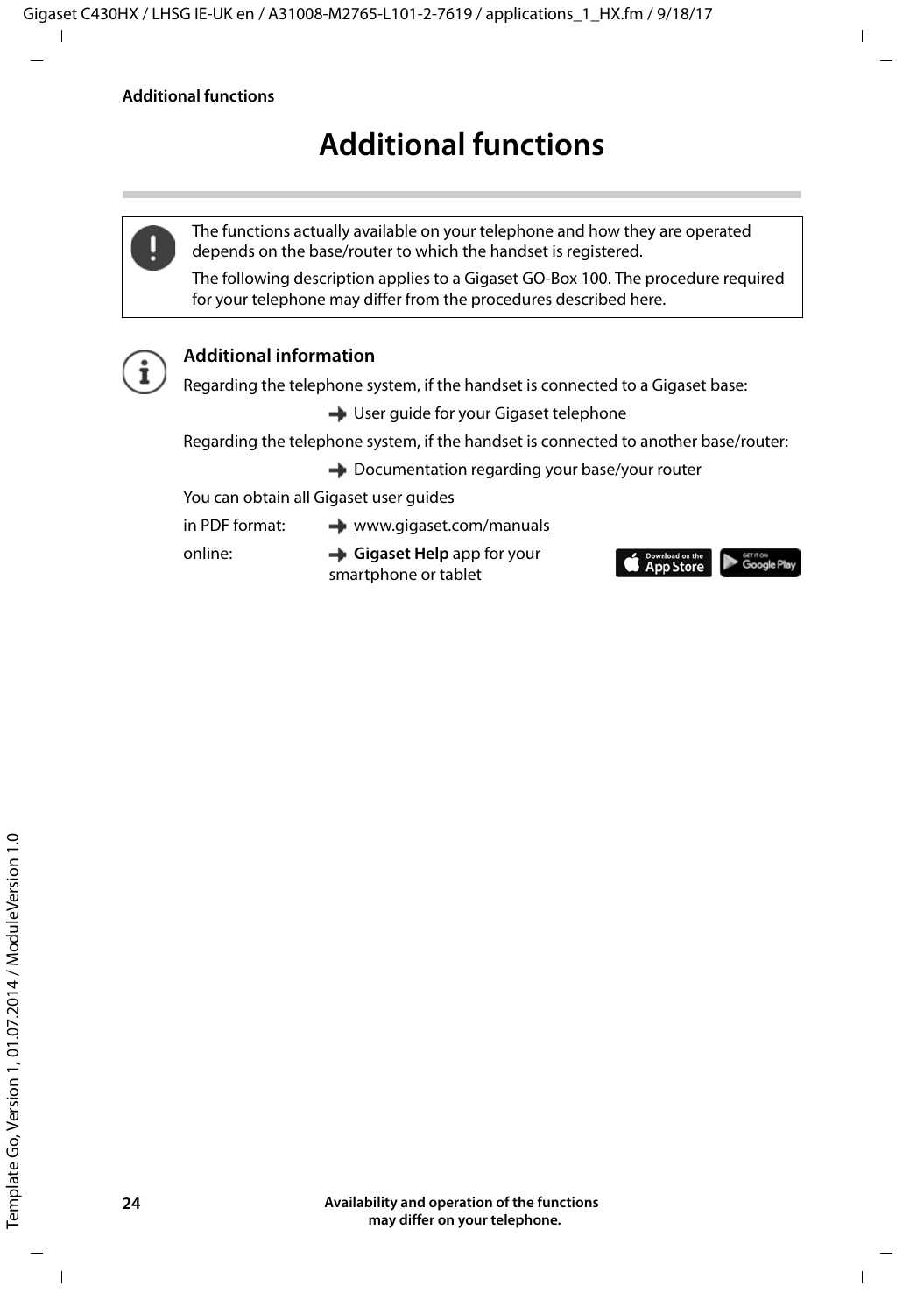# <span id="page-24-2"></span><span id="page-24-0"></span>**Calendar**

You can remind yourself of up to **30 appointments**.

In the calendar, the current day is outlined in white; on days with appointments, the numbers are displayed in colour. When a day is selected, it will be outlined in colour.



### **Saving appointments to the calendar**



Date and time have been set.

- **i**  $\bullet$  ... use  $\begin{bmatrix} 1 & 0 \\ 0 & 1 \end{bmatrix}$  to select  $\bullet$  **Additional Features**  $\bullet$  OK  $\bullet$  **Calendar**  $\bullet$  OK  $\bullet$  ... use **to select desired day <b>DK** . . . then
	- Switch on/off:  $\rightarrow$  **Activation:** ... use **t**o select **On** or **Off**<br>Futer date:  $\rightarrow$  **Date** the selected day has been pre-
		- **Example 3 Date** . . . the selected day has been pre-set **Decimal 2** to enter new date
	- Enter time:  $\rightarrow \Box$  **Time**  $\rightarrow \ldots$  use  $\Box$  to enter hours and minutes of the appointment
	- Set name:  $\mathbf{F}$  **Text**  $\mathbf{F}$  ... use  $\mathbf{F}$  to enter a description of the appointment (e.g. evening meal, meeting)
	- Set alarm tone:  $\mathbf{F}$  **Signal**  $\mathbf{F}$  ... use to select the melody of the reminder alarm or deactivate the acoustic signal

Enter information for the appointment:

**▶** ...use to successively select Date, Time, Text and Signal ▶ ... use **1** or **T** to set the relevant value **Save** 

Save appointment: **Example** 



If an appointment has already been entered:  $\blacktriangleright$   $\lceil \frac{1}{2} \rceil$  < New Entry >  $\blacktriangleright$  OK  $\blacktriangleright$  ... Then enter information for the appointment.

### <span id="page-24-1"></span>**Notification of appointments/anniversaries**

Anniversaries are transferred from the directory and displayed as an appointment. An appointment/anniversary is displayed in idle status and the selected ringtone plays for 60 seconds as a notification.

**Acknowledge and stop the reminder: Press the display key OFF**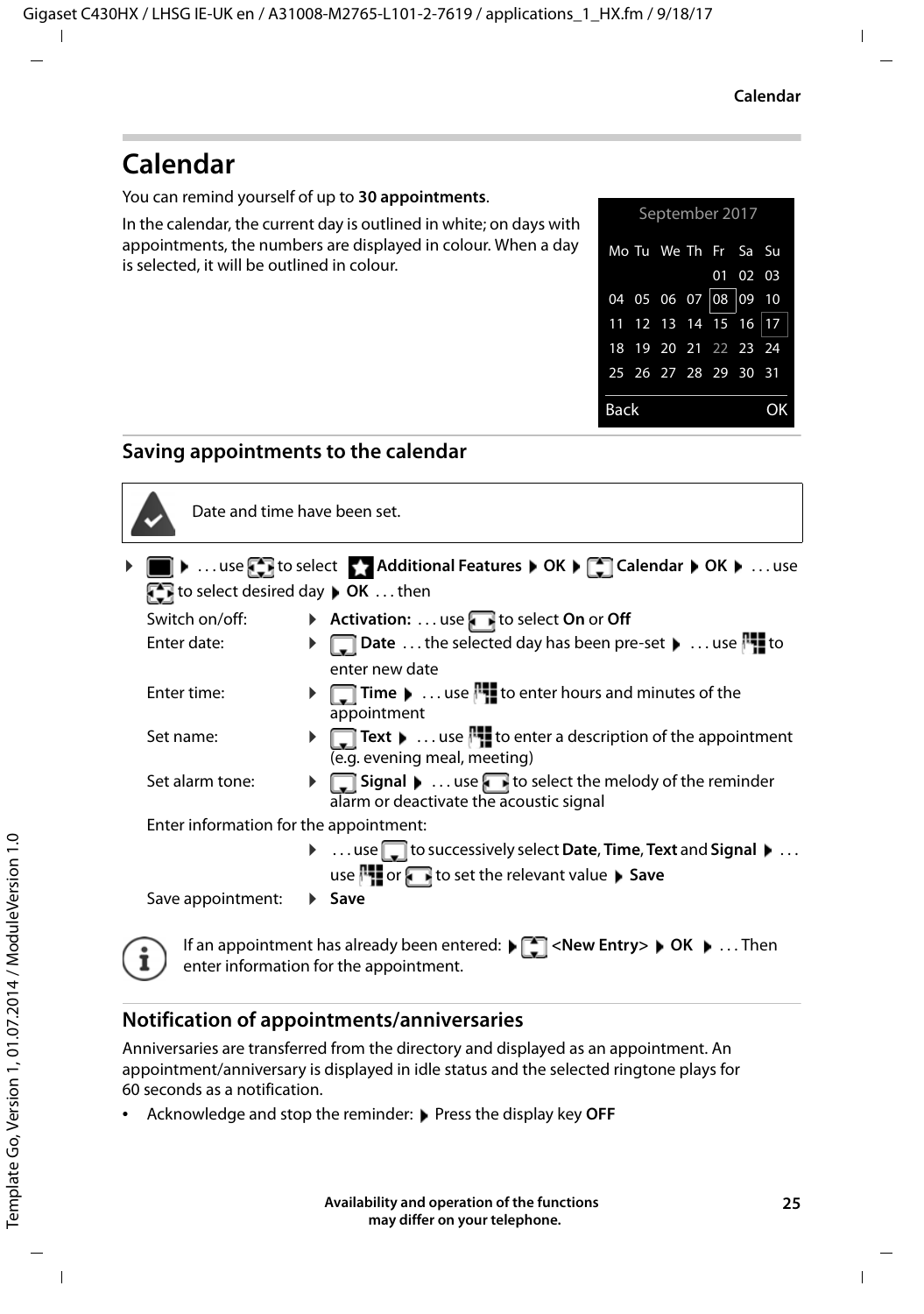#### **Calendar**



During a call, a reminder is indicated on the handset **once** with an advisory tone on the handset.

### <span id="page-25-0"></span>**Displaying missed appointments/anniversaries**

The following appointments and anniversaries are saved in the **Missed Alarms** list:

- The appointment/anniversary call was not acknowledged.
- The appointment/anniversary was notified during a phone call.
- The handset was switched off at the time of the appointment/anniversary.

The last 10 entries are stored. The  $\mathbb{F}$  icon and the number of new entries are shown in the display. The most recent entry appears at the top of the list.

### **Opening the list**

▶ Press the Message key **M** ▶ <a> Missed Alarms: ▶ OK ▶ ... use <a> I to browse through the list of any appointments

or

```
\triangleright \blacksquare \triangleright ... use \blacksquare Additional Features \triangleright OK \triangleright \blacksquare Missed Alarms \triangleright OK
```
Each entry is displayed with the number or name, date and time. The most recent entry appears at the top of the list.

**Delete an appointment/anniversary: ▶ Delete** 

### **Displaying/changing/deleting stored appointments**

▶ **■ ▶** ... use **C** to select **Additional Features ▶ OK ▶ C** Calendar ▶ OK ▶ ... use **the select day**  $\triangleright$  **OK** ... the appointment list is displayed  $\triangleright$  ... use **the select date** . . . possible options: Display appointment details: ▶ View . . . The appointment settings are displayed Change appointment: ▶ View ▶ Edit or **Options Edit entry OK** Activate/deactivate appointment: ¤ **Options Activate**/**Deactivate OK** Delete appointment: ¤ **Options Delete entry OK**

Delete all appointments for a day:

¤ **Options Delete all Appoints. OK Yes**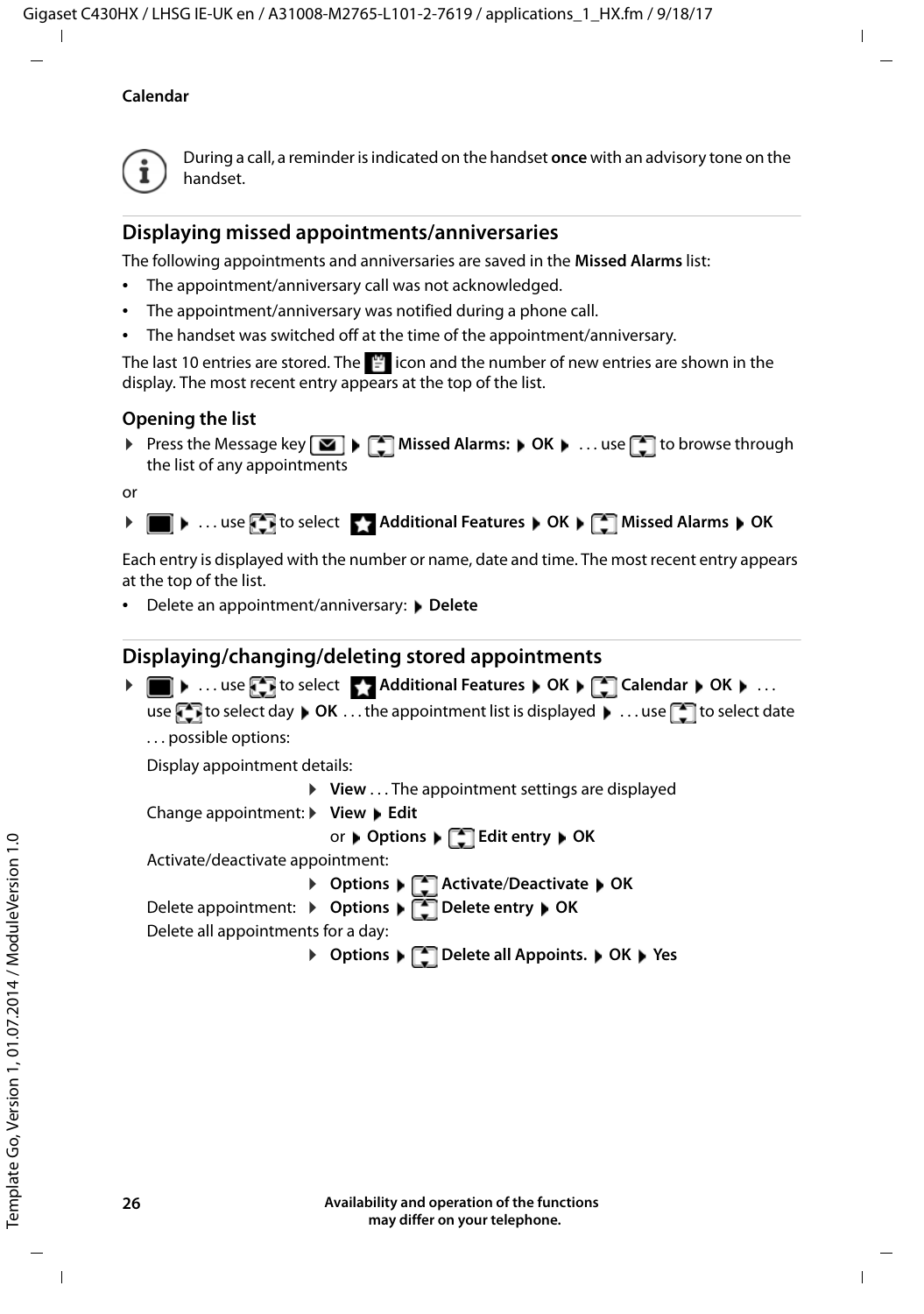# <span id="page-26-2"></span><span id="page-26-0"></span>**Alarm clock**

<span id="page-26-3"></span>

|            | Date and time have been set. |                                                                                                                        |
|------------|------------------------------|------------------------------------------------------------------------------------------------------------------------|
|            |                              | Activating/deactivating the alarm clock and setting the wake-up time                                                   |
| then       |                              | ▶ ■ ▶  use B to select Additional Features ▶ OK ▶ B Alarm Clock ▶ OK                                                   |
|            | Switch on/off:               | Activation:  use to select On or Off                                                                                   |
|            | Setting the wake-up time:    |                                                                                                                        |
|            |                              | □ Time ▶  use   to enter hours and minutes                                                                             |
| Set days:  |                              | ▶ ○ Occurrence ▶  use bit to switch between Monday-Friday                                                              |
|            |                              | and Daily                                                                                                              |
|            | Set the volume:              | $\blacktriangleright \Box$ Volume $\blacktriangleright$ use $\Box$ to set volume in 5 levels s or select cre-          |
|            |                              | scendo (increasing volume)                                                                                             |
| Set alarm: |                              | $\blacktriangleright \Box$ Melody $\blacktriangleright \ldots$ use $\Box$ to select a ringtone for the alarm           |
|            | Enter alarm data:            | ▶  use do successively select Time, Occurrence, Volume and                                                             |
|            |                              | Melody $\blacktriangleright$ use $\blacksquare$ or $\blacksquare$ to set the relevant value $\blacktriangleright$ Save |
|            | Save settings:               | $\blacktriangleright$ Save                                                                                             |
| display.   |                              | When the alarm clock is activated, the icon $\Theta$ and the wake-up time are displayed in idle                        |

### <span id="page-26-4"></span><span id="page-26-1"></span>**Alarm**

An alarm is shown on the display and indicated by the selected ringtone melody. The alarm sounds for 60 seconds. If no key is pressed, the alarm is repeated after 5 minutes. After the second repetition, the alarm call is deactivated for 24 hours.



During a call, the alarm is only indicated by a short tone.

### <span id="page-26-5"></span>**Switching off /repeating the alarm after an interval (snooze mode)**

#### Deactivate the alarm: **OFF**

Repeat the alarm (snooze mode): Press **Snooze** or any key . . . the alarm is switched off and repeated after 5 minutes.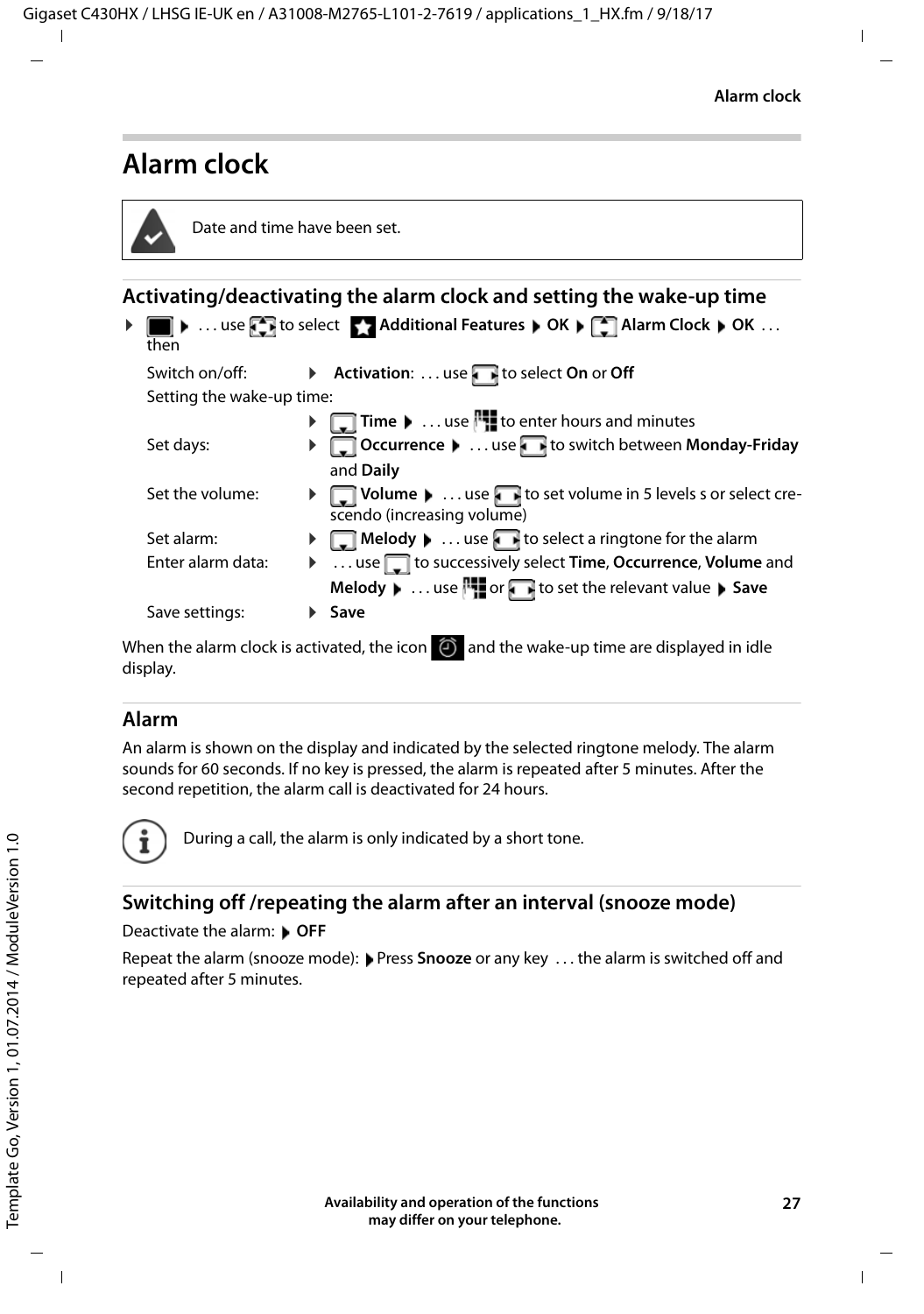# <span id="page-27-2"></span><span id="page-27-0"></span>**Baby monitor**

When the baby monitor is switched on, the stored (internal or external) destination number is called as soon as a defined noise level is exceeded in the vicinity of the handset. The alarm to an external number is cancelled after approximately 90 seconds.

You can answer the alarm using the **Two Way Talk** function. This function is used to switch the loudspeaker of the handset located in the baby's room on or off.

In baby monitor mode, incoming calls are only indicated on the display (**without ringtone**). The display backlight is reduced to 50%. Advisory tones are deactivated. All keys are locked, with the exception of the display keys and the ability to press the centre of the control key.

If you accept an incoming call, the baby monitor mode is suspended for the duration of the call, but the function **remains** activated. The baby monitor mode is not deactivated by switching the handset off and on again.



The handset should be positioned 1 to 2 metres away from the baby. The microphone must point towards the baby.

Activating the function reduces the operating time of your handset. For that reason, place the handset in the charging cradle if necessary.

The baby monitor is activated 20 seconds after switching on.

The answer machine for the destination number must be switched off.

After switching on:

- $\blacktriangleright$  Test sensitivity.
- $\blacktriangleright$  Test the connection, if the alarm is being forwarded to an external number.

### <span id="page-27-3"></span><span id="page-27-1"></span>**Activating and setting the baby monitor**



**Baby Monitor activated**



The destination number is displayed in idle display when the baby monitor is activated.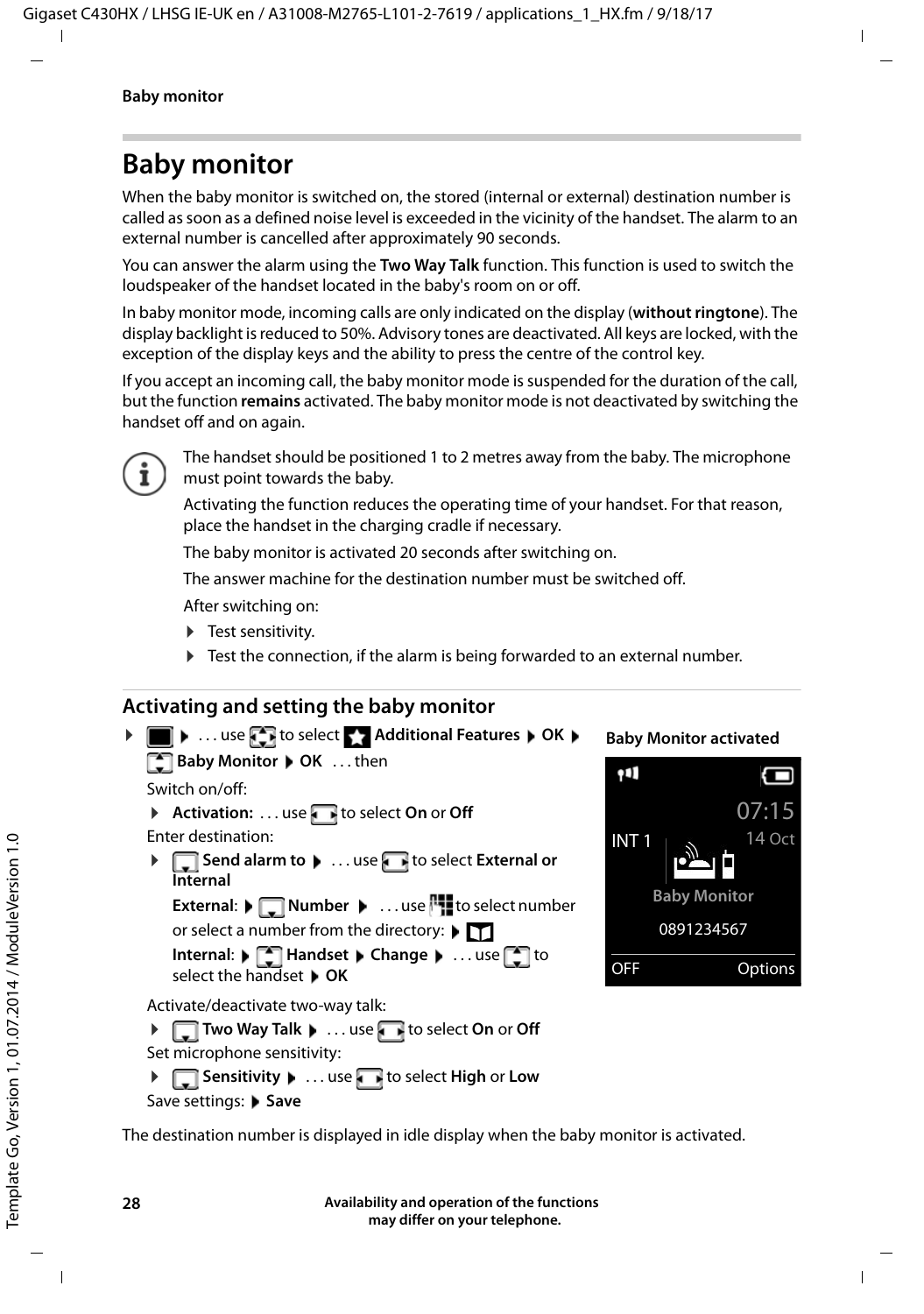### <span id="page-28-0"></span>**Deactivate baby monitor / cancel alarm**

Deactivate the baby monitor:  $\triangleright$  In idle status press the display key OFF

Cancel the alarm: **•** Press the End call key  $\sqrt{\bullet}$  during an alarm

### **Deactivate the baby monitor remotely**



The alarm is forwarded to an external destination number.

The receiving phone supports tone dialling.

Accept alarm call Press keys  $\boxed{9}$  #

The baby monitor is deactivated and the handset is in idle status. The baby monitor settings on the handset (e.g. no ringtone) will remain activated until you press the display key **OFF**.

Reactivate baby monitor with the same number:  $\bullet \dots$  **Activation** to switch back on ( $\bullet$  S. [28\)](#page-27-1)  $\bullet$ **Save**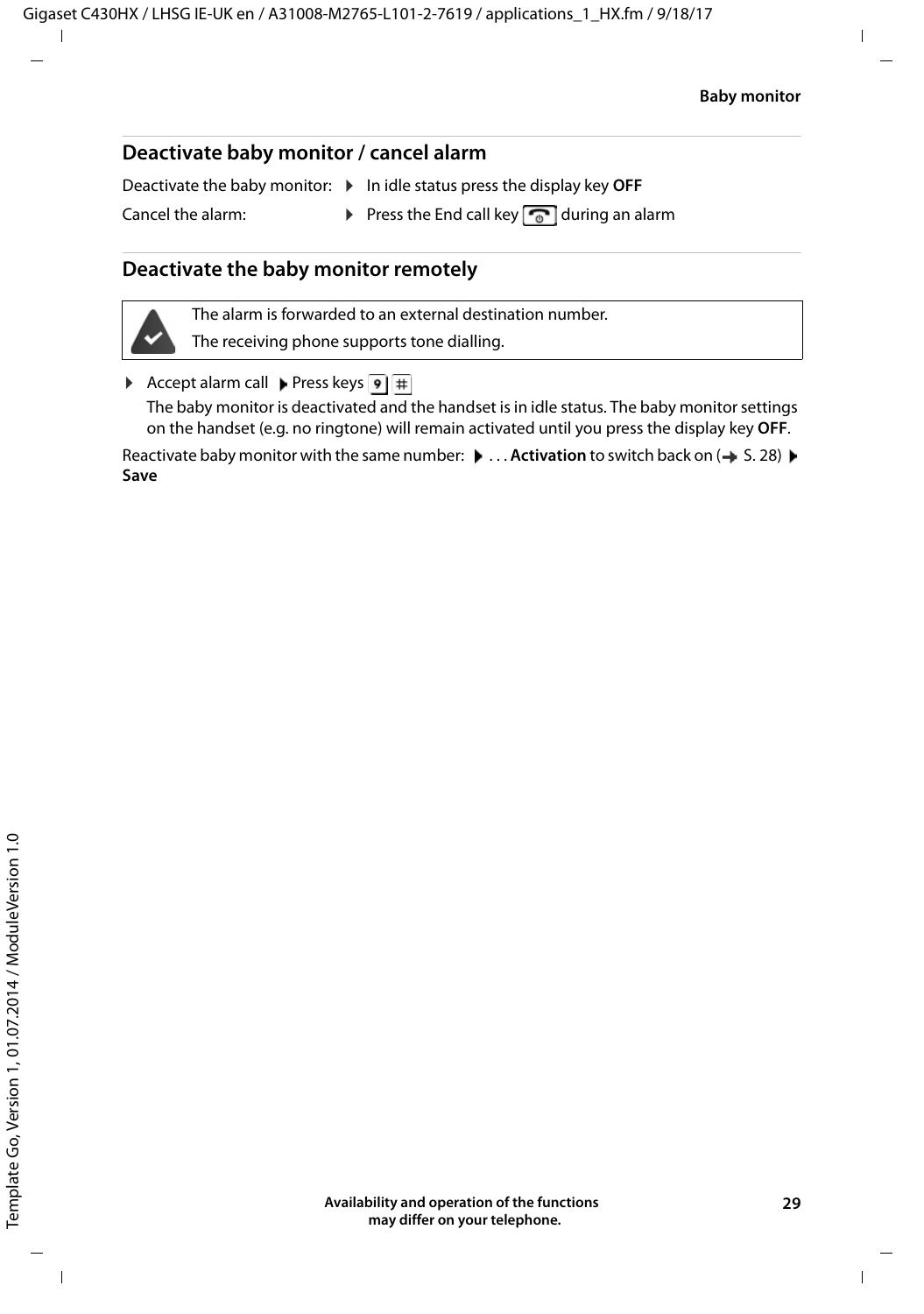# <span id="page-29-0"></span>**Protection against unwanted calls**

## <span id="page-29-3"></span>**Time control for external calls**



Date and time have been set.

<span id="page-29-2"></span>Enter a time period during which the handset should suspend ringing to indicate external calls e.g. during the night.

|                                         |  | ▶ ■ ▶  use by to select $\bullet$ Settings ▶ OK ▶ C Audio                                                                                                         |  |  |
|-----------------------------------------|--|-------------------------------------------------------------------------------------------------------------------------------------------------------------------|--|--|
| Settings DC DE Ringtones (Handset) DC D |  |                                                                                                                                                                   |  |  |
| ■ Time Control ▶ OK ▶ then              |  |                                                                                                                                                                   |  |  |
| Switch on/off:                          |  | $\triangleright$ use $\triangleright$ to select On or Off                                                                                                         |  |  |
| Enter time:                             |  | ▶ use stript use switch between Suspend<br>ring. from and Suspend ring. until $\blacktriangleright$<br>use <b>l'i</b> to enter start and end in<br>4-digit format |  |  |
| Save:                                   |  | Save                                                                                                                                                              |  |  |

Example



The time control only applies to the handset for which the setting is configured.

The telephone will continue to ring for numbers that have been assigned to a VIP group in the directory.

### **Protection from anonymous callers**

<span id="page-29-1"></span>The handset will not ring if callers' numbers are not revealed. This setting can be applied to only one or to all registered handsets.

### **For one handset**

| ▶ ■ ▶  use the to select of Settings ▶ OK ▶ 【 】 Audio Settings ▶ OK ▶        |
|------------------------------------------------------------------------------|
| Ringtones (Handset) DK DE Anon. Calls Silent DEdit (M= on)  the call is only |
| signalled on the display                                                     |

### **For all handsets**

(only on some Gigaset bases)

**▶ ■ ▶** ... use **T** to select  $\bullet$  Settings ▶ OK ▶ ■ Telephony ▶ OK ▶ Anonymous **Calls ▶ Edit (** $\boxed{\blacksquare}$  = on) ▶ ... use to select **Protection Mode**:

|                    | No Protection Anonymous calls are indicated in the same way as identified numbers                                        |
|--------------------|--------------------------------------------------------------------------------------------------------------------------|
| <b>Silent Call</b> | The telephone will not ring and the incoming call will only appear in the<br>display.                                    |
| <b>Block Call</b>  | The telephone will not ring and the incoming call will not appear in the<br>display. The caller will hear the busy tone. |

Save settings: Save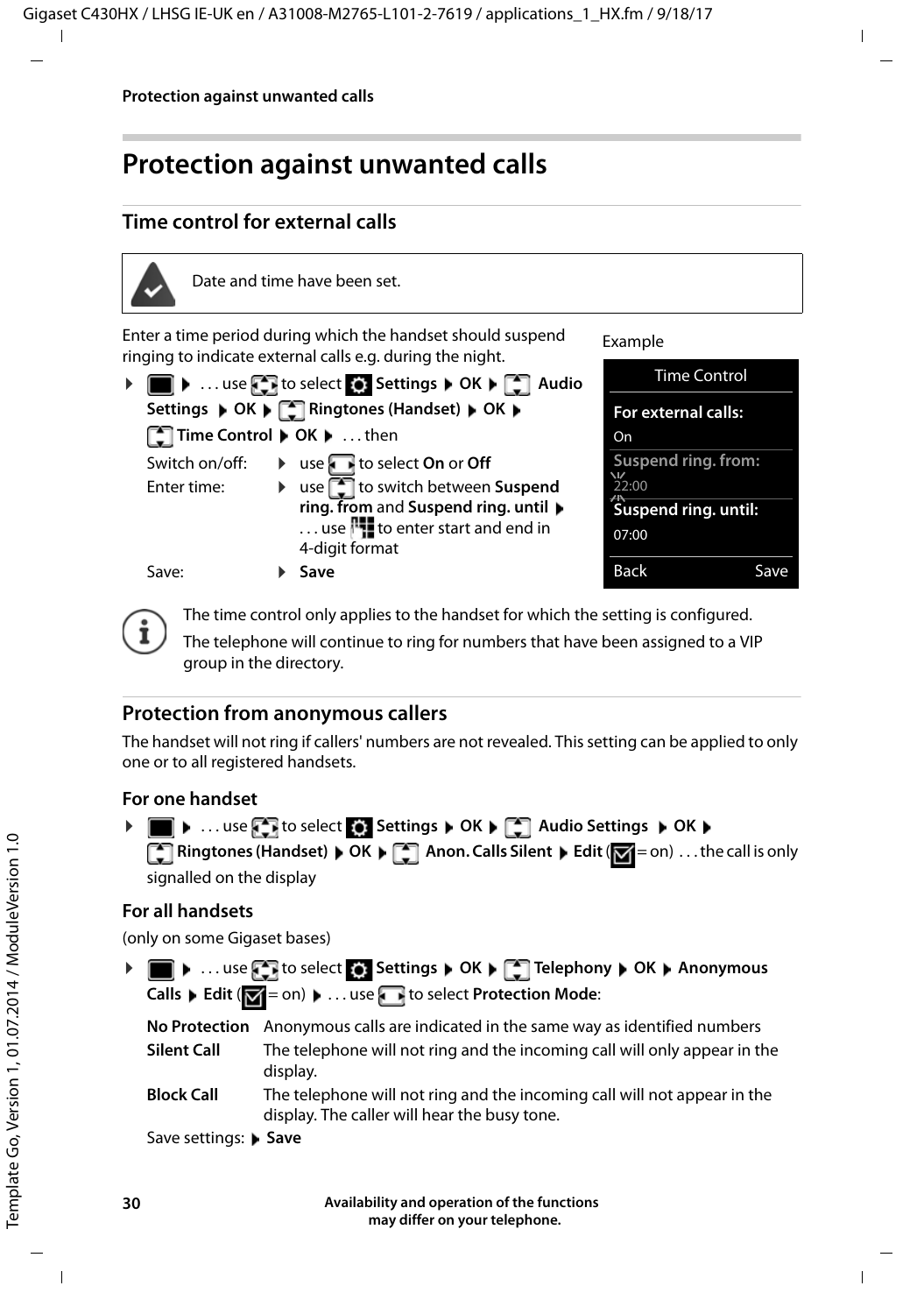### **Black list**

<span id="page-30-0"></span>(only on some Gigaset bases:  $\rightarrow$  [www.gigaset.com/compatibility](http://www.gigaset.com/compatibility))

When the black list function is activated, calls from black list numbers are not indicated or are only indicated in the display. These settings apply to all registered handsets.

### **Displaying/editing the black list**

- **▶ I I D** ... use **F** if to select **S** Settings **A** OK **A**  $\begin{bmatrix} 2 \\ 1 \end{bmatrix}$  Telephony **A** OK **A**  $\begin{bmatrix} 2 \\ 1 \end{bmatrix}$  Black List **A Edit Displayed Numbers DIG K** . . . the list of blocked numbers is displayed . . . possible options: Create an entry: **Example 20 Increase 1.1** to enter a number **Figure** Save
	- Delete an entry:  $\longrightarrow \dots$  use  $\Box$  to select an entry  $\blacktriangleright$  Delete  $\dots$  the entry is deleted

### **Transferring a number from a call list to the black list**

**▶ ■ ▶ ... use T** to select **C** Call Lists **▶ OK ▶ ... use** to select Accepted calls/ **Missed calls**  $\triangleright$  OK  $\triangleright$  ... use  $\begin{bmatrix} \cdot \\ \cdot \end{bmatrix}$  to select entry  $\triangleright$  Options  $\triangleright$  Copy to Blacklist  $\triangleright$  OK

### **Setting the protection mode**

- <span id="page-30-1"></span>**▶** ■ ▶ ...use T to select **S** Settings ▶ OK ▶ T Telephony ▶ OK ▶ T Black List ▶ **Edit**  $\blacktriangleright$  $\lceil \frac{2}{3} \rceil$  **Protection Mode**  $\blacktriangleright$  **OK**  $\blacktriangleright$  **... use the to select desired protection:** 
	- **No Protection** All calls are indicated, including from callers whose numbers are on the black list.
	- **Silent Call** The telephone will not ring and the incoming call will only appear in the display.
	- **Block Call** The telephone will not ring and the incoming call will not appear in the display. The caller will hear the busy tone.
	- Save settings: Save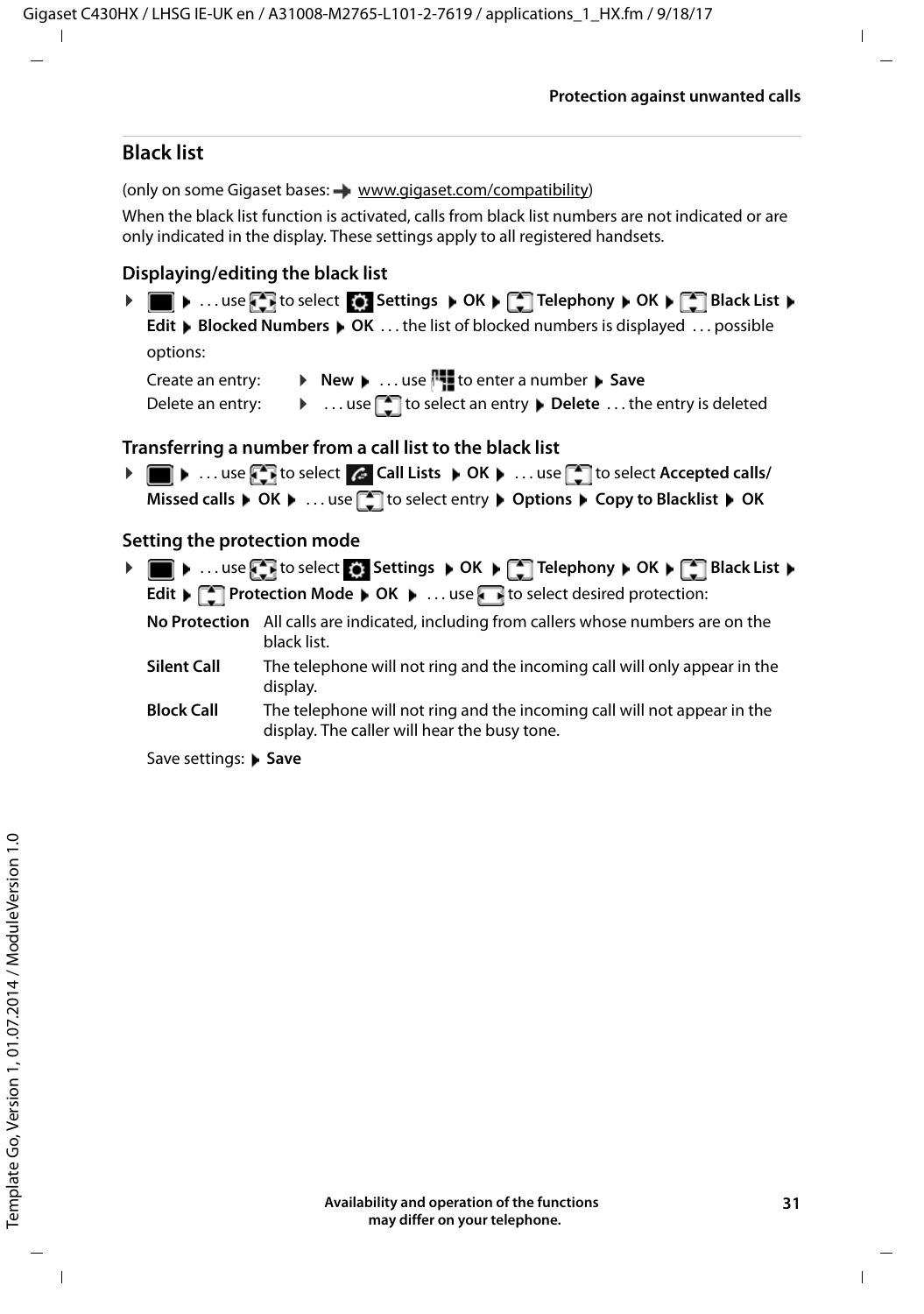# **Adjusting the telephone settings**

# <span id="page-31-1"></span><span id="page-31-0"></span>**Handset**

# <span id="page-31-2"></span>**Changing the language**

**▶** ■ ▶ ... use **F** to select **S**: Settings ▶ OK ▶ F Language ▶ OK ▶ ... use F to select language **> Select** (  $\bigcirc$  = selected)

<span id="page-31-5"></span>If the handset has been set to an incomprehensible language:

**▶** ■ ▶ Press the keys **6** | 5 | slowly one after the other ▶ ... use to to select the correct languagepress the right display key

# <span id="page-31-4"></span>**Display**

### <span id="page-31-3"></span>**Screensaver**

A digital or analogue clock, info services and a range of pictures can be selected to be displayed as a screensaver when in idle status.

|                                           | ▶ ■ ▶  use < T to select < Settings ▶ OK ▶ < Display ▶ OK ▶ < Screensaver ▶ |
|-------------------------------------------|-----------------------------------------------------------------------------|
| Edit ( $\boxed{\blacksquare}$ = on)  then |                                                                             |
| Switch on/off:                            | Activation: use $\blacksquare$ to select On or Off                          |
| Select screensaver:                       |                                                                             |
|                                           | ▶ Selection ▶  use bet of select a screensaver                              |
|                                           | (Digital Clock / Analog Clock / Info Services / <pictures>)</pictures>      |
| View screensaver:                         | ▶ View                                                                      |
| Save selection:                           | $\blacktriangleright$ Save                                                  |
|                                           |                                                                             |

The screensaver is activated approx. 10 seconds after the display has changed to idle status.

### **End screensaver**

**Press the End call key <b>briefly** ... the display changes to idle status

### **Display of info services as screensaver**

(only on a Gigaset GO-Box 100 or other Gigaset-IP base)



The telephone is connected to the Internet.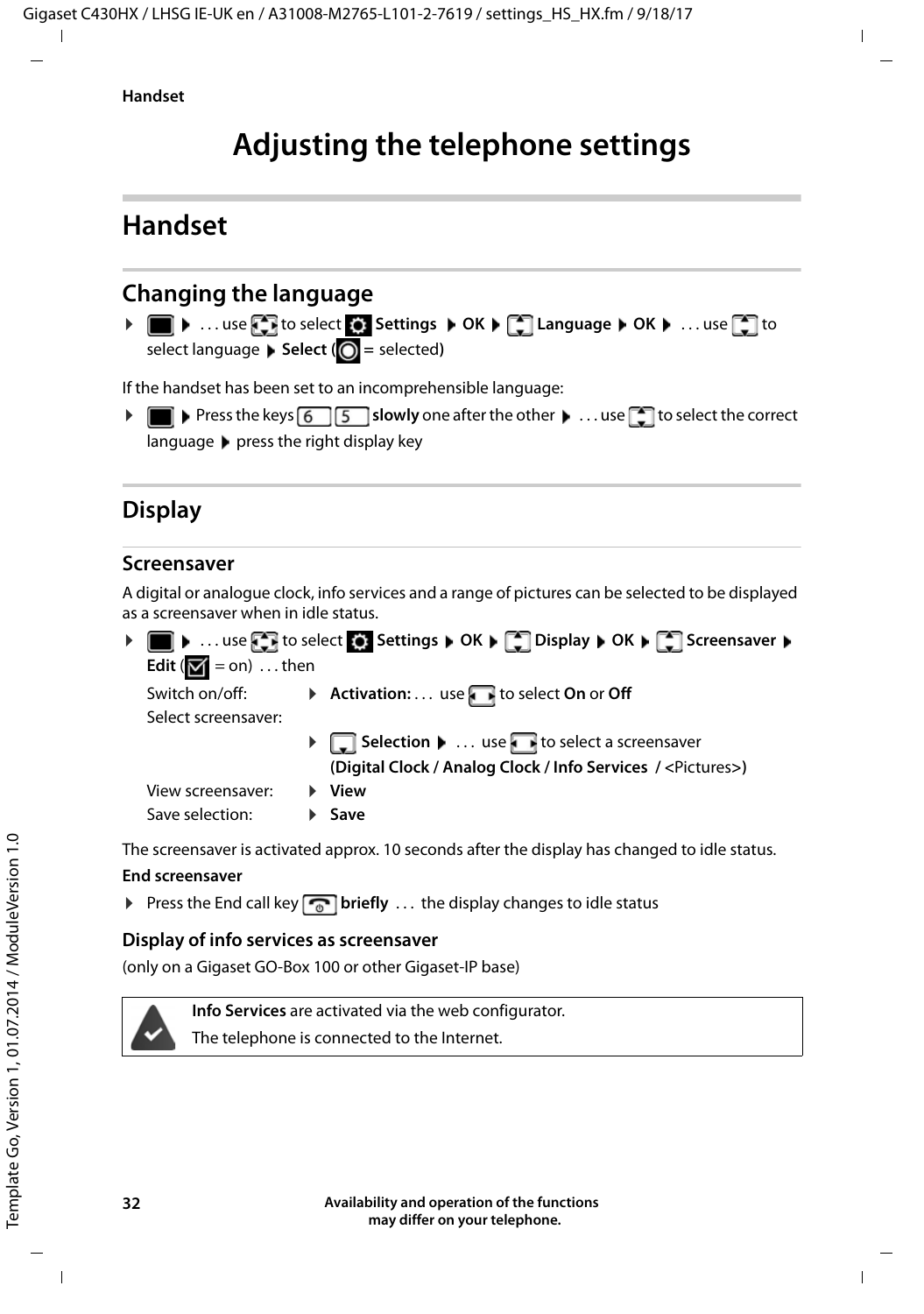#### **Example: Enable weather service as screensaver**

Enable info services as screensaver:

**▶ ■ ▶ ... use to select 3 Settings ▶ OK ▶ ■ Display ▶ OK ▶ ■ Screensaver ▶ Edit**  $\mathbf{F}$  . . . use **T** to select **Activation: On**  $\mathbf{F}$  **Selection**  $\mathbf{F}$  . . . select as screensaver with **Info Services** Save

Select locations:

**E**  $\bullet$  ... use **F** to select **Additional Features**  $\bullet$  **F** Info Centre  $\bullet$  **F** Weather  $\bullet$ **OK** ▶  $\Box$  Add locations ▶ OK ▶ ... specify location names with  $\Box$  ▶ OK ... a list of locations with this name is displayed  $\blacktriangleright$  select location with  $\begin{bmatrix} \blacktriangleright \\ \blacktriangleright \end{bmatrix}$   $\blacktriangleright$  **OK**  $\blacktriangleright$  **Save** Multiple locations can be entered. Once you have entered all locations required:  $\blacktriangleright$  ... Use **<–** to go back

Enable screensaver:

**Example 1 ... use**  $\blacksquare$  **to select**  $\blacksquare$  **Additional Features**  $\blacktriangleright \blacksquare$  **Info Centre**  $\blacktriangleright \square$ **Screensaver**  $\triangleright$  OK  $\triangleright$  **Weather**  $\triangleright$  OK  $\triangleright$  ... select location with  $\blacksquare$   $\triangleright$  Save



The type of info service available to your phone is set on the Internet on the Gigaset.net server.

If no information is currently available, the digital time (**Digital Clock**) is displayed instead until information is available again.

### **Switching Info Services on/off**

(only on a Gigaset GO-Box 100 or other Gigaset-IP base)

The text information from the Internet that is set for the screensaver **Info Services** can be displayed as a scrolling message in idle status.

**▶ ■ ▶ ... use to select 8. Settings ▶ OK ▶ CDIsplay ▶ OK ▶ T** Info Ticker **F** Edit ( $\mathbf{V} = \text{on}$ )

The text appears as soon as the telephone changes to idle status. If a message is shown in idle status, the info text is not displayed.

### <span id="page-32-0"></span>**Colour scheme**

You can choose from a range of colour combinations for the display.

**▶ ■ ▶ ... use Colour Colour B** Settings ▶ OK ▶ COLOUR **Display ▶ OK ▶** Colour **Schemes • OK •** ... use  $\Box$  to select the desired colour scheme • Select ( $\bigcirc$  = selected)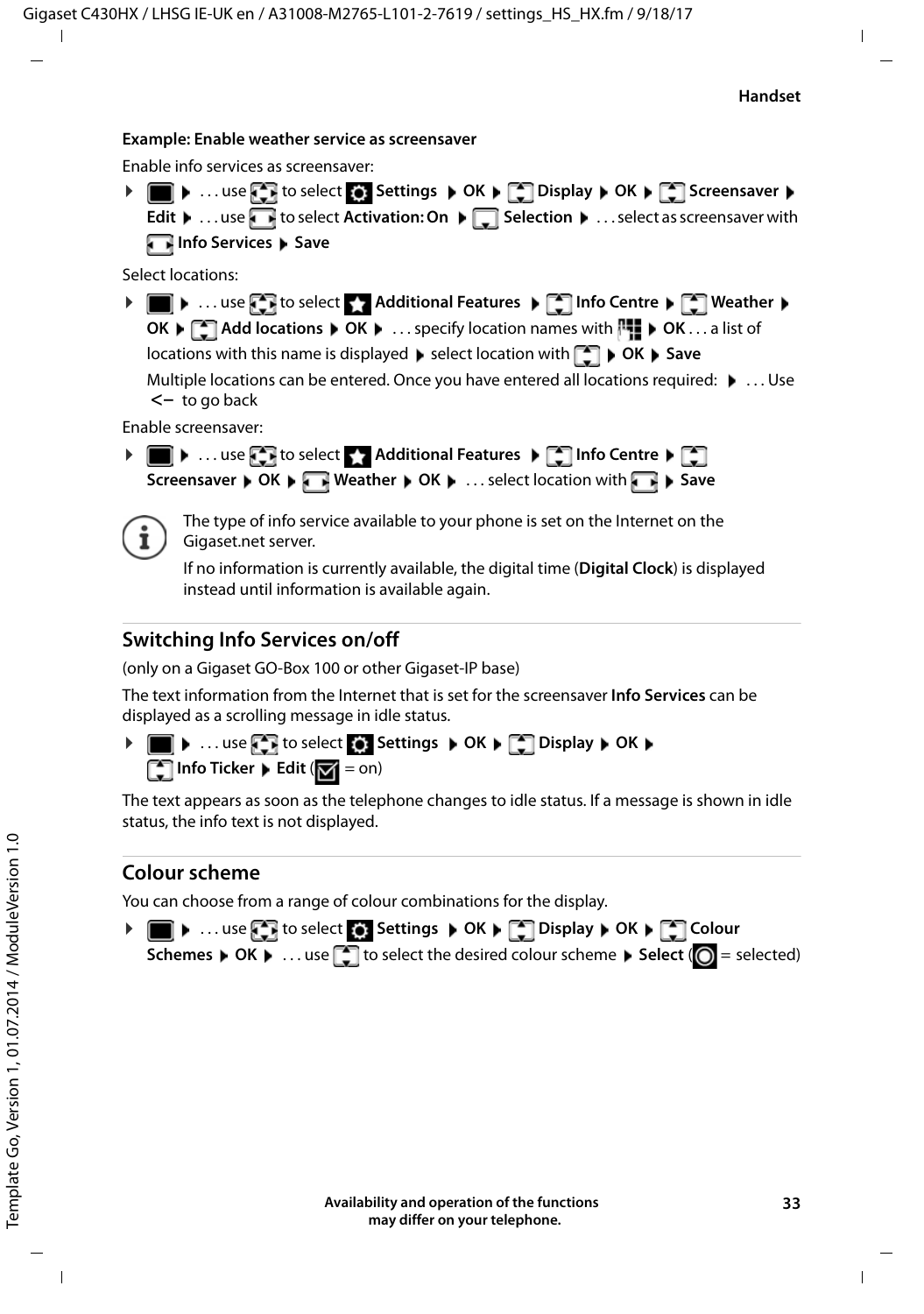# <span id="page-33-2"></span>**Display backlight**

The display backlight always illuminates when the handset is taken out of the base station/ charging cradle or when a key is pressed. Any **digit keys** that are pressed appear on the display for pre-dialling.

Switch the display backlight on/off when in idle status:



# <span id="page-33-3"></span><span id="page-33-0"></span>**Activating/deactivating Auto Answer**

When set to Auto Answer, the handset accepts an incoming call as soon as it is removed from the charging cradle.

**▶ III ▶** ... use  $\Box$  to select  $\Box$  Settings ▶ OK ▶  $\Box$  Telephony ▶ OK ▶ Auto Answer ▶ **Change (** $\mathbf{Z} = \text{on}$ **)** 

Regardless of the **Auto Answer** setting, the connection ends as soon as you place the handset back in the charging cradle. Exception: Press and hold the handsfree key  $\blacksquare$  for a further 2 seconds while placing the handset in the charging cradle.

# <span id="page-33-1"></span>**Changing the earpiece and handsfree volume**

<span id="page-33-4"></span>You can set the volume of the earpiece and speaker at 5 levels independently of each other.

### **During a conversation**

**▶ △ Handset Volume ▶ ... use** is select volume ▶ Save ... the setting is saved



Without saving, the setting is automatically saved after around 3 seconds.

### **In idle status**

| Volume DOK then                       | ▶   ▶   use <   to select <   Settings   OK   <   Audio Settings   OK   Handset       |
|---------------------------------------|---------------------------------------------------------------------------------------|
| For the earpiece:<br>For the speaker: | <b>Earpiece:</b> use <b>F</b> to set the volume<br>> Speaker >  use to set the volume |
| Save settings:                        | $\blacktriangleright$ Save                                                            |

**Availability and operation of the functions may differ on your telephone.**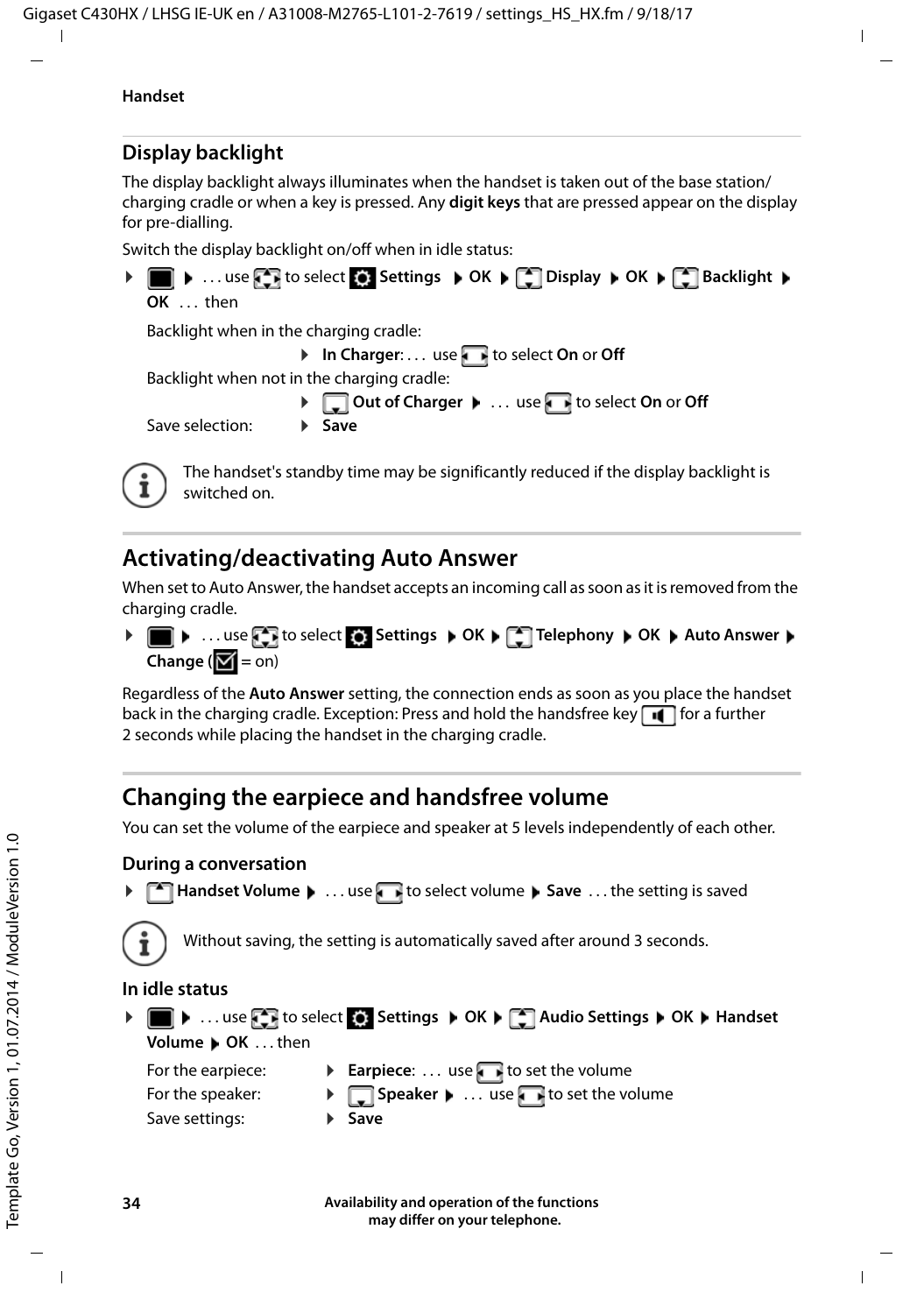# <span id="page-34-0"></span>**Earpiece and handsfree profile**

Select a profile for the **earpiece** and **handsfree mode** in order to adapt the telephone as much as possible to the surroundings. Check which is the most comfortable profile for you and your caller.

 $\triangleright$   $\blacksquare$   $\triangleright$  ... use  $\blacksquare$  to select  $\blacksquare$  Settings  $\triangleright$  OK  $\triangleright$  OK  $\triangleright$  Audio Settings  $\triangleright$  OK  $\triangleright$ **Acoustic Profiles**  $\triangleright$  **<b>Earpiece Profiles / Handsfree Profiles**  $\triangleright$  **OK**  $\triangleright$  **... use**  $\cdot$  **to** select profile **Select** (**O** = selected)

**Earpiece Profiles**: **High** or **Low** (default setting)

**Handsfree Profiles**: **Profile 1** (default setting) or **Profile 2**

# <span id="page-34-2"></span>**Ringtones**

### <span id="page-34-3"></span>**Ringtone volume**

Volume can be set at 5 levels or crescendo (increasing volume).

| ▶ ■ ▶  use < F to select < Settings ▶ OK ▶ < Audio                                                                                                                            | Example                            |      |
|-------------------------------------------------------------------------------------------------------------------------------------------------------------------------------|------------------------------------|------|
| Settings $\blacktriangleright$ OK $\blacktriangleright$ $\begin{bmatrix} \bullet \\ \bullet \end{bmatrix}$ Ringtones (Handset) $\blacktriangleright$ OK $\blacktriangleright$ | Volume                             |      |
| Volume $\triangleright$ OK $\triangleright$ use $\triangleright$ to select For internal calls and<br>alarms or External Calls (Calls and Called A to set volume ) Save        | For internal calls<br>and alarms:  |      |
|                                                                                                                                                                               | and fill<br><b>External Calls:</b> |      |
|                                                                                                                                                                               | بالالتك                            |      |
|                                                                                                                                                                               | <b>Back</b>                        | Save |

### <span id="page-34-1"></span>**Ringtone melody**

Set different ringtones for internal and external calls for every available receive connection of the telephone (**Landline**, **IP1**) or set the same ringtone for **All calls**.

**▶ ■ ▶ ... use to select is Settings ▶ OK ▶ C Audio Settings ▶ OK ▶ Ringtones (Handset)**  $\triangleright$  **OK**  $\triangleright$  **<b>C** Melodies  $\triangleright$  OK  $\triangleright$  ... use **c** to select the connection **b** . . . use **th** to select the ringtone/melody in each case **b** Save

### <span id="page-34-4"></span>**Switching the ringtone on/off**

### **Switching the ringtone off permanently**

**▶** Press and **hold**  $\overline{\ast}$  **a** . . . the following icon appears in the status bar  $\Delta$ 

### **Switching the ringtone on permanently**

**Press and hold**  $* \infty$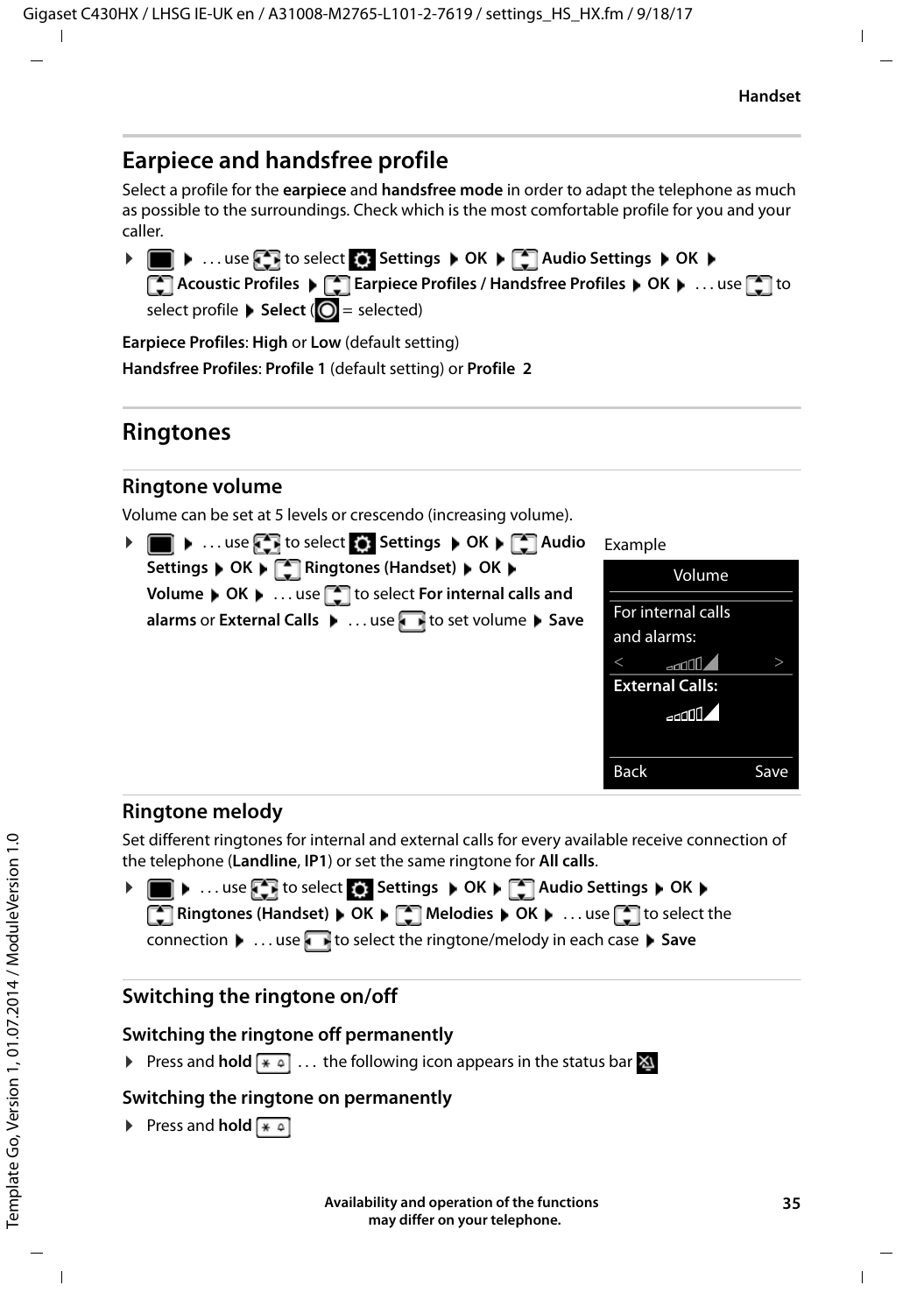#### **Handset**

### **Switching the ringtone off for the current call**

**▶ Press Silence** or the End call key

# <span id="page-35-1"></span>**Switching the alert tone (beep) on/off**

Switch on an alert tone (beep) instead of the ringtone:

**Example 3 Press and <b>hold** the star key  $\overline{*}$  **Press Beep** within 3 seconds ... the following icon appears in the status bar

Switching off the alert tone: **Press and hold** the star key  $\overline{)}$ 

# <span id="page-35-0"></span>**Switching advisory tones on/off**

The handset notifies acoustically about different activities and statuses. These advisory tones can be switched on/off independently of each other.



# <span id="page-35-2"></span>**Fast access to numbers and functions**

**Number keys:** It is possible to assign a **number from the directory** to the keys  $\boxed{2}$  to  $\boxed{9}$ **Display keys:** The left and right display keys have a **function** preset by default, but the keys can be re-assigned.

You can then dial the number or start the function by simply pressing a key.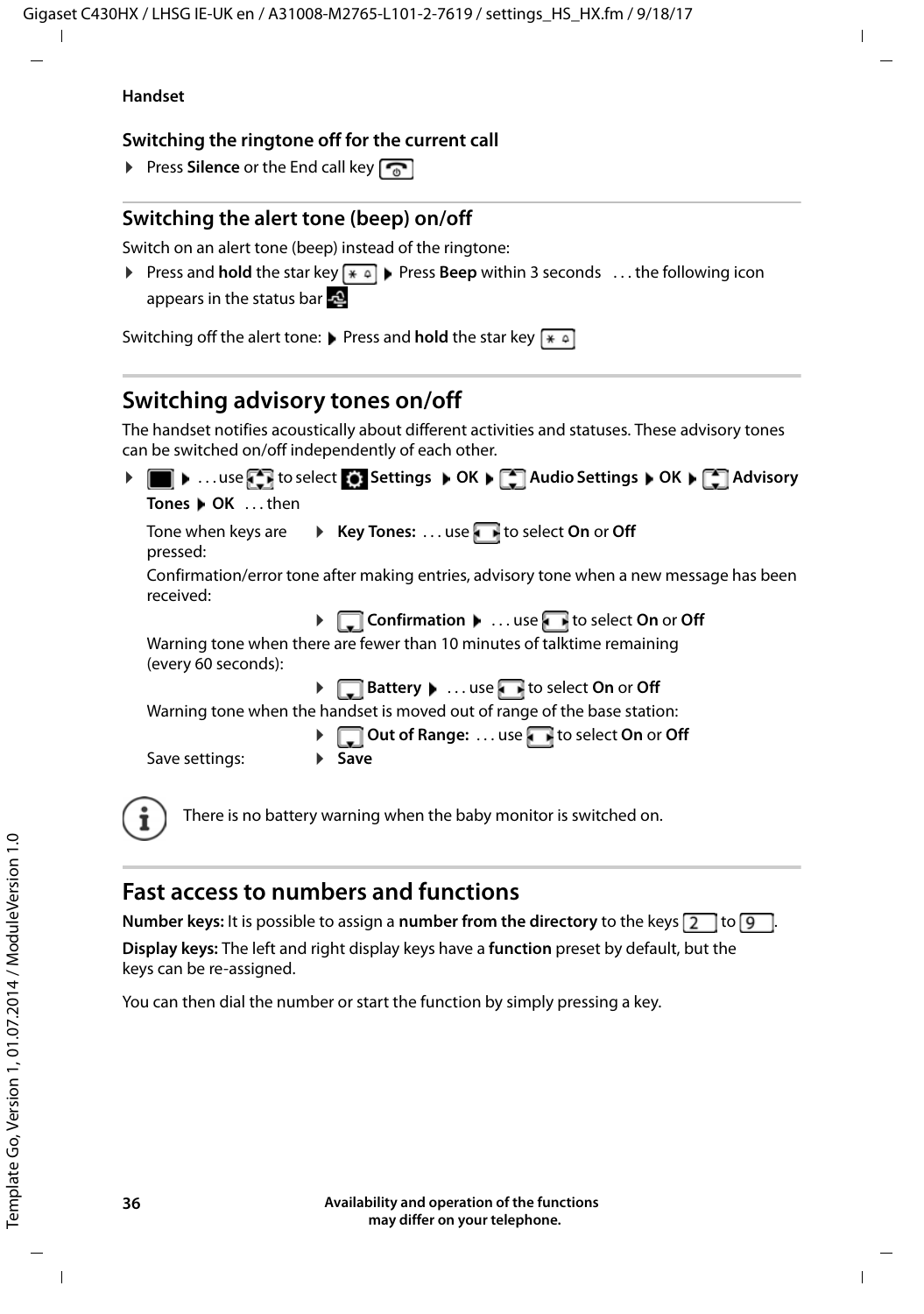# <span id="page-36-0"></span>**Assigning a number to digit keys (quick dial)**



A number has not been assigned to the digit key.

▶ Press and **hold** the digit key

 $\Omega$ 

▶ **Briefly** press the digit key ▶ Press the display key **QuickDial** 

The directory opens.

▶ ...use **the select an entry ▶ OK ▶ ...use to select a number if necessary ▶ OK ...** the entry is saved to the digit key



If the entry in the directory is deleted later, this will not affect the assignment of the digit key.

### **Dialling a number**

▶ Press and **hold** the digit key . . . the number is dialled immediately

or

▶ **Briefly** press the digit key . . . the number/name (possibly in abbreviated form) is shown on the left display key. . . press the display key . . . the number is dialled

### **Changing the digit key assignment**

▶ **Briefly** press the digit key ▶ Change ... the directory is opened ... possible options: Change the assignment:

> ▶ ...use **the select an entry** ▶ OK ▶ ...select a number if required **OK**

Delete the assignment:

▶ Clear Key

### **Assigning display keys, changing assignments**

**• Press and hold** the left or right display key in idle status . . . the list of possible key assignments is opened  $\blacktriangleright$  ... use **the select function**  $\blacktriangleright$  **OK** ... possible options:

| Set and activate/deactivate baby monitor           |
|----------------------------------------------------|
| Set and activate/deactivate the alarm clock        |
| Open calendar                                      |
| Show redial list                                   |
| ▶ OK ▶  use contract other function                |
| Show call list                                     |
| Withhold phone number identification for next call |
| Activate/deactivate Call Divert                    |
|                                                    |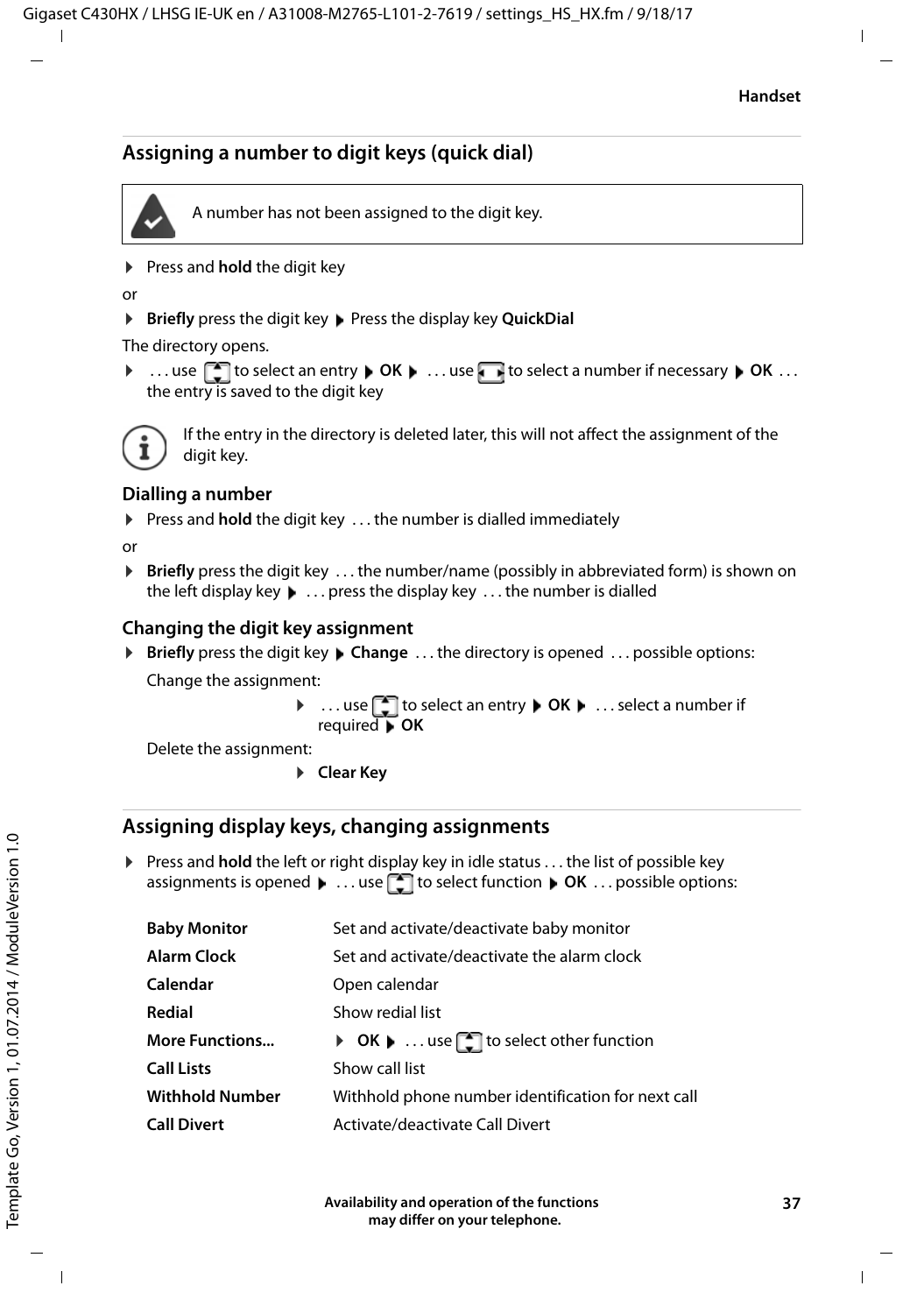#### **Handset**



<span id="page-37-1"></span>The availability of options depends on the base.

### **Starting a function**

With the telephone in idle status: **Briefly** press ... the assigned function is executed

# **Changing the name of a connection (line)**

(only on a CAT-iq router)

<span id="page-37-3"></span> $\triangleright$   $\blacksquare$   $\triangleright$  ... use  $\blacksquare$  to select  $\lozenge$  Settings  $\triangleright$  OK  $\triangleright$   $\blacksquare$  Telephony  $\triangleright$  OK  $\triangleright$   $\blacksquare$ **Connections ▶ OK ...all available connections (lines) are displayed ▶ ... use to select** connection **▶ OK ▶ Connection Name ▶ OK ▶ ... use House** to change the name of the connection **Save**

# <span id="page-37-0"></span>**Assigning handsets to a connection (line)**

(only on a CAT-iq router)

Multiple handsets can be assigned to a connection. Incoming calls to the number designated to a connection will be forwarded to all handsets assigned to the connection.

**▶ ■ ▶ ...use to select**  $\bullet$  **Settings ▶ OK ▶ CO Telephony ▶ OK ▶ CO Connections**  $\triangleright$  OK  $\triangleright$  ... use  $\begin{bmatrix} \cdot \\ \cdot \end{bmatrix}$  to select connection  $\triangleright$  OK  $\triangleright$   $\begin{bmatrix} \cdot \\ \cdot \end{bmatrix}$  Assigned Handsets ... all registered handsets are displayed  $\blacktriangleright$  ... use  $\begin{array}{|c|c|}\hline \quad\bullet\end{array}$  to select handset  $\blacktriangleright$ **Change** ( $\mathbf{V}$  = handset is assigned)

# <span id="page-37-4"></span>**Permit/prevent multiple calls**

(only on a CAT-iq router)

If the function is activated, multiple calls can be made in parallel.



# <span id="page-37-2"></span>**Permit/prevent internal listening in**

### (only on a CAT-iq router)

If the function is enabled, an internal party can listen in to an external call and take part in the conversation (conference).

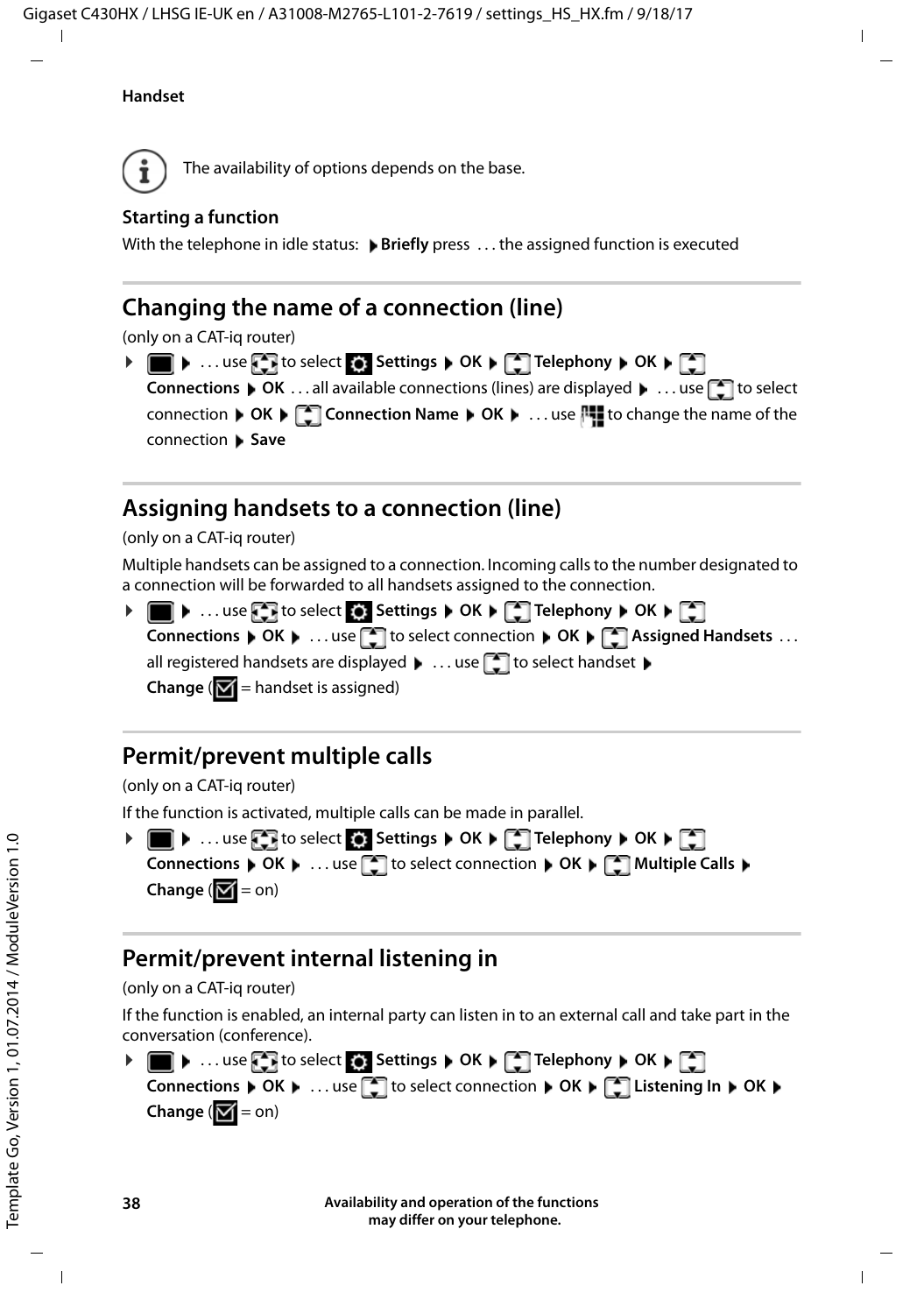# **Handset update**

<span id="page-38-2"></span><span id="page-38-0"></span>The handset supports firmware updating via the DECT radio link to the base/router (SUOTA = Software Update Over The Air).



The base/router to which the handset is registered must also support this function (**+** [www.gigaset.com/compatibility](http://www.gigaset.com/compatibility))

If new firmware is available for the handset a message to this effect will be displayed.

▶ Start the firmware update with Yes.

Start the firmware update manually:

**▶ ■ ▶ ... use to select Settings ▶ OK ▶ COSYStem ▶ OK ▶ CO Handset Update ▶ OK ▶ Update ▶ OK ▶ OK ... if there is new firmware, the update will start** 



The update process may take up to 30 minutes. During this time, only restricted handset use is available.

# <span id="page-38-1"></span>**Resetting the handset to the default settings**

Reset any individual settings and changes that you have made.

**▶ ■ ▶ ...use to select Gettings ▶ OK ▶ Bystem ▶ OK ▶ CHAndset Reset ▶ OK ▶ Yes ... the handset's settings are reset** 

The following settings are **not** affected by a reset

- Registration of the handset to the base station
- Date and time
- Directory entries and call lists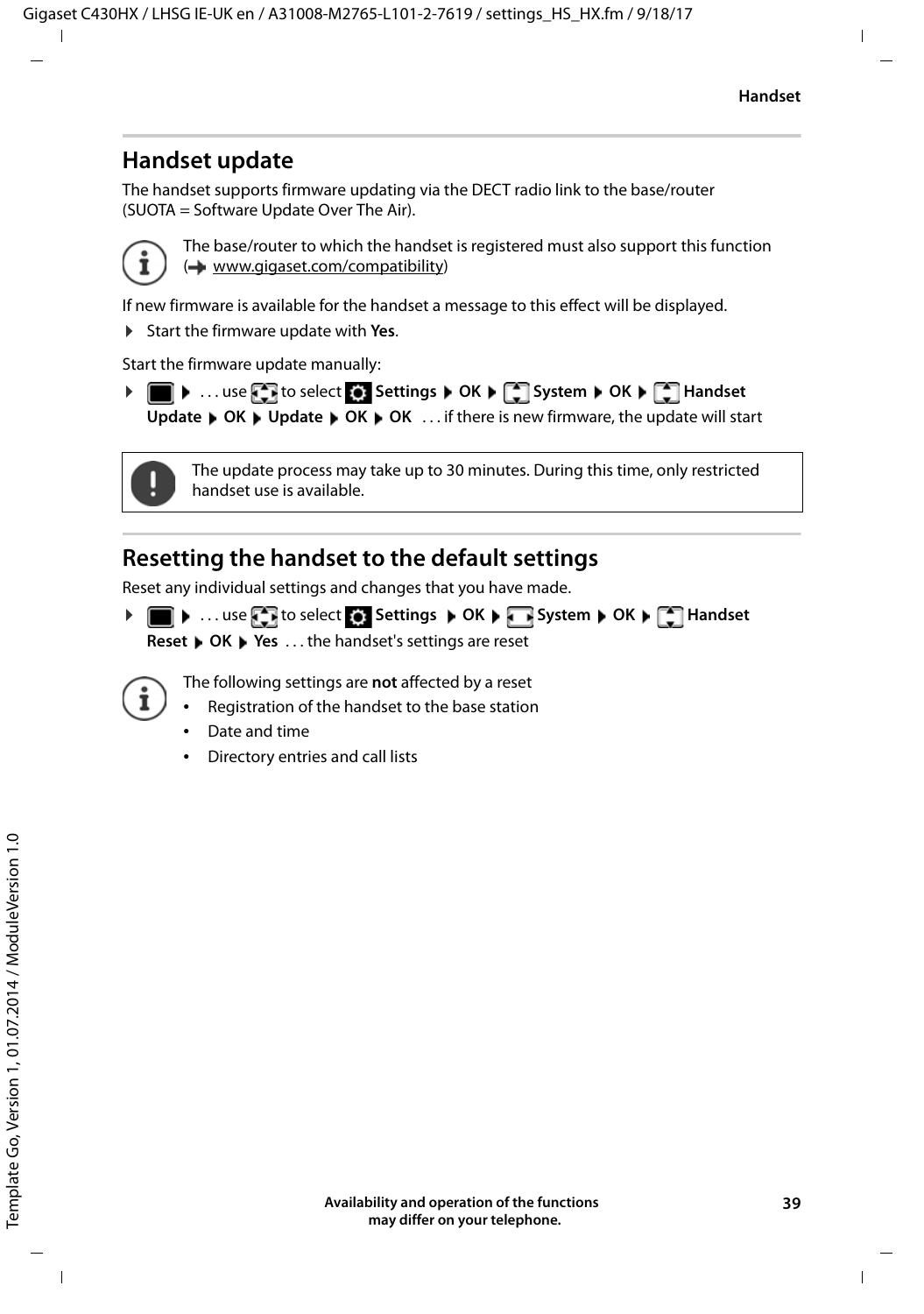# **Appendix**

# <span id="page-39-2"></span><span id="page-39-1"></span><span id="page-39-0"></span>**Service (Customer Care) - United Kingdom and Ireland**

[Step by step towards your solution with Gigaset Customer Care](http://www.gigaset.com/service)  [w](http://www.gigaset.com/service)ww.gigaset.com/service.



### **Visit our Customer Care pages**

Here you will find: •Frequently asked questions •Free software and user manual downloads •Compatibility checks



### **Contact our Customer Care team**

Couldn't find a solution in the FAQs section? We are happy to help...

**... online:** 

via our contact form on the customer service page

**... by telephone:** 

**United Kingdom** 

#### **Service Hotline: 020 36953111**

(local call cost charge)

**Ireland**

#### **Service Hotline: 0818 200 033**

(6.6561 Ct./Call)

Please have your proof of purchase ready when calling.

Please note that if the Gigaset product is not sold by authorised dealers in the national territory the product may not be fully compatible with the national telephone network. It is clearly specified on the box near the CE mark for which country/countries the equipment has been developed. If the equipment is used in a manner inconsistent with this advice or with the instructions of the manual and on the product itself, this may have implications on the conditions for warranty or guarantee claims (repair or exchange of product).

In order to make use of the warranty, the product purchaser is asked to submit a receipt which proves the date of purchase (date from which the warranty period starts) and the type of goods that have been purchased.

# <span id="page-39-3"></span>**Guarantee Certificate - United Kingdom and Ireland**

Without prejudice to any claim the user (customer) may have in relation to the dealer or retailer, the customer shall be granted a manufacturer's Guarantee under the conditions set out below:

- In the case of new devices and their components exhibiting defects resulting from manufacturing and/or material faults within 24 months of purchase, Gigaset Communications shall, at its own option and free of charge, either replace the device with another device reflecting the current state of the art, or repair the said device. In respect of parts subject to wear and tear (including but not limited to, batteries, keypads, casing), this warranty shall be valid for six months from the date of purchase.
- This Guarantee shall be invalid if the device defect is attributable to improper care or use and/or failure to comply with information contained in the user manuals. In particular claims under the Guarantee cannot be made if:
- The device is opened (this is classed as third party intervention)
- Repairs or other work done by persons not authorised by Gigaset Communications.
- Components on the printed circuit board are manipulated
- The software is manipulated
- Defects or damage caused by dropping, breaking, lightning or ingress of moisture. This also applies if defects or damage was caused by mechanical, chemical, radio interference or thermal factors (e.g.: microwave, sauna etc.)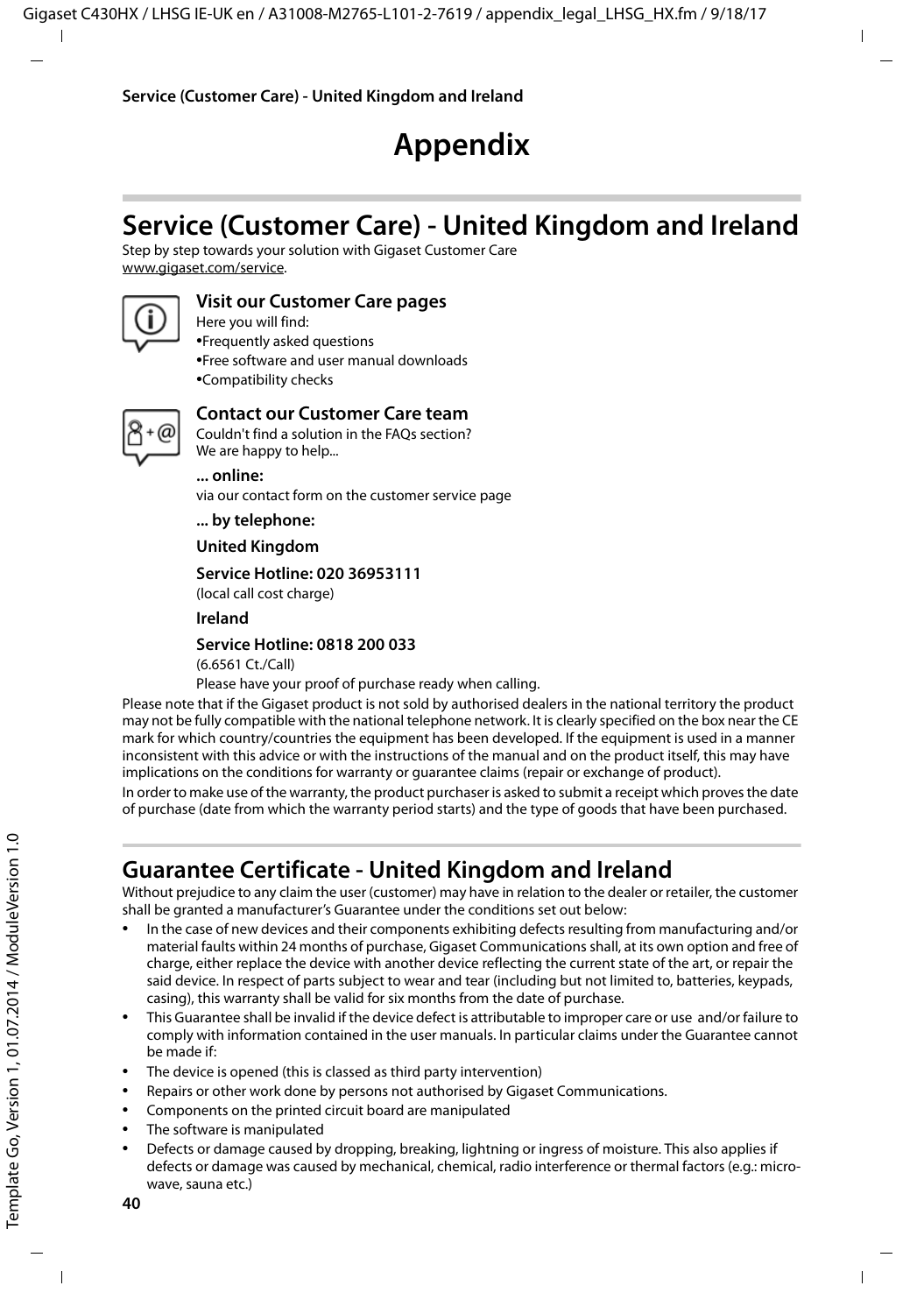- Devices fitted with accessories not authorised by Gigaset Communications
- This Guarantee shall not apply to or extend to services performed by the authorised dealer or the customer themselves (e.g. installation, configuration, software downloads). User manuals and any software supplied on a separate data medium shall be excluded from the Guarantee.
- The purchase receipt, together with the date of purchase, shall be required as evidence for invoking the Guarantee. Claims under the Guarantee must be submitted within two months of the Guarantee default becoming evident.
- Ownership of devices or components replaced by and returned to Gigaset Communications shall vest in Gigaset Communications.
- This Guarantee shall apply to new devices purchased in the European Union. For Products sold in the United Kingdom and in the Republic of Ireland the Guarantee is issued by: Gigaset Communications UK Limited, 2 White Friars, Chester, CH1 1NZ.
- Any other claims resulting out of or in connection with the device shall be excluded from this Guarantee. Nothing in this Guarantee shall attempt to limit or exclude a Customers Statutory Rights, nor the manufacturer's liability for death or personal injury resulting from its negligence.
- The duration of the Guarantee shall not be extended by services rendered under the terms of the Guarantee.
- Insofar as no Guarantee default exists, Gigaset Communications reserves the right to charge the customer for replacement or repair.
- The above provisions do not imply a change in the burden of proof to the detriment of the customer.

To invoke this Guarantee, please contact the Gigaset Communications helpdesk. This number is also to be found in the accompanying user guide.

# <span id="page-40-2"></span>**Exclusion of liability**

Your handset's display consists of pixels. Each pixel consists of three sub-pixels (red, green, blue). It may be the case that a sub-pixel is missing or has a colour deviation.

A warranty claim is only valid if the maximum number of permitted pixel errors is exceeded.

| <b>Description</b>                           | Maximum number of permitted pixel errors |
|----------------------------------------------|------------------------------------------|
| Colour illuminated sub-pixels                |                                          |
| Dark sub-pixels                              |                                          |
| Total number of coloured and dark sub-pixels |                                          |

Signs of wear on the display and casing are excluded from the warranty.

# <span id="page-40-3"></span><span id="page-40-0"></span>**Manufacturer's advice**

# <span id="page-40-1"></span>**Authorisation**

This device is intended for use worldwide. Use outside the European Economic Area (with the exception of Switzerland) is subject to national approval.

Country-specific requirements have been taken into consideration.

Hereby, Gigaset Communications GmbH declares that the radio equipment type Gigaset C430HX is in compliance with Directive 2014/53/EU.

The full text of the EU declaration of conformity is available at the following internet address: [www.gigaset.com/docs.](http://www.gigaset.com/docs)

This declaration could also be available in the "International Declarations of Conformity" or "European Declarations of Conformity" files.

Therefore please check all of these files.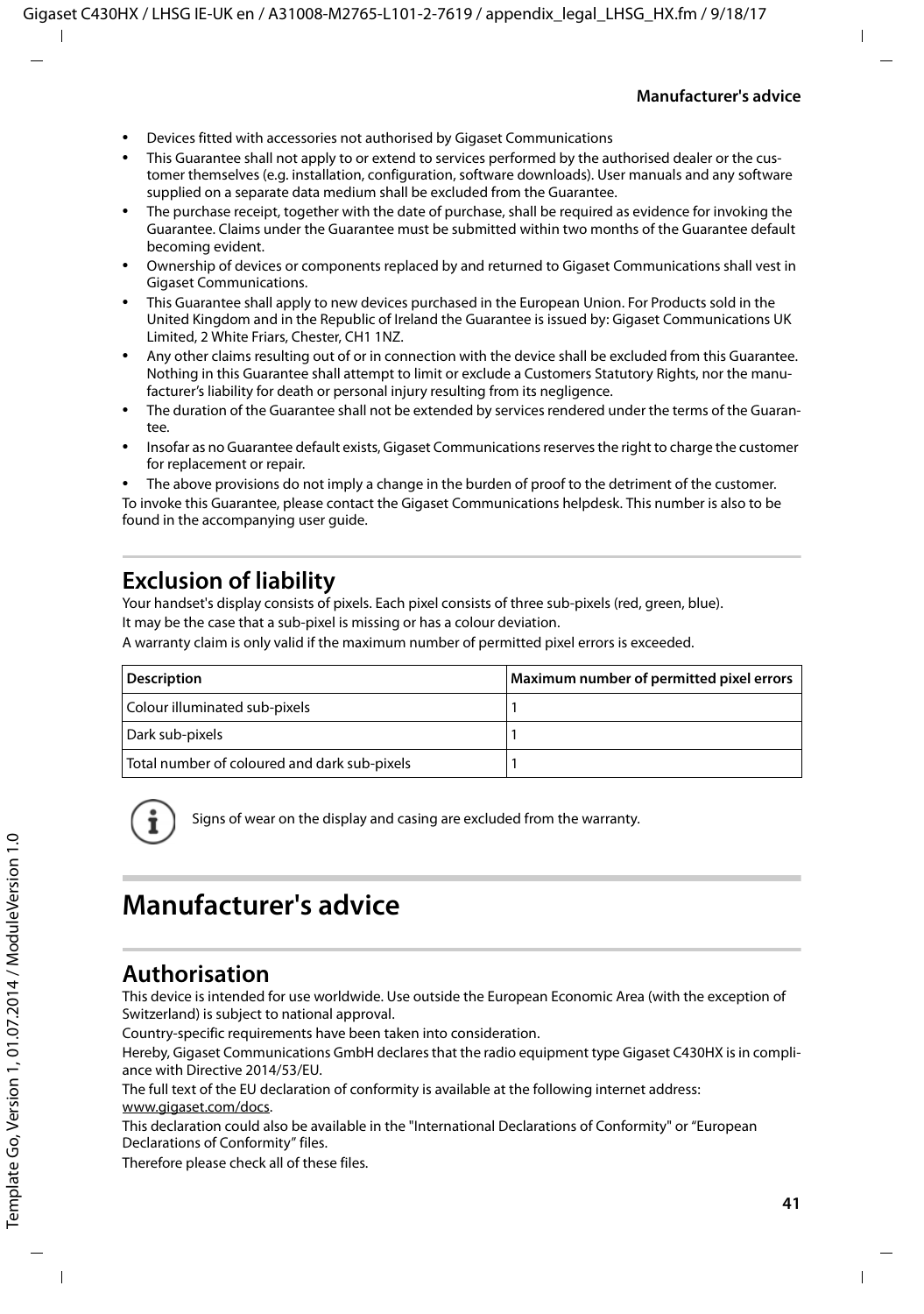# <span id="page-41-3"></span>**Environment**

#### **Environmental management system**



Gigaset Communications GmbH is certified pursuant to the international standards ISO 14001 and ISO 9001.

**ISO 14001 (Environment):** Certified since September 2007 by TÜV SÜD Management Service GmbH.

**ISO 9001 (Quality):** Certified since 17/02/1994 by TÜV SÜD Management Service GmbH.

### <span id="page-41-2"></span>**Disposal**

Batteries should not be disposed of in general household waste. Observe the local waste disposal regulations, details of which can be obtained from your local authority.

All electrical and electronic products should be disposed of separately from the municipal waste stream via designated collection facilities appointed by the government or the local authorities.



This crossed-out wheeled bin symbol on the product means the product is covered by the European Directive 2012/19/EU.

The correct disposal and separate collection of your old appliance will help prevent potential negative consequences for the environment and human health. It is a precondition for reuse and recycling of used electrical and electronic equipment.

For more detailed information about disposal of your old appliance, please contact your local council refuse centre or the original supplier of the product.

# <span id="page-41-0"></span>**Care**

Wipe the device with a **damp** cloth or an antistatic cloth. Do not use solvents or microfibre cloths. **Never** use a dry cloth; this can cause static.

In rare cases, contact with chemical substances can cause changes to the device's exterior. Due to the wide variety of chemical products available on the market, it was not possible to test all substances.

Impairments in high-gloss finishes can be carefully removed using display polishes for mobile phones.

# <span id="page-41-1"></span>**Contact with liquid**

If the device comes into contact with liquid:

- **1 Disconnect the power supply.**
- **2 Remove the batteries and leave the battery compartment open.**
- 3 Allow the liquid to drain from the device.
- 4 Pat all parts dry.

5 Place the device in a dry, warm place **for at least 72 hours** (**not** in a microwave, oven etc.) with the battery compartment open and the keypad facing down (if applicable).

#### **6 Do not switch on the device again until it is completely dry.**

When it has fully dried out, you will normally be able to use it again.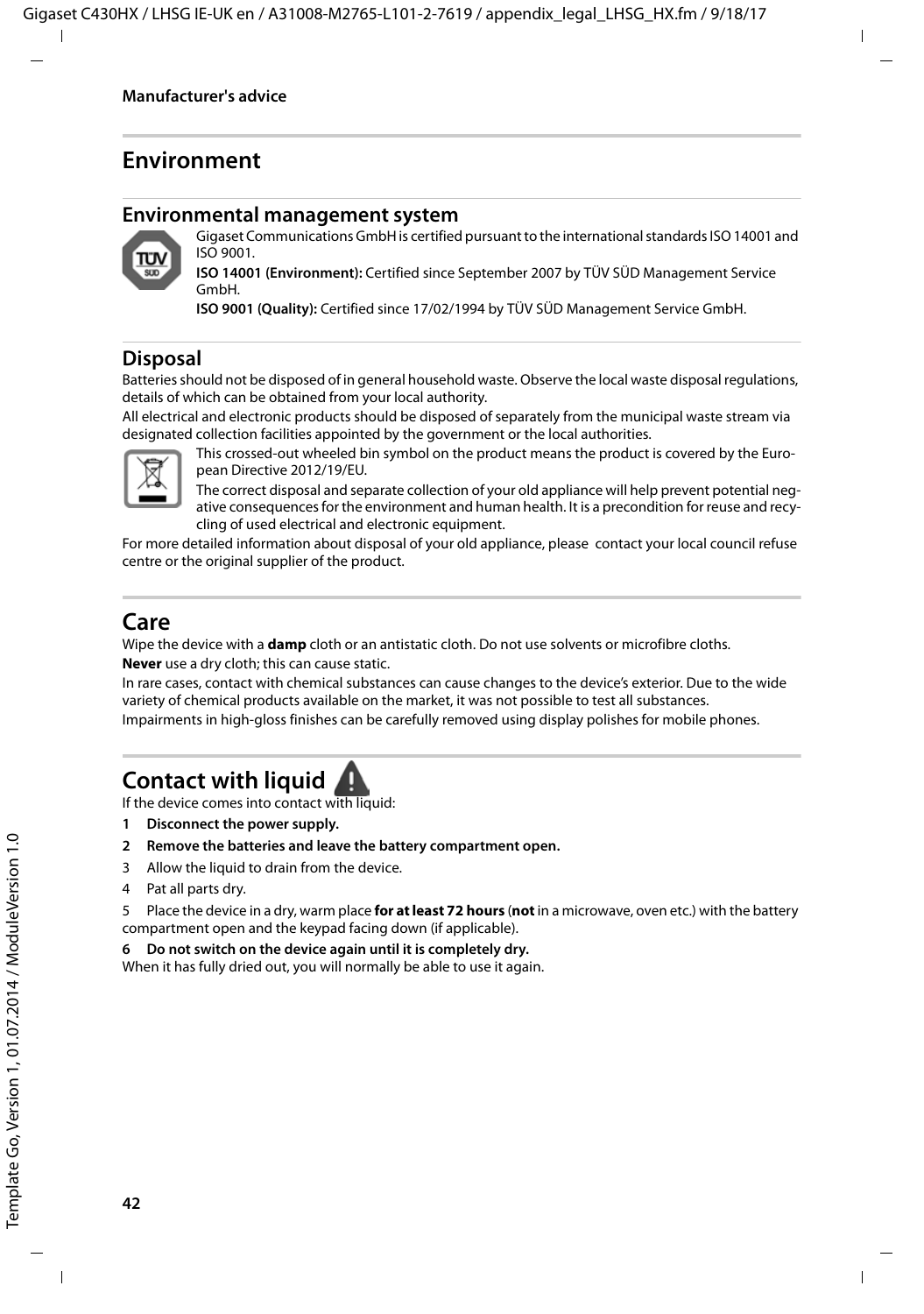# <span id="page-42-2"></span><span id="page-42-0"></span>**Technical data**

### **Batteries**

| Technology: | 2 x AAA NiMH |
|-------------|--------------|
| Voltage:    | 1.2V         |
| Capacity:   | 750 mAh      |

### <span id="page-42-1"></span>**Handset operating times/charging times**

The operating time of your Gigaset depends on the capacity of the battery, its age and the way it is used. (All times are maximum possible times.)

| Standby time (hours)                                   | 320/200 * |
|--------------------------------------------------------|-----------|
| Talktime (hours)                                       | 14        |
| Operating time with 1.5 hours of calls per day (hours) | 130/100*  |
| Charging time in charging cradle (hours)               | 7.5       |

\* No Radiation switched on/off, without display backlight in idle status

### **Power consumption of the handset in the charging cradle**

| When charging:                 | approx. 1.5 W |
|--------------------------------|---------------|
| To maintain the charge status: | approx. 0.5 W |

### **General specifications**

| DECT standard                            | Supported                                                      |
|------------------------------------------|----------------------------------------------------------------|
| CAT-ig standard                          | Certified in accordance with standard CAT-iq 2.0 with HD Voice |
|                                          | www.dect.org/cat-ig-certification.aspx                         |
| <b>GAP</b> standard                      | Supported                                                      |
| No. of channels                          | 60 duplex channels                                             |
| Radio frequency range                    | 1880-1900 MHz                                                  |
| Duplex mode                              | Time division multiplexing, 10 ms frame length                 |
| Repetition frequency of the transmission | 100 Hz                                                         |
| pulse                                    |                                                                |
| Duration of the transmission pulse       | 370 µs                                                         |
| Channel grid                             | 1728 kHz                                                       |
| <b>Bit rate</b>                          | 1152 kbit/s                                                    |
| Modulation                               | GFSK                                                           |
| Language code                            | 32 kbit/s                                                      |
| Transmission power                       | 10 mW average power per channel, 250 mW pulse power            |
| Range                                    | Up to 50 m indoors, up to 300 m outdoors                       |
| Environmental conditions for operation   | +5 °C to +45 °C; 20% to 75% relative humidity                  |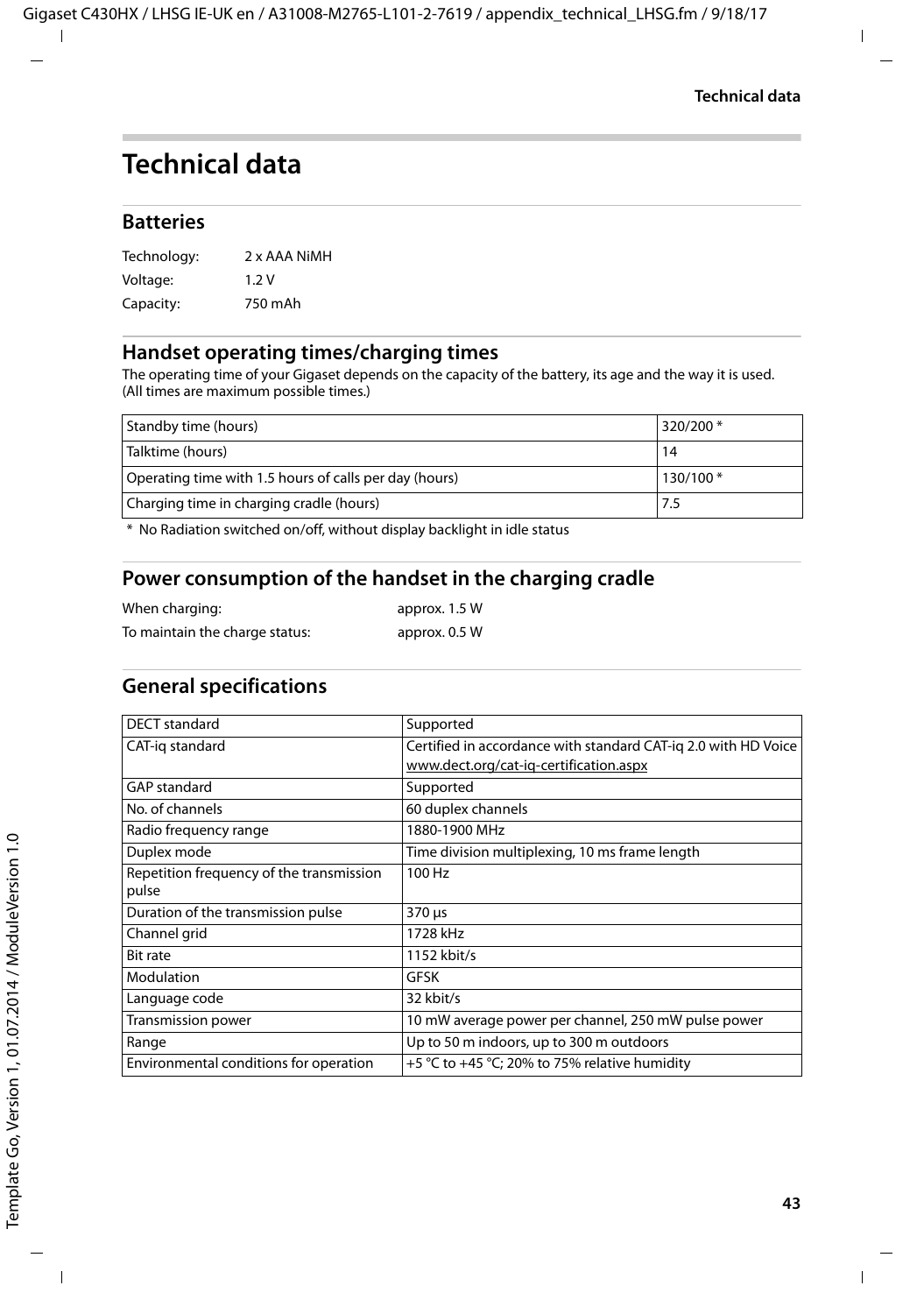# <span id="page-43-3"></span><span id="page-43-0"></span>**Display icons**

The following icons are displayed depending on the settings and the operating status of your telephone.

### <span id="page-43-4"></span>**Icons in the status bar**

<span id="page-43-5"></span>

| lcon | Meaning                                                                                                                                         |
|------|-------------------------------------------------------------------------------------------------------------------------------------------------|
|      | Signal strength (No Radiation off)<br>1%-100%<br>white, if <b>Maximum Range</b> on;<br>green, if Maximum Range off                              |
|      | Red: no connection to the base station                                                                                                          |
| ø    | No Radiation activated:<br>white, if <b>Maximum Range</b> on;<br>green, if Maximum Range off                                                    |
|      | Answer machine activated indicator<br>flashes: Answer machine is recording<br>a message or is being operated by<br>another internal participant |
|      | Ringtone switched off                                                                                                                           |
|      | "Beep" ringtone activated                                                                                                                       |

<span id="page-43-2"></span>

| lcon | Meaning                                                                                                                                                                     |
|------|-----------------------------------------------------------------------------------------------------------------------------------------------------------------------------|
|      | Keypad lock activated                                                                                                                                                       |
|      | Battery charge status:<br>White: between 11% and 100%<br>charged<br>Red: less than 11% charged<br>Flashes red: battery almost empty<br>(approx. 5 minutes of talktime left) |
|      | Battery is charging<br>(current charge status):<br>$0\% - 100\%$                                                                                                            |

### <span id="page-43-1"></span>**Display key icons**

| lcon | Meaning            |
|------|--------------------|
|      | Last number redial |
|      | Delete text        |

| lcon | Meaning                         |
|------|---------------------------------|
|      | Open the directory              |
|      | Copy number to the directory    |
|      | Divert a call to answer machine |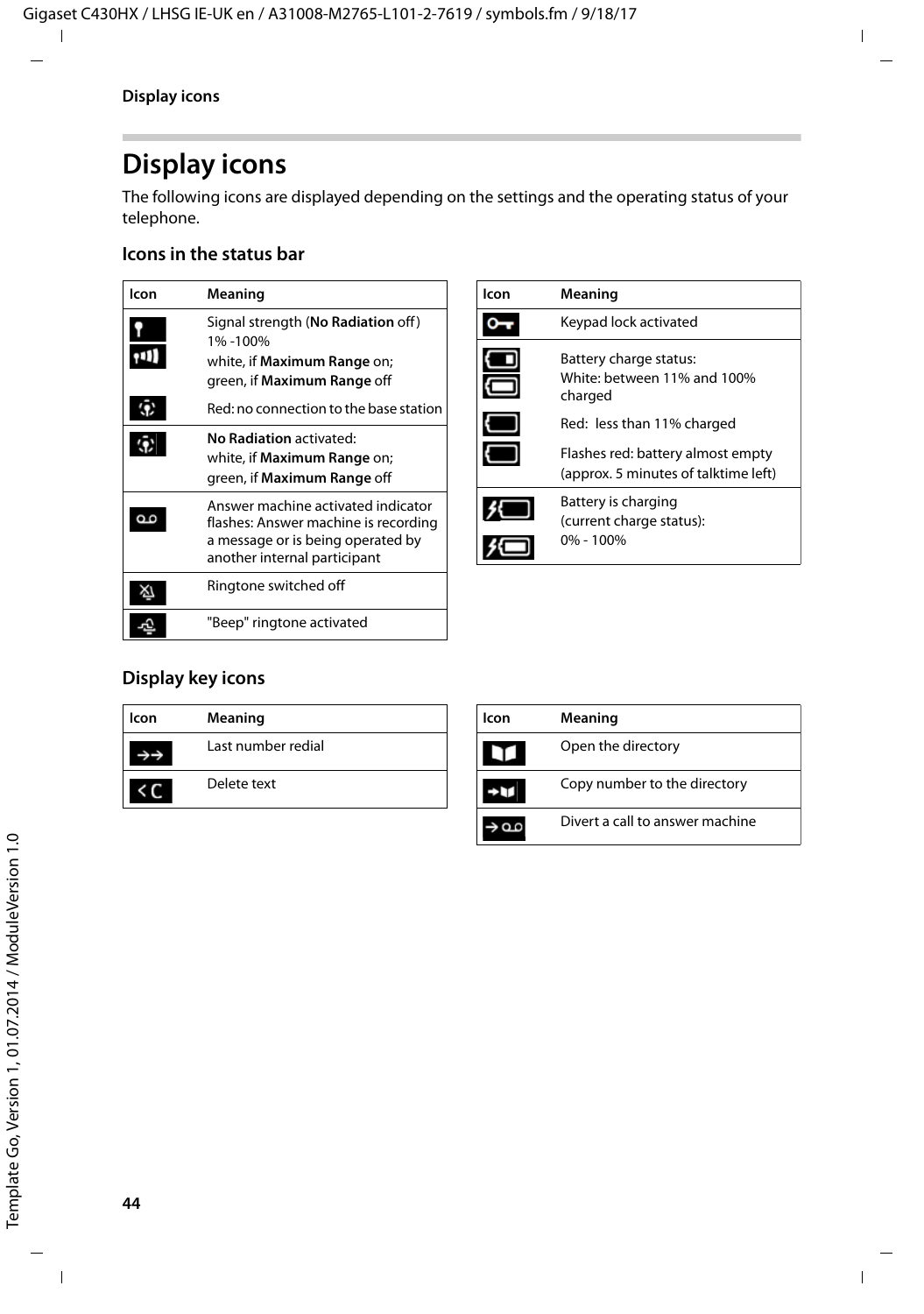### <span id="page-44-0"></span>**Display icons to indicate** . . .

| lcon | Meaning                                             |
|------|-----------------------------------------------------|
|      | External call                                       |
|      | Internal call                                       |
|      | Establishing a call (outgoing call)                 |
|      | Connection established                              |
|      | No connection established/<br>connection terminated |

| Icon       | Meaning                     |
|------------|-----------------------------|
| n          | Reminder for appointment    |
|            | Reminder for anniversary    |
|            | Alarm call                  |
| $\omega$ ) | Countdown timer             |
|            | Answer machine is recording |

# **Other display icons**

| lcon | Meaning                                              |
|------|------------------------------------------------------|
|      | Alarm clock is activated, display with<br>alarm time |
|      | Action complete (green)                              |
|      | Action failed (red)                                  |

| Icon | Meaning           |
|------|-------------------|
|      | Information       |
|      | (Security) prompt |
|      | Please wait       |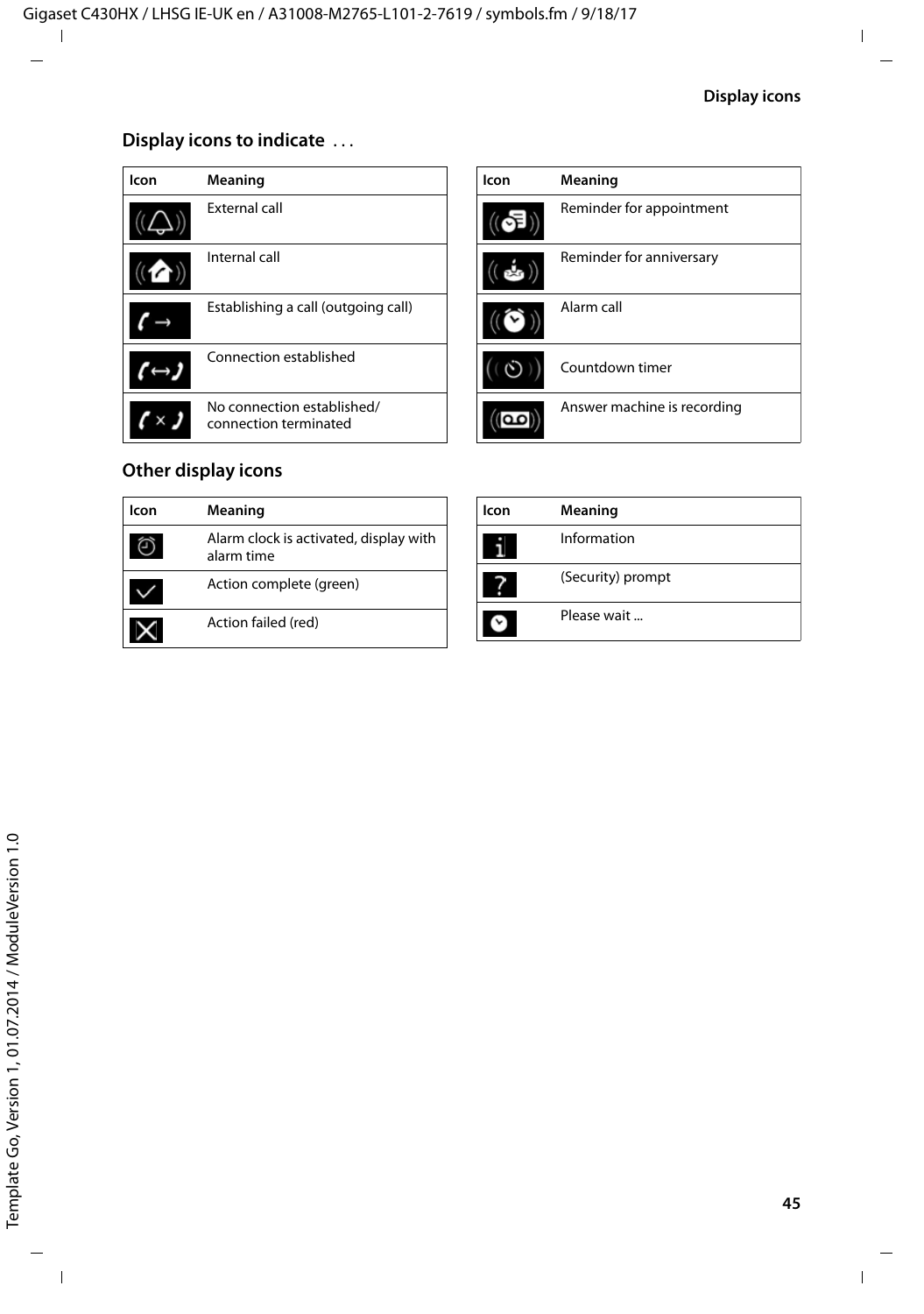# <span id="page-45-0"></span>**Index**

### **A**

| Alarm27                                                                     |
|-----------------------------------------------------------------------------|
| Alarm clock27                                                               |
|                                                                             |
| Alert tone (beep)36                                                         |
| Anniversary, see Appointment                                                |
|                                                                             |
|                                                                             |
| Appointment                                                                 |
| display missed 26                                                           |
|                                                                             |
| notification25                                                              |
|                                                                             |
| setting $\ldots \ldots \ldots \ldots \ldots \ldots \ldots \ldots \ldots 25$ |
| Assigning number key 36                                                     |
| Authorisation  41                                                           |
| Automatic                                                                   |
| $answer \dots \dots \dots \dots \dots \dots \dots \dots \dots \dots 34$     |

# **B**

| $\alpha$ ctivation $\ldots \ldots \ldots \ldots \ldots \ldots \ldots \ldots$<br>$deactivation \ldots \ldots \ldots \ldots \ldots \ldots$ |
|------------------------------------------------------------------------------------------------------------------------------------------|
| Battery                                                                                                                                  |
|                                                                                                                                          |
|                                                                                                                                          |
| $inserting. \ldots \ldots \ldots \ldots \ldots \ldots \ldots \ldots \ldots 8$                                                            |
| Beep (alert tone) $\dots \dots \dots \dots \dots \dots \dots \dots 36$                                                                   |
|                                                                                                                                          |
|                                                                                                                                          |
|                                                                                                                                          |

# **C**

| Calendar25<br>Call                                                   |  |
|----------------------------------------------------------------------|--|
|                                                                      |  |
|                                                                      |  |
| Call list                                                            |  |
| copying a number to the directory $\ldots \ldots$ . 23               |  |
| delete 23                                                            |  |
|                                                                      |  |
|                                                                      |  |
|                                                                      |  |
| opening $\ldots \ldots \ldots \ldots \ldots \ldots \ldots \ldots 23$ |  |
|                                                                      |  |
|                                                                      |  |
| Call, anonymous                                                      |  |
|                                                                      |  |
| Calling                                                              |  |
|                                                                      |  |
| Cancel the alarm (baby monitor). 29                                  |  |
|                                                                      |  |
|                                                                      |  |

| Changing                                                        |
|-----------------------------------------------------------------|
|                                                                 |
| display language  32                                            |
| earpiece volume 34                                              |
| handsfree volume 34                                             |
| Charge status of the batteries  44                              |
| Charging cradle (handset)                                       |
| connecting $\ldots \ldots \ldots \ldots \ldots \ldots \ldots$ 7 |
| Charging time of handset  43                                    |
|                                                                 |
| Connecting the headset  10                                      |
| Connection                                                      |
| assigning handset  38                                           |
| changing name  38                                               |
|                                                                 |
| Contents of the package $\ldots \ldots \ldots \ldots \ldots$    |
|                                                                 |
| Correcting incorrect entries 14                                 |
|                                                                 |

### **D**

| Dialling                           |  |
|------------------------------------|--|
|                                    |  |
| from the directory  15             |  |
|                                    |  |
|                                    |  |
|                                    |  |
|                                    |  |
| dialling numbers  15               |  |
|                                    |  |
|                                    |  |
|                                    |  |
|                                    |  |
|                                    |  |
|                                    |  |
| selecting an entry 20              |  |
| sending entry/list to handset 21   |  |
| sending to handset. 21             |  |
| <b>Display</b>                     |  |
|                                    |  |
|                                    |  |
| changing display language 32       |  |
|                                    |  |
|                                    |  |
| missed appointment/anniversary  26 |  |
| network mailbox message. 22        |  |
|                                    |  |
| setting 32                         |  |
|                                    |  |
|                                    |  |
|                                    |  |
|                                    |  |
|                                    |  |
| Disposal 42                        |  |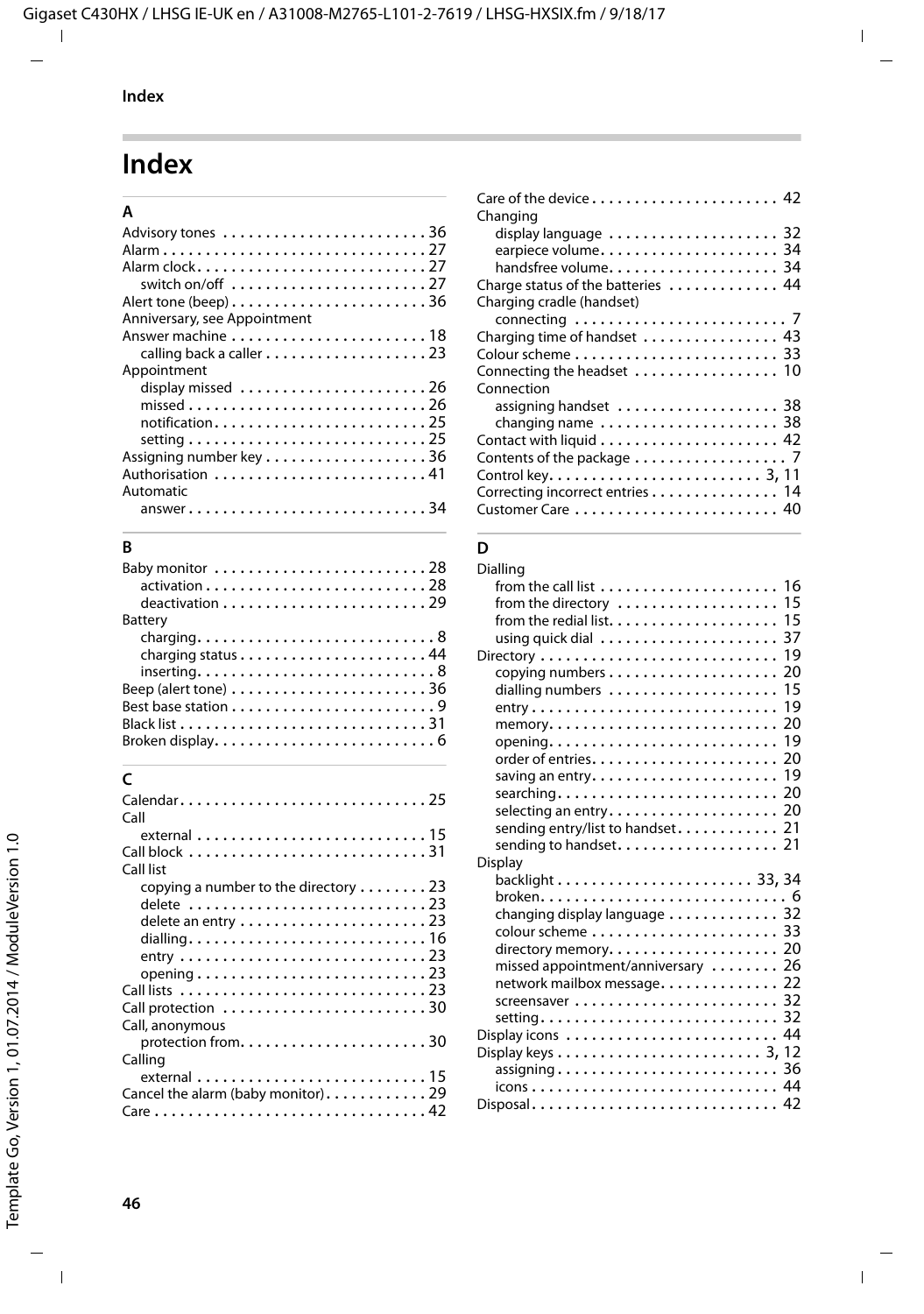| E                                                                        |
|--------------------------------------------------------------------------|
|                                                                          |
|                                                                          |
| <b>Emergency numbers</b>                                                 |
|                                                                          |
| End call key3, 15                                                        |
|                                                                          |
| Entering special characters 14                                           |
| Entering text14                                                          |
|                                                                          |
| $Environment \ldots \ldots \ldots \ldots \ldots \ldots \ldots \ldots 42$ |
| Exclusion of liability41                                                 |
|                                                                          |

### **F**

| Firmware update39 |  |  |  |  |  |  |  |  |  |  |  |  |  |  |  |  |  |  |  |  |  |  |
|-------------------|--|--|--|--|--|--|--|--|--|--|--|--|--|--|--|--|--|--|--|--|--|--|
|-------------------|--|--|--|--|--|--|--|--|--|--|--|--|--|--|--|--|--|--|--|--|--|--|

### **G**

| Guarantee Certificate 40 |  |  |  |  |  |  |  |  |  |  |
|--------------------------|--|--|--|--|--|--|--|--|--|--|

# **H**

| Handset                                                                           |
|-----------------------------------------------------------------------------------|
|                                                                                   |
| assigning connection 38                                                           |
| automatic keypad lock. 34                                                         |
| changing the settings 32                                                          |
| colour scheme 33                                                                  |
| connecting the charging cradle 7                                                  |
| display backlight33, 34                                                           |
| display language32                                                                |
|                                                                                   |
| handset volume 17                                                                 |
| handsfree volume 17, 34                                                           |
|                                                                                   |
|                                                                                   |
| $muting \ldots \ldots \ldots \ldots \ldots \ldots \ldots \ldots \ldots \ldots 17$ |
| overview $\ldots \ldots \ldots \ldots \ldots \ldots \ldots$                       |
|                                                                                   |
| restoring to default setting. 36                                                  |
|                                                                                   |
| switching on/off $\ldots \ldots \ldots \ldots \ldots \ldots \ldots$ 11            |
| update39                                                                          |
| use as a baby monitor 28                                                          |
|                                                                                   |
| Handsfree mode $\ldots \ldots \ldots \ldots \ldots \ldots \ldots 17$              |
| $\,$ Handsfree profile $\,.\,.\,.\,.\,.\,.\,.\,.\,.\,.\,.\,.\,.\,.\,.\,35$        |
| Handsfree volume $\ldots \ldots \ldots \ldots \ldots \ldots \ldots 17$            |
|                                                                                   |
| Headset socket $\dots\dots\dots\dots\dots\dots\dots\dots$                         |
|                                                                                   |
|                                                                                   |

### **I**

### Icons alarm clock . . . . . . . . . . . . . . . . . . . . . . . . . [27](#page-26-4) displaying new messages. . . . . . . . . . . . . . . [22](#page-21-2) indications . . . . . . . . . . . . . . . . . . . . . . . . . [45](#page-44-0) on display keys . . . . . . . . . . . . . . . . . . . . . . [44](#page-43-1) status bar . . . . . . . . . . . . . . . . . . . . . . . . . . [44](#page-43-4)

#### Idle status

| returning to $\ldots \ldots \ldots \ldots \ldots \ldots \ldots$ 13 |  |
|--------------------------------------------------------------------|--|
|                                                                    |  |
| Incorrect entries, correcting 14                                   |  |
| Indications, icons  45                                             |  |
|                                                                    |  |
|                                                                    |  |

### **K**

| Keys | Keypad illumination  34<br>Keypad lock, automatic 34                      |  |  |  |  |  |  |  |
|------|---------------------------------------------------------------------------|--|--|--|--|--|--|--|
|      | display keys $\dots\dots\dots\dots\dots\dots\dots$ 3, 12<br>handsfree  17 |  |  |  |  |  |  |  |
|      | menu  11                                                                  |  |  |  |  |  |  |  |

### **L**

| Language                                                       |  |
|----------------------------------------------------------------|--|
|                                                                |  |
|                                                                |  |
|                                                                |  |
|                                                                |  |
| Lock/unlock the keypad $\ldots \ldots \ldots \ldots \ldots$ 11 |  |
|                                                                |  |

### **M**

| Making calls                                                           |
|------------------------------------------------------------------------|
|                                                                        |
| Manufacturer's advice 41                                               |
|                                                                        |
| Melody                                                                 |
| ringtone for internal/external calls 35                                |
| Memory in the directory  20                                            |
|                                                                        |
|                                                                        |
| Message lists  22                                                      |
| Microphone $\ldots \ldots \ldots \ldots \ldots \ldots \ldots \ldots$ 3 |
| switch on/off $\ldots \ldots \ldots \ldots \ldots \ldots \ldots 17$    |
| Missed anniversaries/appointments 26                                   |
|                                                                        |
| Muting the handset  17                                                 |
|                                                                        |

### **N**

| Number                       |  |
|------------------------------|--|
| copying to the directory  20 |  |
| saving in the directory  19  |  |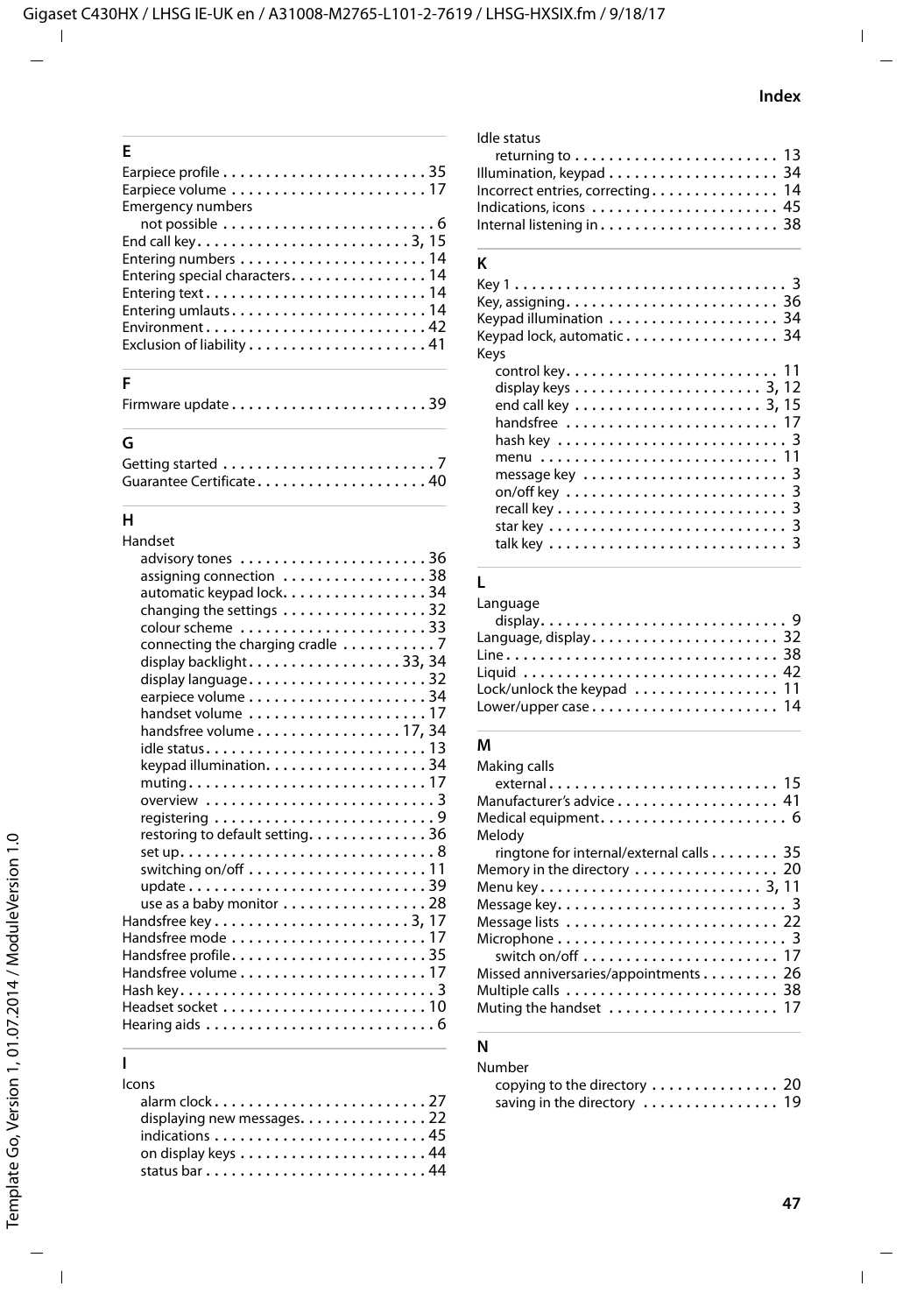### **Index**

| $\Omega$                                                                    |
|-----------------------------------------------------------------------------|
| On/off key. $\dots \dots \dots \dots \dots \dots \dots \dots \dots \dots$ 3 |
| Operating time of handset 43                                                |
| Overview $\ldots \ldots \ldots \ldots \ldots \ldots \ldots \ldots$          |
|                                                                             |

#### **P**

| Protection from calls                                              |  |
|--------------------------------------------------------------------|--|
| anonymous 30                                                       |  |
| time control $\ldots \ldots \ldots \ldots \ldots \ldots \ldots 30$ |  |

### **Q**

### **R**

| Resetting the handset to the default                                    |
|-------------------------------------------------------------------------|
| settings $\ldots \ldots \ldots \ldots \ldots \ldots \ldots \ldots 39$   |
| Resource Directory 36                                                   |
| Ring delay34                                                            |
|                                                                         |
| changing $\ldots \ldots \ldots \ldots \ldots \ldots \ldots \ldots$ . 35 |
| melody for internal/external calls 35                                   |
| time control $\ldots \ldots \ldots \ldots \ldots \ldots \ldots 30$      |
|                                                                         |
|                                                                         |

## **S**

| Screensaver 32                                                                   |
|----------------------------------------------------------------------------------|
|                                                                                  |
| Sendina                                                                          |
| entire directory to handset21                                                    |
| Service $\ldots \ldots \ldots \ldots \ldots \ldots \ldots \ldots \ldots$         |
|                                                                                  |
| Setting the time $\ldots \ldots \ldots \ldots \ldots \ldots \ldots 10$           |
|                                                                                  |
|                                                                                  |
|                                                                                  |
| Signal tone, see Advisory tones                                                  |
| Snooze mode (alarm)27                                                            |
|                                                                                  |
| Star key $\ldots \ldots \ldots \ldots \ldots \ldots \ldots \ldots \ldots \ldots$ |
| Status bar                                                                       |
|                                                                                  |
|                                                                                  |
| Switching the ringtone on/off35                                                  |
|                                                                                  |

### Talk key . . . . . . . . . . . . . . . . . . . . . . . . . . . . . . [3](#page-2-11) Technical data . . . . . . . . . . . . . . . . . . . . . . . . [43](#page-42-2) Telephone operating. . . . . . . . . . . . . . . . . . . . . . . . . . [11](#page-10-6) Time control for external calls .............. [30](#page-29-3)

### **U**

**T**

# **V**

| Viewing network mailbox message  22<br>VIP group, classify directory entry 19<br>VIP ringtone 19 |  |
|--------------------------------------------------------------------------------------------------|--|
| Volume                                                                                           |  |
|                                                                                                  |  |
| handset handsfree volume  34                                                                     |  |
| handset speaker/earpiece volume 17                                                               |  |
|                                                                                                  |  |

### **W**

[Warning tone, see Advisory tones](#page-35-2)